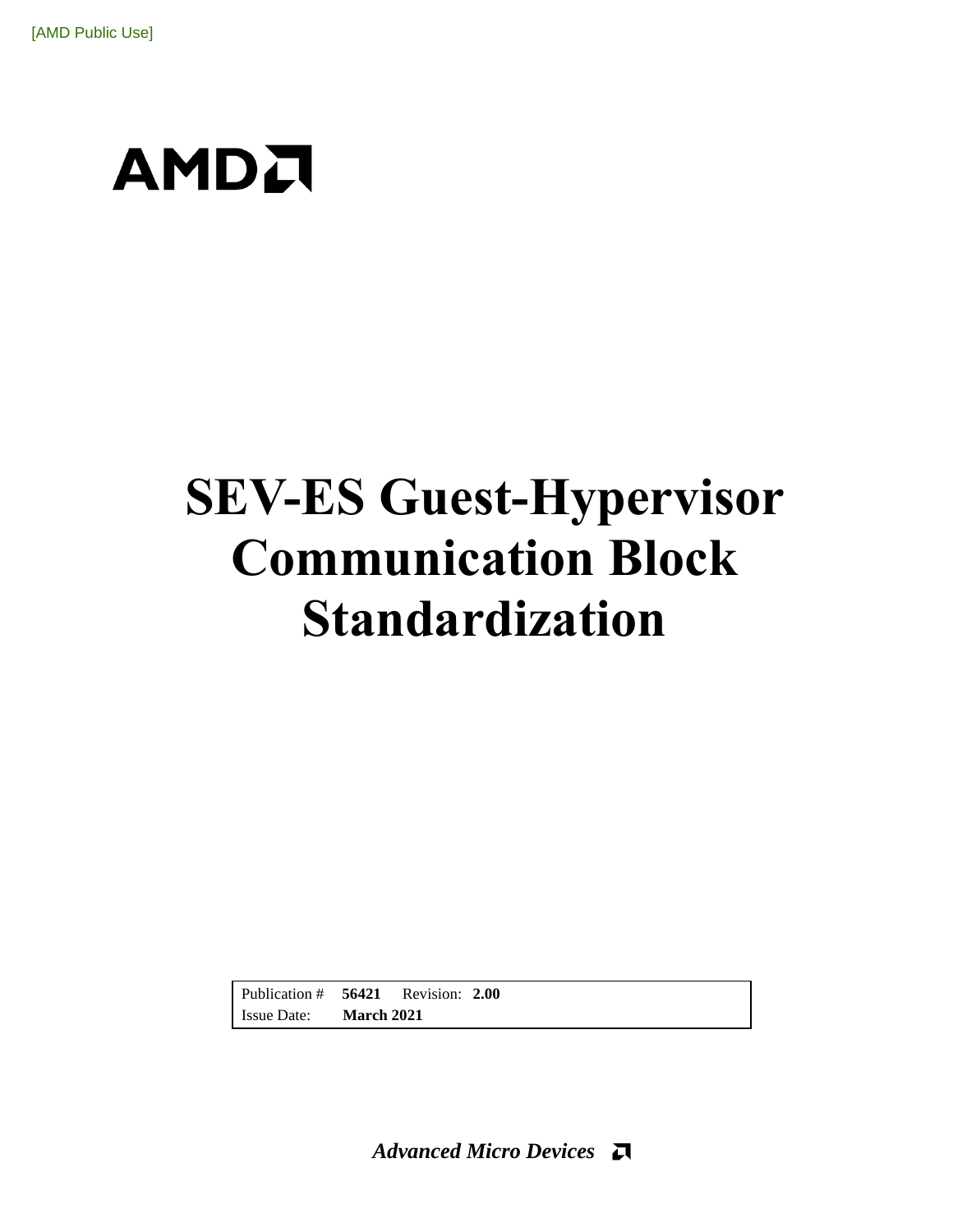#### **© 2018-2020 Advanced Micro Devices, Inc.** All rights reserved.

The information contained herein is for informational purposes only, and is subject to change without notice. While every precaution has been taken in the preparation of this document, it may contain technical inaccuracies, omissions and typographical errors, and AMD is under no obligation to update or otherwise correct this information. Advanced Micro Devices, Inc. makes no representations or warranties with respect to the accuracy or completeness of the contents of this document, and assumes no liability of any kind, including the implied warranties of noninfringement, merchantability or fitness for particular purposes, with respect to the operation or use of AMD hardware, software or other products described herein. No license, including implied or arising by estoppel, to any intellectual property rights is granted by this document. Terms and limitations applicable to the purchase or use of AMD's products are as set forth in a signed agreement between the parties or in AMD's Standard Terms and Conditions of Sale.

#### **Trademarks**

AMD, the AMD Arrow logo, AMD EPYC, and combinations thereof are trademarks of Advanced Micro Devices, Inc. Other product names used in this publication are for identification purposes only and may be trademarks of their respective companies.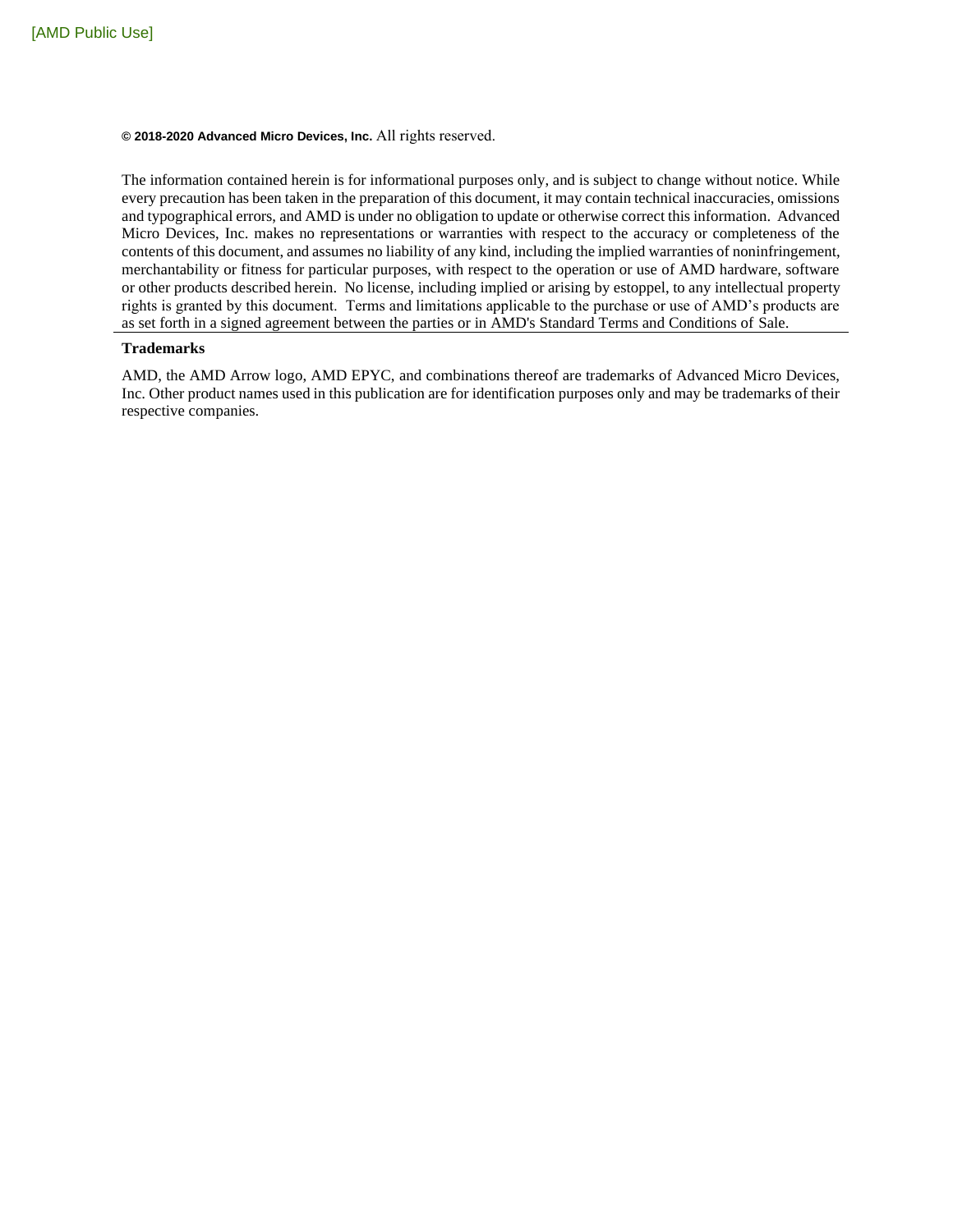## <span id="page-2-0"></span>**Specification Agreement**

This Specification Agreement (this "Agreement") is a legal agreement between Advanced Micro Devices, Inc. ("AMD") and "You" as the recipient of the attached AMD Specification (the "Specification"). If you are accessing the Specification as part of your performance of work for another party, you acknowledge that you have authority to bind such party to the terms and conditions of this Agreement. If you accessed the Specification by any means or otherwise use or provide Feedback (defined below) on the Specification, You agree to the terms and conditions set forth in this Agreement. If You do not agree to the terms and conditions set forth in this Agreement, you are not licensed to use the Specification; do not use, access or provide Feedback about the Specification.

In consideration of Your use or access of the Specification (in whole or in part), the receipt and sufficiency of which are acknowledged, You agree as follows:

- 1. You may review the Specification only (a) as a reference to assist You in planning and designing Your product, service or technology ("Product") to interface with an AMD product in compliance with the requirements as set forth in the Specification and (b) to provide Feedback about the information disclosed in the Specification to AMD.
- 2. Except as expressly set forth in Paragraph 1, all rights in and to the Specification are retained by AMD. This Agreement does not give You any rights under any AMD patents, copyrights, trademarks or other intellectual property rights. You may not (i) duplicate any part of the Specification; (ii) remove this Agreement or any notices from the Specification, or (iii) give any part of the Specification, or assign or otherwise provide Your rights under this Agreement, to anyone else.
- 3. The Specification may contain preliminary information, errors, or inaccuracies, or may not include certain necessary information. Additionally, AMD reserves the right to discontinue or make changes to the Specification and its products at any time without notice. The Specification is provided entirely "AS IS." AMD MAKES NO WARRANTY OF ANY KIND AND DISCLAIMS ALL EXPRESS, IMPLIED AND STATUTORY WARRANTIES, INCLUDING BUT NOT LIMITED TO IMPLIED WARRANTIES OF MERCHANTABILITY, FITNESS FOR A PARTICULAR PURPOSE, NONINFRINGEMENT, TITLE OR THOSE WARRANTIES ARISING AS A COURSE OF DEALING OR CUSTOM OF TRADE. AMD SHALL NOT BE LIABLE FOR DIRECT, INDIRECT, CONSEQUENTIAL, SPECIAL, INCIDENTAL, PUNITIVE OR EXEMPLARY DAMAGES OF ANY KIND (INCLUDING LOSS OF BUSINESS, LOSS OF INFORMATION OR DATA, LOST PROFITS, LOSS OF CAPITAL, LOSS OF GOODWILL) REGARDLESS OF THE FORM OF ACTION WHETHER IN CONTRACT, TORT (INCLUDING NEGLIGENCE) AND STRICT PRODUCT LIABILITY OR OTHERWISE, EVEN IF ADVISED OF THE POSSIBILITY OF SUCH DAMAGES.
- 4. Furthermore, AMD's products are not designed, intended, authorized or warranted for use as components in systems intended for surgical implant into the body, or in other applications intended to support or sustain life, or in any other application in which the failure of AMD's product could create a situation where personal injury, death, or severe property or environmental damage may occur.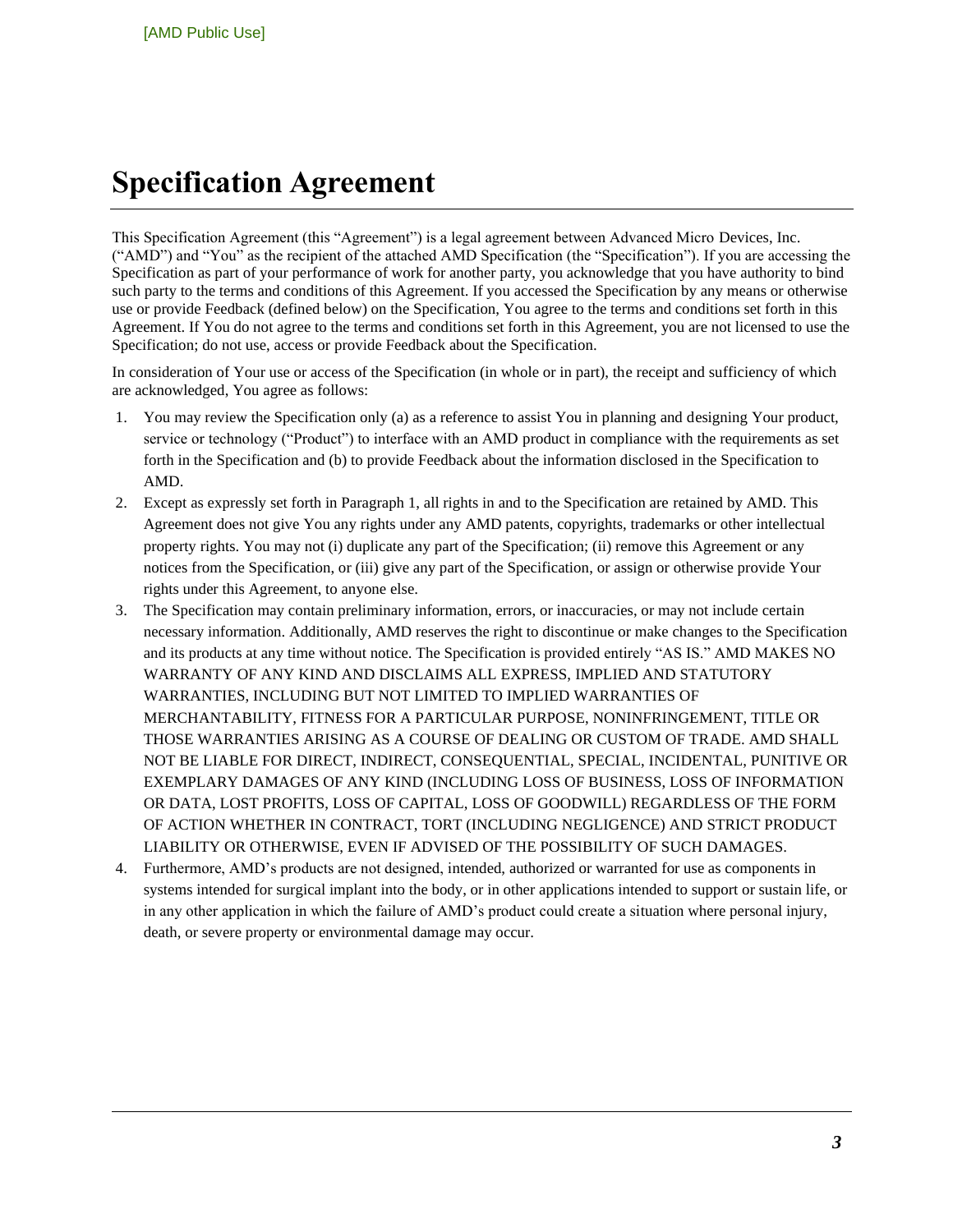- 5. You have no obligation to give AMD any suggestions, comments or feedback ("Feedback") relating to the Specification. However, any Feedback You voluntarily provide may be used by AMD without restriction, fee or obligation of confidentiality. Accordingly, if You do give AMD Feedback on any version of the Specification, You agree AMD may freely use, reproduce, license, distribute, and otherwise commercialize Your Feedback in any product, as well as has the right to sublicense third parties to do the same. Further, You will not give AMD any Feedback that You may have reason to believe is (i) subject to any patent, copyright or other intellectual property claim or right of any third party; or (ii) subject to license terms which seek to require any product or intellectual property incorporating or derived from Feedback or any Product or other AMD intellectual property to be licensed to or otherwise provided to any third party.
- 6. You shall adhere to all applicable U.S., European, and other export laws, including but not limited to the U.S. Export Administration Regulations ("EAR"), (15 C.F.R. Sections 730 through 774), and E.U. Council Regulation (EC) No 428/2009 of 5 May 2009. Further, pursuant to Section 740.6 of the EAR, You hereby certifies that, except pursuant to a license granted by the United States Department of Commerce Bureau of Industry and Security or as otherwise permitted pursuant to a License Exception under the U.S. Export Administration Regulations ("EAR"), You will not (1) export, re-export or release to a national of a country in Country Groups D:1, E:1 or E:2 any restricted technology, software, or source code You receive hereunder, or (2) export to Country Groups D:1, E:1 or E:2 the direct product of such technology or software, if such foreign produced direct product is subject to national security controls as identified on the Commerce Control List (currently found in Supplement 1 to Part 774 of EAR). For the most current Country Group listings, or for additional information about the EAR or Your obligations under those regulations, please refer to the U.S. Bureau of Industry and Security's website at *<http://www.bis.doc.gov/>*.
- 7. If You are a part of the U.S. Government, then the Specification is provided with "RESTRICTED RIGHTS" as set forth in subparagraphs (c) (1) and (2) of the Commercial Computer Software-Restricted Rights clause at FAR 52.227-14 or subparagraph (c) (1)(ii) of the Rights in Technical Data and Computer Software clause at DFARS 252.277-7013, as applicable.
- 8. This Agreement is governed by the laws of the State of California without regard to its choice of law principles. Any dispute involving it must be brought in a court having jurisdiction of such dispute in Santa Clara County, California, and You waive any defenses and rights allowing the dispute to be litigated elsewhere. If any part of this agreement is unenforceable, it will be considered modified to the extent necessary to make it enforceable, and the remainder shall continue in effect. The failure of AMD to enforce any rights granted hereunder or to take action against You in the event of any breach hereunder shall not be deemed a waiver by AMD as to subsequent enforcement of rights or subsequent actions in the event of future breaches. This Agreement is the entire agreement between You and AMD concerning the Specification; it may be changed only by a written document signed by both You and an authorized representative of AMD.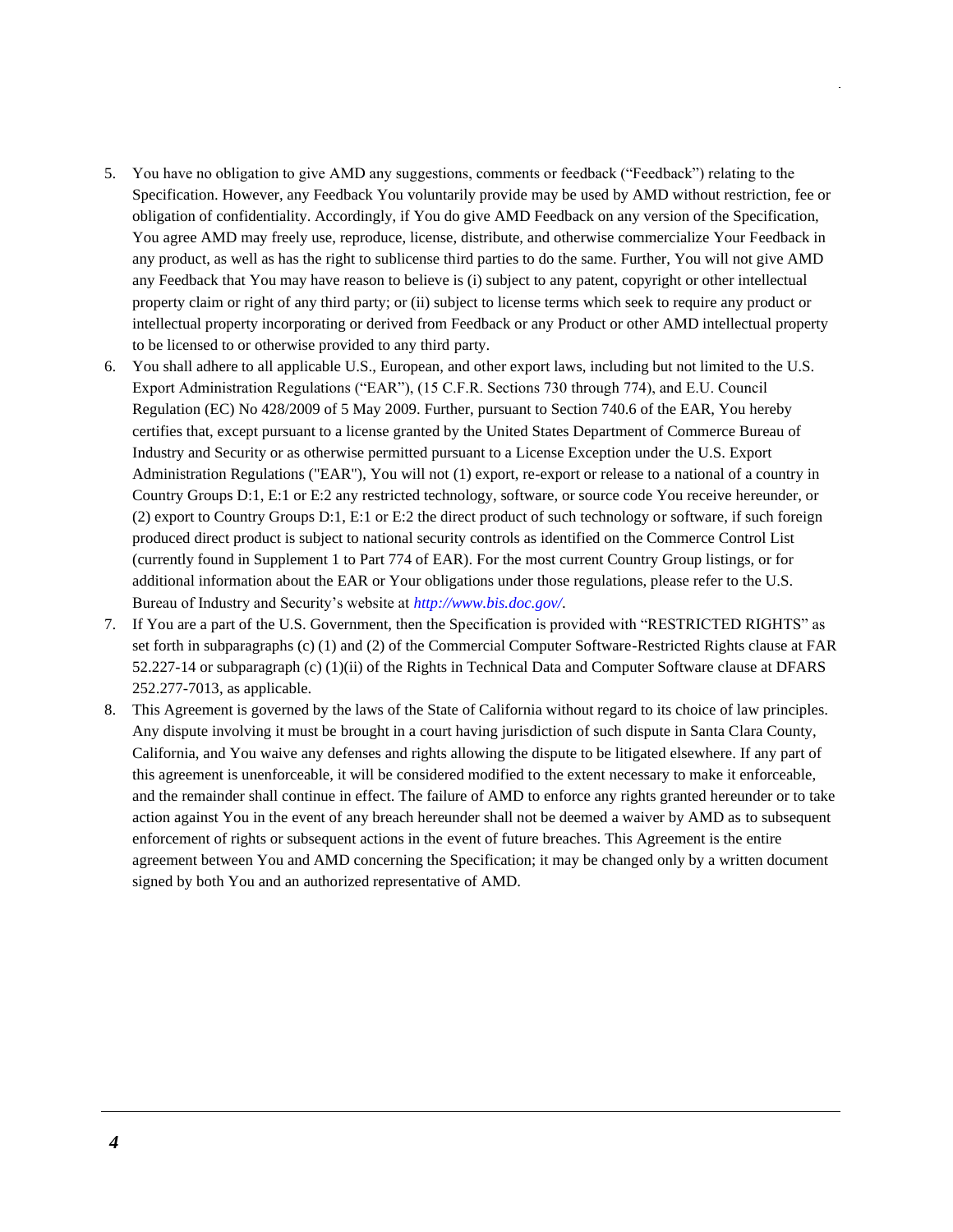56421 Rev. 2.00 March 2021

SEV-ES Guest-Hypervisor Communication Block<br>Standardization

## **Contents**

| $\mathbf{1}$            |       |  |  |  |  |  |
|-------------------------|-------|--|--|--|--|--|
|                         | 1.1   |  |  |  |  |  |
|                         | 1.2   |  |  |  |  |  |
| $\overline{2}$          |       |  |  |  |  |  |
|                         | 2.1   |  |  |  |  |  |
|                         | 2.2   |  |  |  |  |  |
|                         | 2.3   |  |  |  |  |  |
|                         | 2.3.1 |  |  |  |  |  |
|                         | 2.3.2 |  |  |  |  |  |
|                         | 2.4   |  |  |  |  |  |
|                         | 2.4.1 |  |  |  |  |  |
|                         | 2.4.2 |  |  |  |  |  |
|                         | 2.5   |  |  |  |  |  |
|                         | 2.6   |  |  |  |  |  |
|                         | 2.7   |  |  |  |  |  |
| $\mathbf{3}$            |       |  |  |  |  |  |
|                         | 3.1   |  |  |  |  |  |
|                         | 3.2   |  |  |  |  |  |
| $\overline{\mathbf{4}}$ |       |  |  |  |  |  |
|                         | 4.1   |  |  |  |  |  |
|                         | 4.1.1 |  |  |  |  |  |
|                         |       |  |  |  |  |  |
|                         | 4.1.3 |  |  |  |  |  |
|                         | 4.1.4 |  |  |  |  |  |
|                         | 4.1.5 |  |  |  |  |  |
|                         | 4.1.6 |  |  |  |  |  |
|                         | 4.1.7 |  |  |  |  |  |
|                         | 4.1.8 |  |  |  |  |  |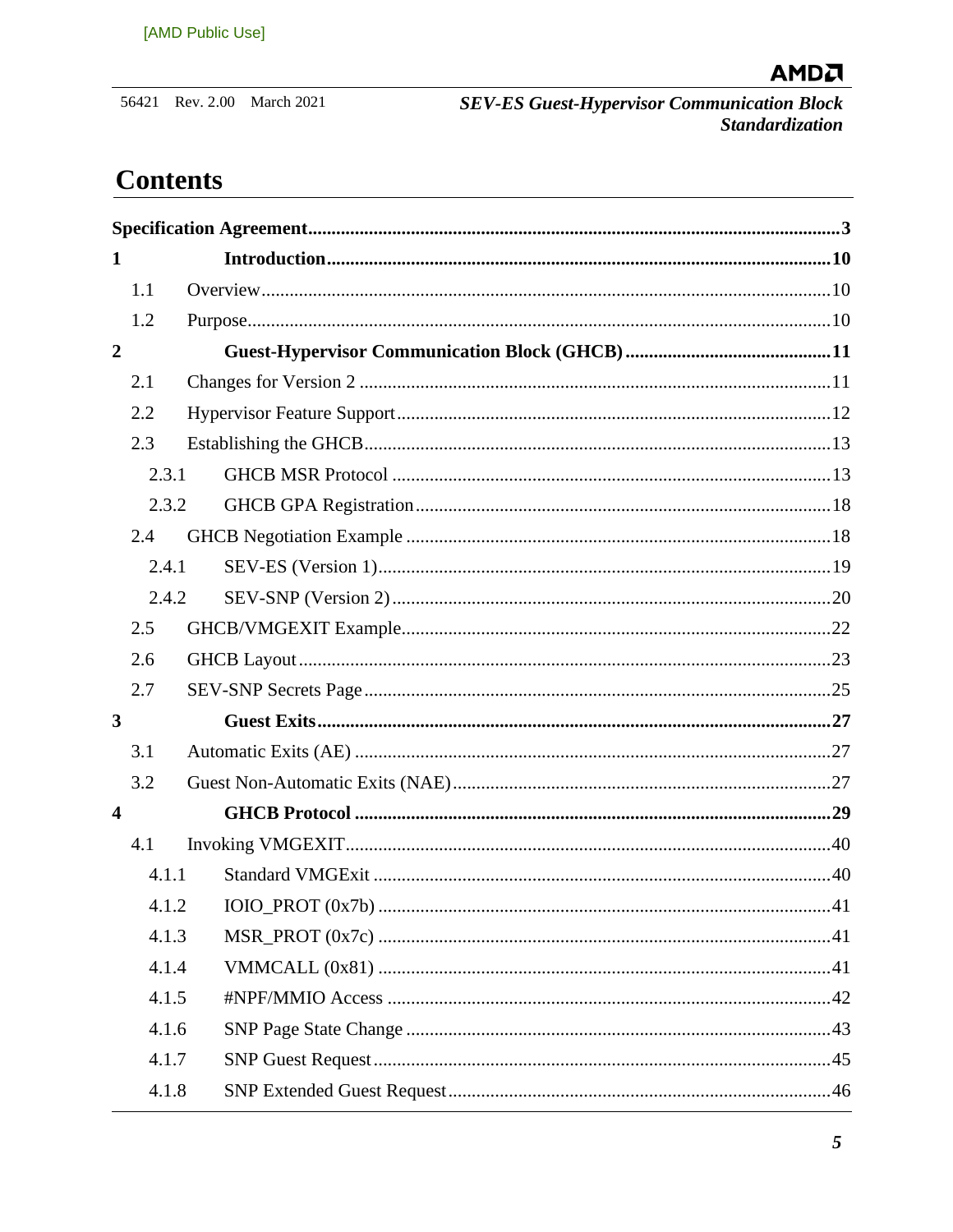**SEV-ES Guest-Hypervisor Communical Subset Standardization** 

|   | 4.1.9  |  |  |
|---|--------|--|--|
|   | 4.1.10 |  |  |
|   | 4.1.11 |  |  |
|   | 4.1.12 |  |  |
|   | 4.1.13 |  |  |
|   | 4.1.14 |  |  |
|   | 4.2    |  |  |
|   | 4.3    |  |  |
|   | 4.3.1  |  |  |
|   | 4.3.2  |  |  |
|   | 4.4    |  |  |
|   | 4.5    |  |  |
|   | 4.6    |  |  |
|   | 4.7    |  |  |
| 5 |        |  |  |
|   | 5.1    |  |  |
|   | 5.2    |  |  |
|   | 5.3    |  |  |
|   | 5.4    |  |  |
|   | 5.4.1  |  |  |
|   | 5.4.2  |  |  |
|   | 5.4.3  |  |  |
|   | 5.5    |  |  |
|   | 5.5.1  |  |  |
|   | 5.5.2  |  |  |
|   |        |  |  |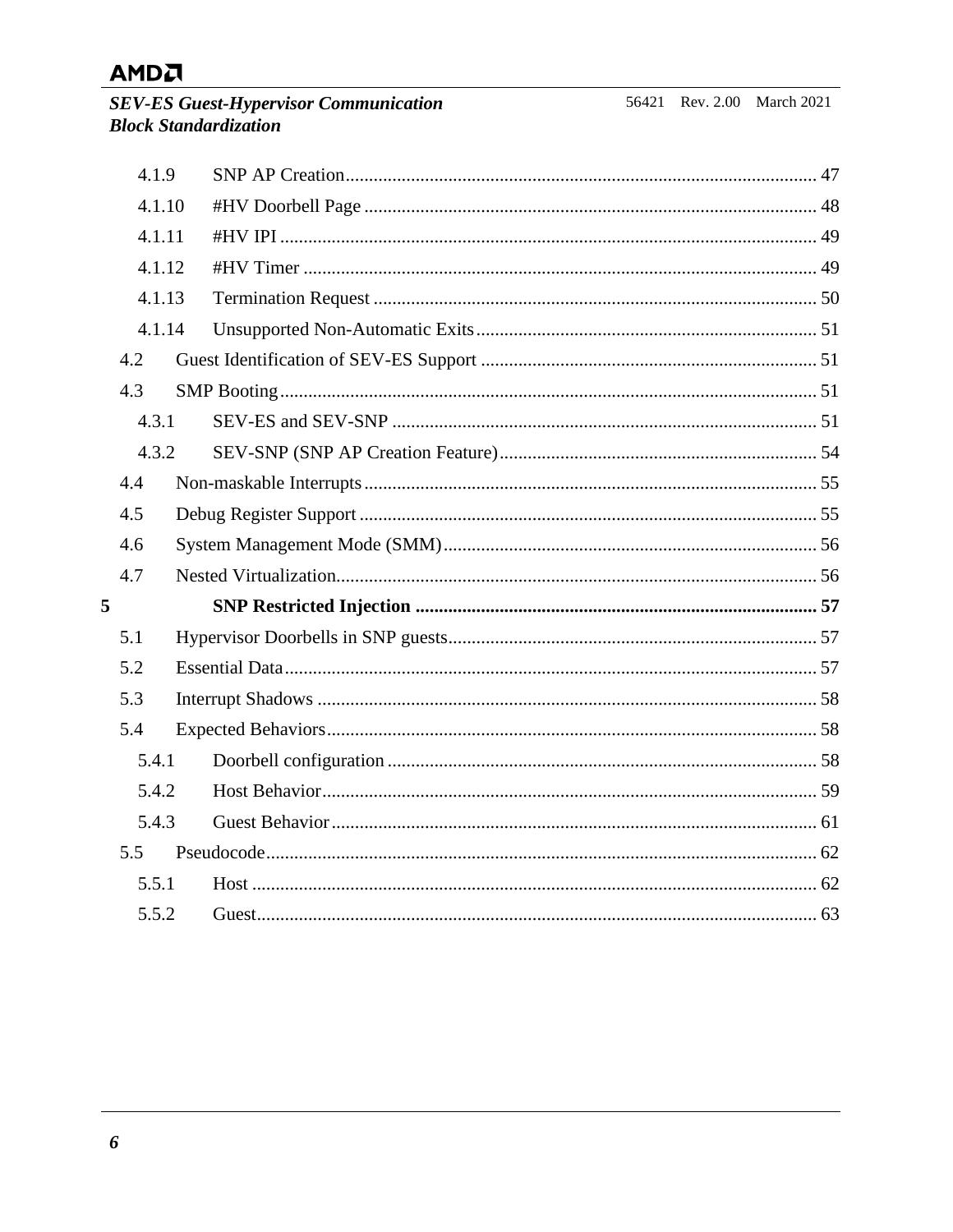

## **List of Tables**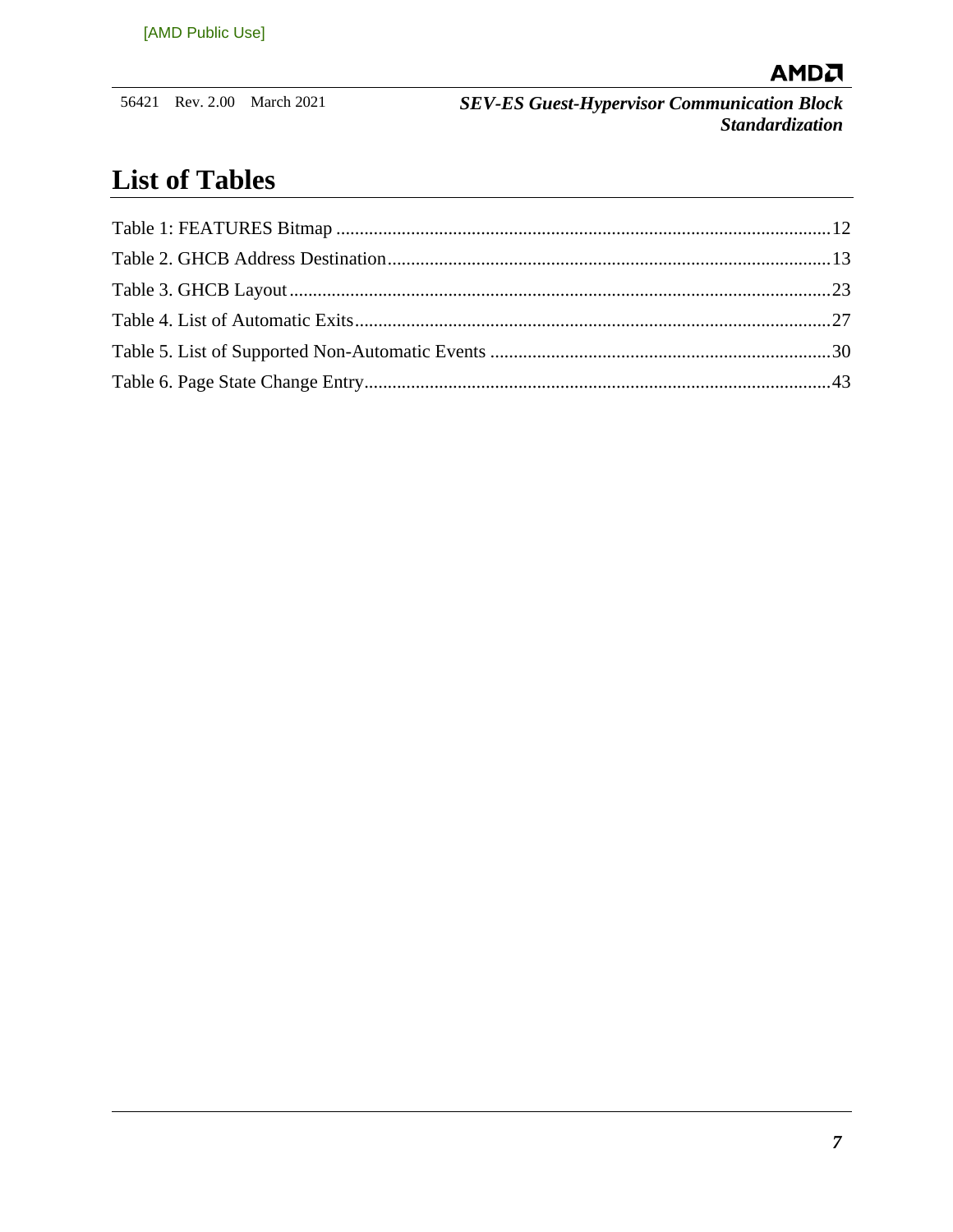*SEV-ES Guest-Hypervisor Communication Block Standardization*

## **Revision History**

| <b>Date</b>   | <b>Revision</b> | <b>Description</b>                                                                                                                                                                                                                                                                                                                                                                                                                                                                 |
|---------------|-----------------|------------------------------------------------------------------------------------------------------------------------------------------------------------------------------------------------------------------------------------------------------------------------------------------------------------------------------------------------------------------------------------------------------------------------------------------------------------------------------------|
| March 2021    | 2.00            | Updated specification for version 2<br>$\bullet$                                                                                                                                                                                                                                                                                                                                                                                                                                   |
| March 2021    | 1.50            | Added SEV_FEATURES input value to SNP AP Creation<br>$\bullet$<br>Added a statement around the expected use of the same interrupt<br>$\circ$<br>injection mechanism as set in the BSP when creating APs using<br><b>SNP AP Creation.</b>                                                                                                                                                                                                                                           |
| March 2021    | 1.40            | Removed AP Jump Table and AP Reset Hold deprecation from feature<br>$\bullet$<br>advertisement<br>Clarified when AP Jump Table and AP Reset Hold can be used<br>$\bullet$<br>Added two new error codes to SNP Page State Change<br>$\bullet$<br>Optional error conditions to help debug guest page state tracking<br>$\circ$<br>An error code to encompass other unspecified error conditions<br>$\circ$                                                                           |
| February 2021 | 1.30            | Added feature advertisement support in place of versioning<br>$\bullet$<br>Added SNP secrets page guest OS usage field definition<br>$\bullet$<br>Removed GHCB registration option for SEV-ES guests<br>$\bullet$<br>Clarified VALID_BITMAP requirements<br>$\bullet$                                                                                                                                                                                                              |
| January 2021  | 1.20            | Update the SNP Extended Guest Request to return multiple certificates<br>$\bullet$<br>Added support for requesting an IPI with the Restricted Injection feature<br>$\bullet$<br>Added support for requesting a timer with the Restricted Injection feature<br>$\bullet$                                                                                                                                                                                                            |
| November 2020 | 1.10            | Added support for AP reset hold using the MSR protocol<br>$\bullet$<br>Restricted use of SW_SCRATCH location<br>$\bullet$<br>Added initial support for SEV-SNP<br>$\bullet$                                                                                                                                                                                                                                                                                                        |
| August 2020   | 1.00            | Added examples of how to obtain the encryption bit position.<br>$\bullet$<br>Clarifications related to the supported NAE event list in regard to<br>$\bullet$<br>hypervisor and guest expectations.<br>Clarification of how a VALID_BITMAP bit position for a GHCB quad<br>$\bullet$<br>word is calculated.<br>Added an example of how to trigger MMIO #NPF using reserved bits.<br>$\bullet$<br>Added an example of how to set the starting vector (CS:IP) of an AP.<br>$\bullet$ |
| January 2020  | 0.85            | Added a statement of the CPUID settings that are required to be set for an<br>$\bullet$<br>SEV-ES guest (beyond normal settings)<br>Updated the SMP Booting documentation and introduced an AP Jump<br>$\bullet$<br>Table set/get functionality to the list of VMGEXIT software definitions.                                                                                                                                                                                       |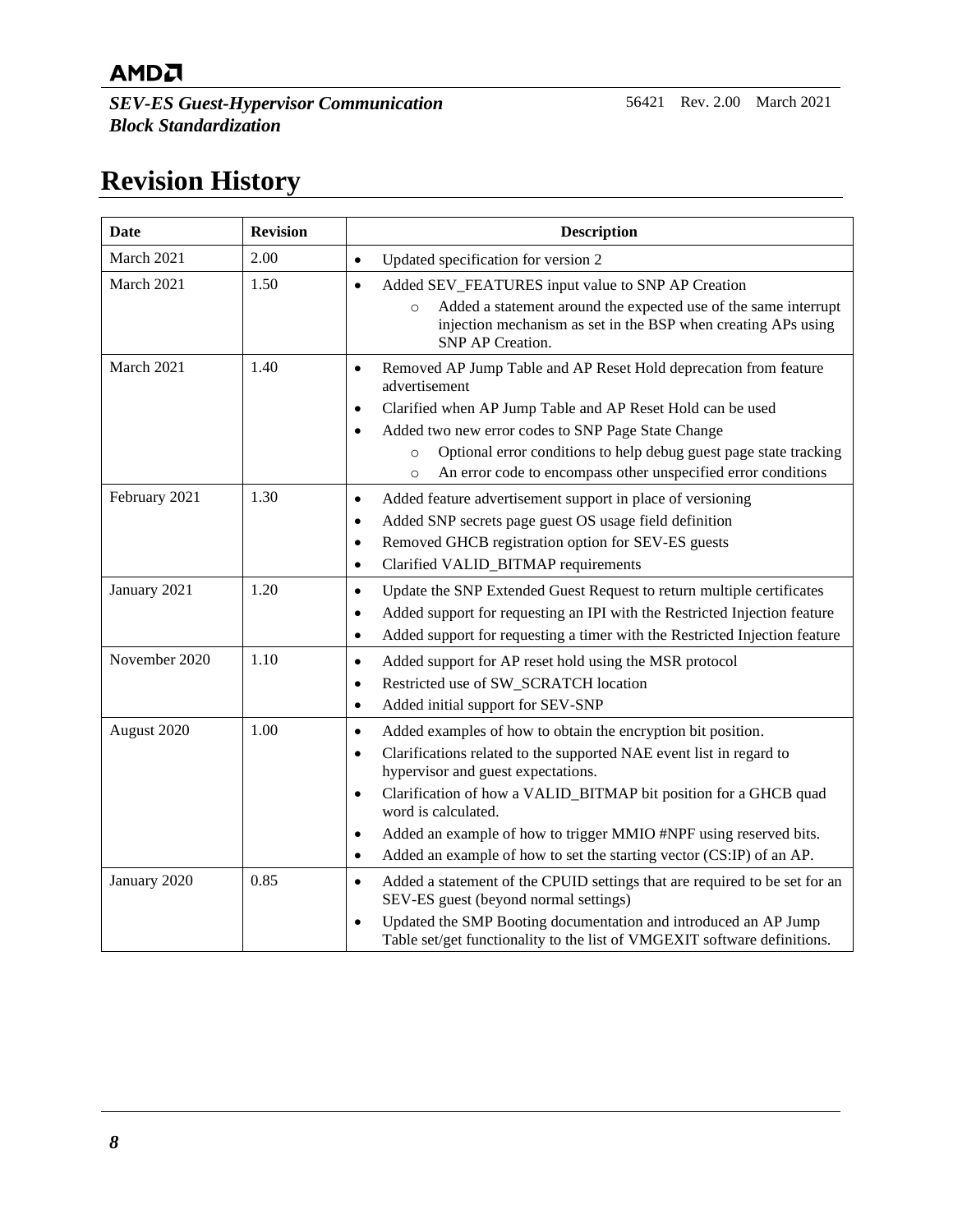

| Date              | <b>Revision</b> | <b>Description</b>                                                                                                  |
|-------------------|-----------------|---------------------------------------------------------------------------------------------------------------------|
| June 2019<br>0.80 |                 | Added a CPUID request / response protocol using the GHCB MSR for<br>$\bullet$<br>use before GHCB page is available. |
|                   |                 | Updated how NMIs are handled under SEV-ES.<br>٠                                                                     |
|                   |                 | Added a statement that the hypervisor must not intercept read and write<br>٠<br>access to the GHCB MSR.             |
|                   |                 | Updated guest termination codes.<br>٠                                                                               |
|                   |                 | Added a section regarding hypervisor/VMMCALL exit requirements.<br>٠                                                |
|                   |                 | Minor formatting changes and spelling corrections.<br>$\bullet$                                                     |
| March 2019        | 0.71            | Updated to the GHCB layout for improved hypercall usage.<br>$\bullet$                                               |
|                   |                 | Added a way for a guest to request termination through VMGEXIT.<br>٠                                                |
|                   |                 | Clarified GHCB Negotiation Example section.<br>٠                                                                    |
|                   |                 | Added documentation about ensuring exclusive access to the GHCB<br>$\bullet$<br>during VMGEXIT usage.               |
|                   |                 | Added documentation about GHCB usage in NMI context.<br>٠                                                           |
| October 2018      | 0.70            | Initial public release.                                                                                             |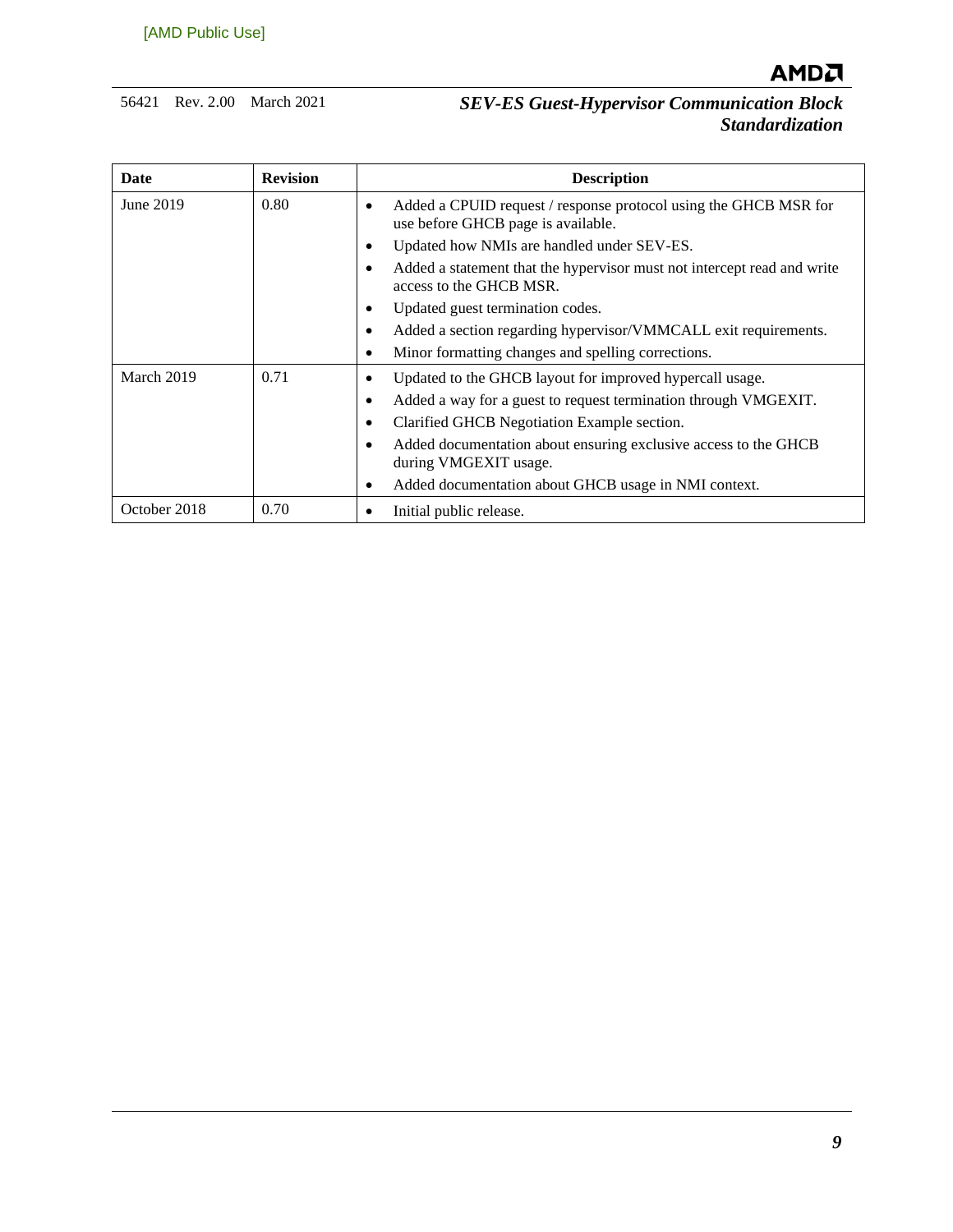*SEV-ES Guest-Hypervisor Communication Block Standardization*

## <span id="page-9-0"></span>**1 Introduction**

## <span id="page-9-1"></span>**1.1 Overview**

The Secure Encrypted Virtualization - Encrypted State (SEV-ES) and the Secure Encrypted Virtualization – Secure Nested Paging (SEV-SNP) features provide protection of the virtual machine, or guest, register state from the hypervisor. The guest's register state is encrypted during world switches and cannot be directly accessed or modified by the hypervisor. SEV-ES and SEV-SNP are documented in the *[AMD64 Architecture Programmer's Manual Volume 2: System](http://support.amd.com/TechDocs/24593.pdf)  [Programming](http://support.amd.com/TechDocs/24593.pdf)*, Section 15.35 and 15.36, respectively.

SEV-ES and SEV-SNP include architectural support for notifying a guest operating system (OS) when certain types of world switches are about to occur, these are called Non-Automatic Exits. This allows the guest OS to selectively share information with the hypervisor through the Guest-Hypervisor Communication Block (GHCB).

When SEV-ES or SEV-SNP is enabled, VMEXITs are classified as either an Automatic Exit (AE) or a Non-Automatic Exit (NAE) as documented in the *[AMD64 Architecture Programmer's](http://support.amd.com/TechDocs/24593.pdf)  [Manual Volume 2: System Programming](http://support.amd.com/TechDocs/24593.pdf)*, Section 15.35.4. AE events are well defined and are events that do not involve or require exposing any guest register state. All other exit events are considered NAE events. For these NAE events, the guest controls what register state to expose in the GHCB.

## <span id="page-9-2"></span>**1.2 Purpose**

The purpose of this document is to standardize the GHCB memory area so that a guest OS can interoperate with any hypervisor that supports SEV-ES or SEV-SNP, to standardize on the Non-Automatic Exits that are required to be supported along with the minimum guest state to expose in the GHCB and to standardize on specific actions that might require unique support when running as an SEV-ES or SEV-SNP guest (i.e. NMI handling, SMP booting, etc.).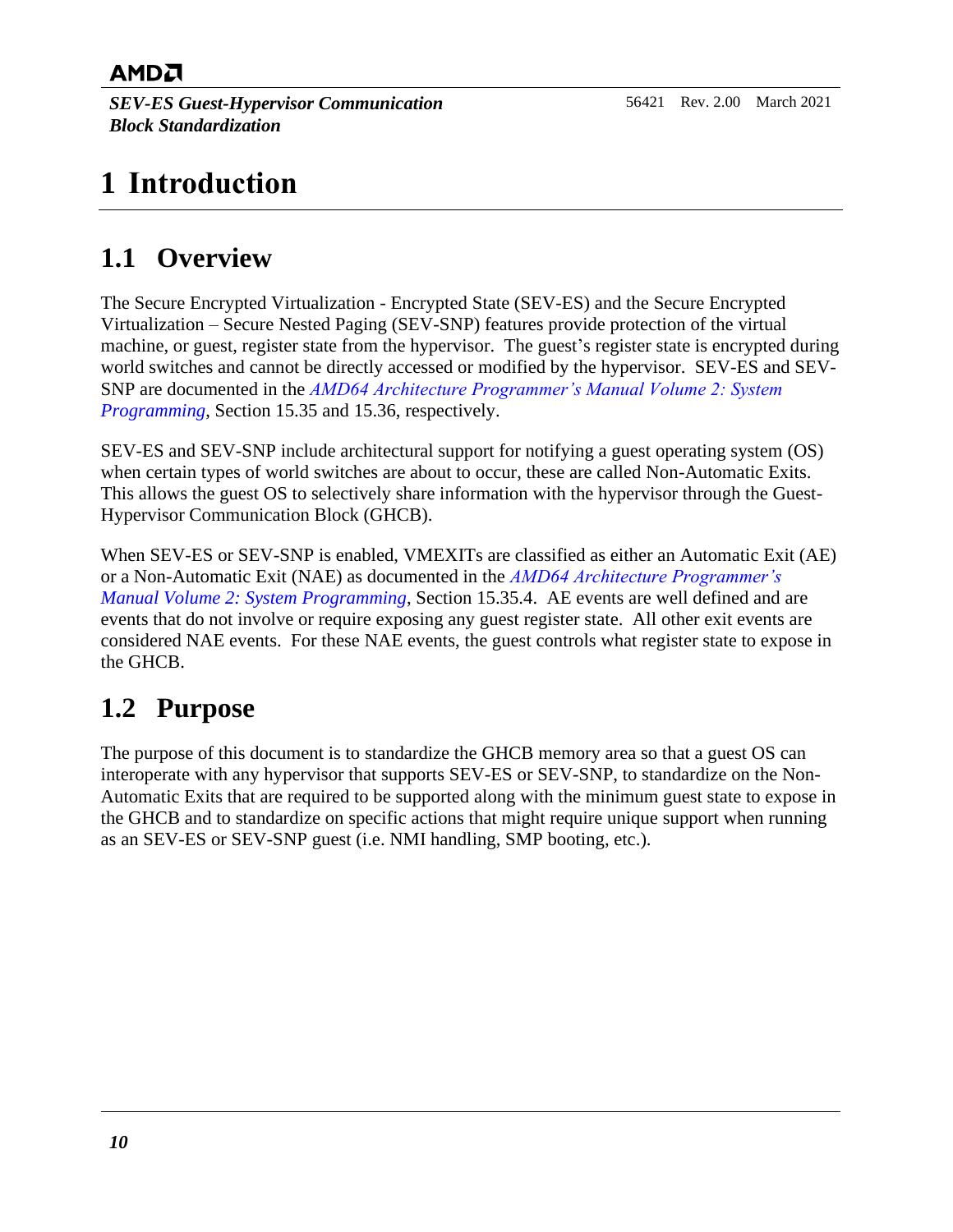## <span id="page-10-0"></span>**2 Guest-Hypervisor Communication Block (GHCB)**

The GHCB must be mapped decrypted by the guest so that the guest and the hypervisor can communicate. For that reason, the GHCB is defined to be 4,096 bytes (4KB) in size so that it can be contained in a single decrypted page. The format of the GHCB attempts to mirror the SEV-ES VMCB save state area as documented in the *[AMD64 Architecture Programmer's Manual Volume](http://support.amd.com/TechDocs/24593.pdf)  [2: System Programming](http://support.amd.com/TechDocs/24593.pdf)*, Appendix B, Table B-4 (this information is represented in *[Table 3](#page-22-1)* within this document) through offset 0x3ff. The SEV-ES VMCB save state area extends the traditional VMCB save state area to include additional guest state information. By using this format, hypervisors that support SEV-ES can map the VMCB save state area to the GHCB and limit the amount of changes required to support interacting with an SEV-ES guest. However, the GHCB and the SEV-ES save state area can diverge. Not all the data from the VMCB save state area will be required by the hypervisor, so this document proposes the required VMCB save state information that is to be provided in the GHCB during a VMGEXIT. For brevity, only the fields of the GHCB that are used will be listed. By providing only the information required for the hypervisor to successfully handle the VMGEXIT, the amount of guest state exposed to the hypervisor is limited.

SEV-SNP requires the introduction of a new GHCB protocol version. To allow for enhancements or changes to the SEV-ES GHCB protocol without requiring SEV-SNP support to be implemented, hypervisor feature support has been added.

## <span id="page-10-1"></span>**2.1 Changes for Version 2**

Version 2 includes enhancements and additions to the SEV-ES support, along with the initial support for SEV-SNP. Version 2 also introduces hypervisor feature advertisement that allows the hypervisor to advertise its SEV-ES and SEV-SNP support to the guest. This can be useful to allow a hypervisor to support future enhancements without requiring support for all prior features. Not all features are optional, there is a minimum set of features required to be implemented in Version 2, see section *[2.2](#page-11-0)*.

In addition to hypervisor feature advertisement, version 2 provides:

- SEV-ES enhancements:
	- o GHCB Format Version 2:
		- The addition of the XSS MSR value (if supported) when CPUID 0xD is requested.
		- The shared area specified in the GHCB SW\_SCRATCH field must reside in the GHCB SharedBuffer area of the GHCB.
	- o MSR protocol support for AP reset hold.
- SEV-SNP support:
	- o GHCB GPA registration
	- o Page state updates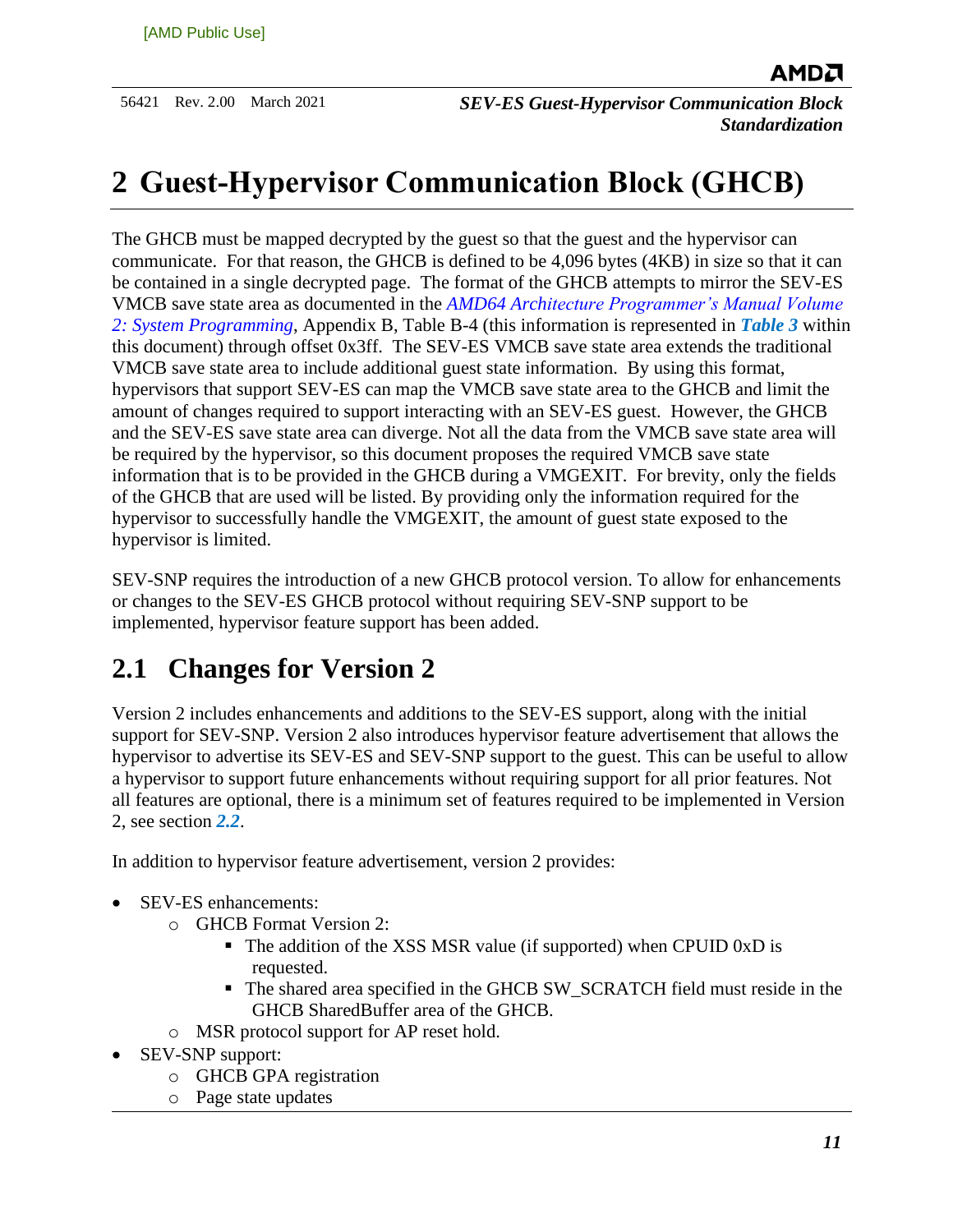*SEV-ES Guest-Hypervisor Communication Block Standardization*

- o Guest firmware commands
- o AP (vCPU) creation from within the guest
- o Restricted interrupt/exception injection
- o Restricted APIC emulation (IPI and timer support)

## <span id="page-11-0"></span>**2.2 Hypervisor Feature Support**

Version 2 of the specification introduces advertisement of features that are supported by the hypervisor. Support for this specification in full is mandatory, unless identified as optional through the feature advertisement support. Note, some features may have a dependency on other features.

The feature support will be identified through a bitmap, FEATURES, that can be requested by the guest. Each bit will represent an optional feature. In order to allow for the FEATURES bitmap to be returned before a GHCB has been established, the FEATURES bitmap is limited to 52 bits in size so that it can be returned as part of the GHCB MSR protocol.

The following features are defined:

| <b>Bit</b><br><b>Position</b> | <b>Feature Name</b>                    | <b>Feature Details</b>                                                                                                                                                                                                                                                                        |
|-------------------------------|----------------------------------------|-----------------------------------------------------------------------------------------------------------------------------------------------------------------------------------------------------------------------------------------------------------------------------------------------|
| $\Omega$                      | <b>SEV-SNP</b>                         | Support provided for base SEV-SNP support:<br>Preferred GHCB GPA MSR Protocol<br>Register GHCB GPA MSR Protocol<br>SNP Page State Change MSR Protocol<br>٠<br>SNP Page State Change NAE Event<br>$\bullet$<br><b>SNP Guest Request NAE Event</b><br>٠<br>SNP Extended Guest Request NAE Event |
| 1                             | <b>SEV-SNP AP</b><br>Creation          | Support provided for SEV-SNP guest AP VMSA creation:<br><b>SNP AP Create NAE Event</b><br>Requires SEV-SNP Feature.                                                                                                                                                                           |
| $\overline{c}$                | <b>SEV-SNP Restricted</b><br>Injection | Support provided for SEV-SNP Restricted Injection:<br>SNP#HV Doorbell Page<br><b>SNP#HVIPI</b><br>Requires SEV-SNP<br>Requires SEV-SNP AP Creation                                                                                                                                            |

#### <span id="page-11-1"></span>**Table 1: FEATURES Bitmap**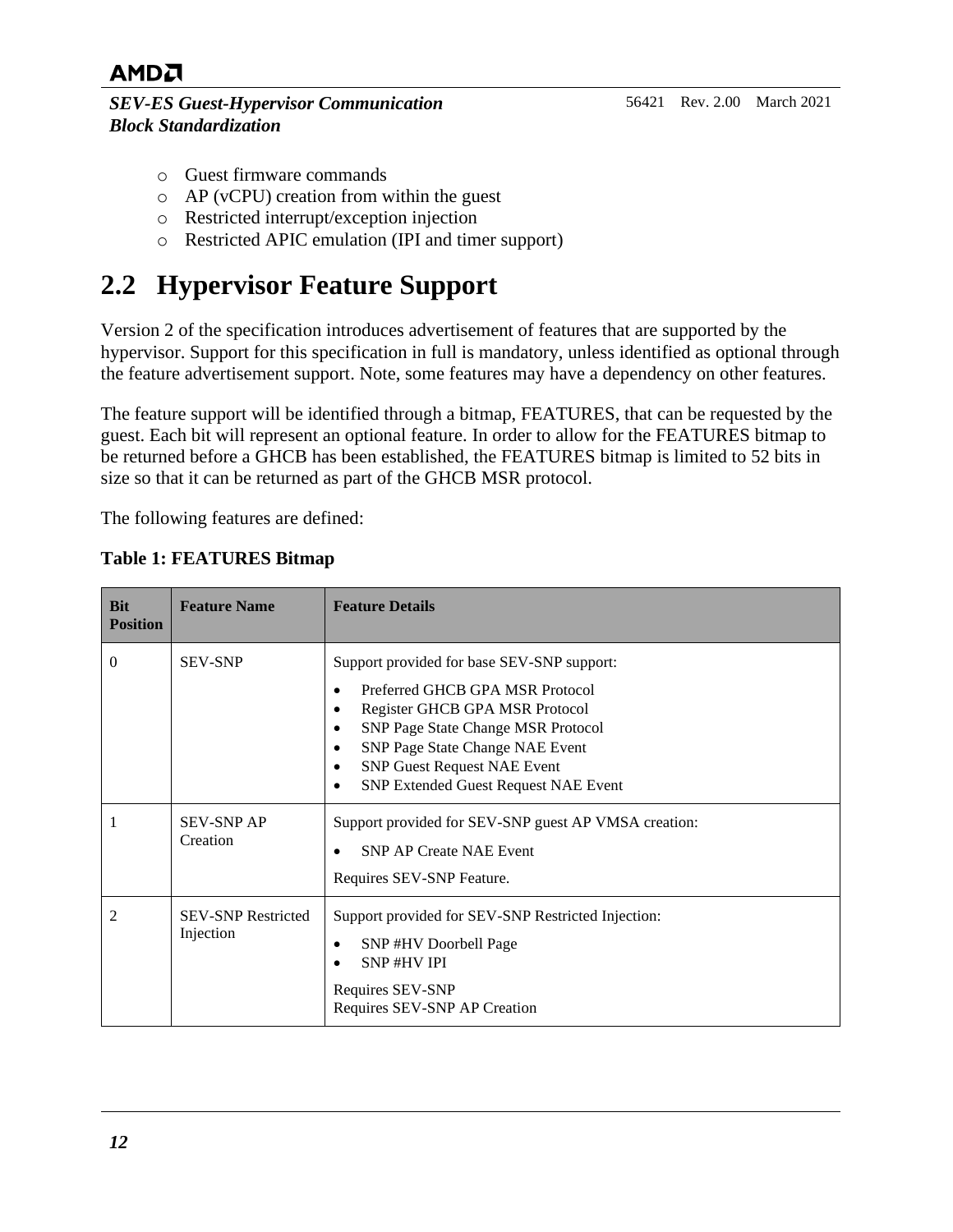| <b>SEV-SNP Restricted</b><br><b>Injection Timer</b> | Support provided for SEV-SNP Restricted Injection Timer<br>SNP#HV Timer NAE Event         |
|-----------------------------------------------------|-------------------------------------------------------------------------------------------|
|                                                     | Requires SEV-SNP<br>Requires SEV-SNP AP Creation<br>Requires SEV-SNP Restricted Injection |

## <span id="page-12-0"></span>**2.3 Establishing the GHCB**

The GHCB location in the guest physical address space is specified by the guest. This location is made available to the hypervisor by mapping the memory as decrypted, or shared, allowing the hypervisor direct access to the memory.

The guest physical address of the GHCB is saved and restored by hardware on VMRUN/VMEXIT through the VMCB (offset 0xa0). The guest can read and write the GHCB value through MSR 0xc001\_0130. The hypervisor must not intercept access to MSR 0xc001\_0130, otherwise the guest will not be able to successfully establish the GHCB. The GHCB address must be 4K (page) aligned, allowing the 12 LSB bits of the GHCB address to be used for providing or requesting information between the hypervisor and the guest related to the GHCB and SEV-ES, referred to as the GHCB MSR protocol.

### <span id="page-12-1"></span>**2.3.1 GHCB MSR Protocol**

The GHCB MSR protocol is valid at any time but is most useful when the GHCB page cannot be written by the guest in an unencrypted fashion.

The GHCB MSR protocol uses the lower 12 bits of the GHCB MSR to request an action from the hypervisor. A guest must only use the request values that are documented as guest source values. Using any value that is not a guest request value must be interpreted by the hypervisor as an invalid request. Conversely, a hypervisor must only reply to the guest with response values that are documented as hypervisor source values. Using any value that is not a hypervisor response value must be interpreted by the guest as an invalid response.

| <b>Field</b><br><b>Name</b> | <b>Bit</b><br><b>Position</b> | <b>Definition</b>                     | <b>Source</b> | <b>Supported</b><br><b>Versions</b> |
|-----------------------------|-------------------------------|---------------------------------------|---------------|-------------------------------------|
|                             | 11:0                          | $0x000 -$ GHCB Guest Physical Address | Guest         | All                                 |
| <b>GHCBInfo</b>             |                               | $0x001 - SEV$ Information             | Hypervisor    | All                                 |
|                             |                               | $0x002 - SEV$ Information Request     | Guest         | A11                                 |
|                             |                               | $0x004$ – CPUID Request               | Guest         | A11                                 |

<span id="page-12-2"></span>

|  |  |  | <b>Table 2. GHCB Address Destination</b> |
|--|--|--|------------------------------------------|
|--|--|--|------------------------------------------|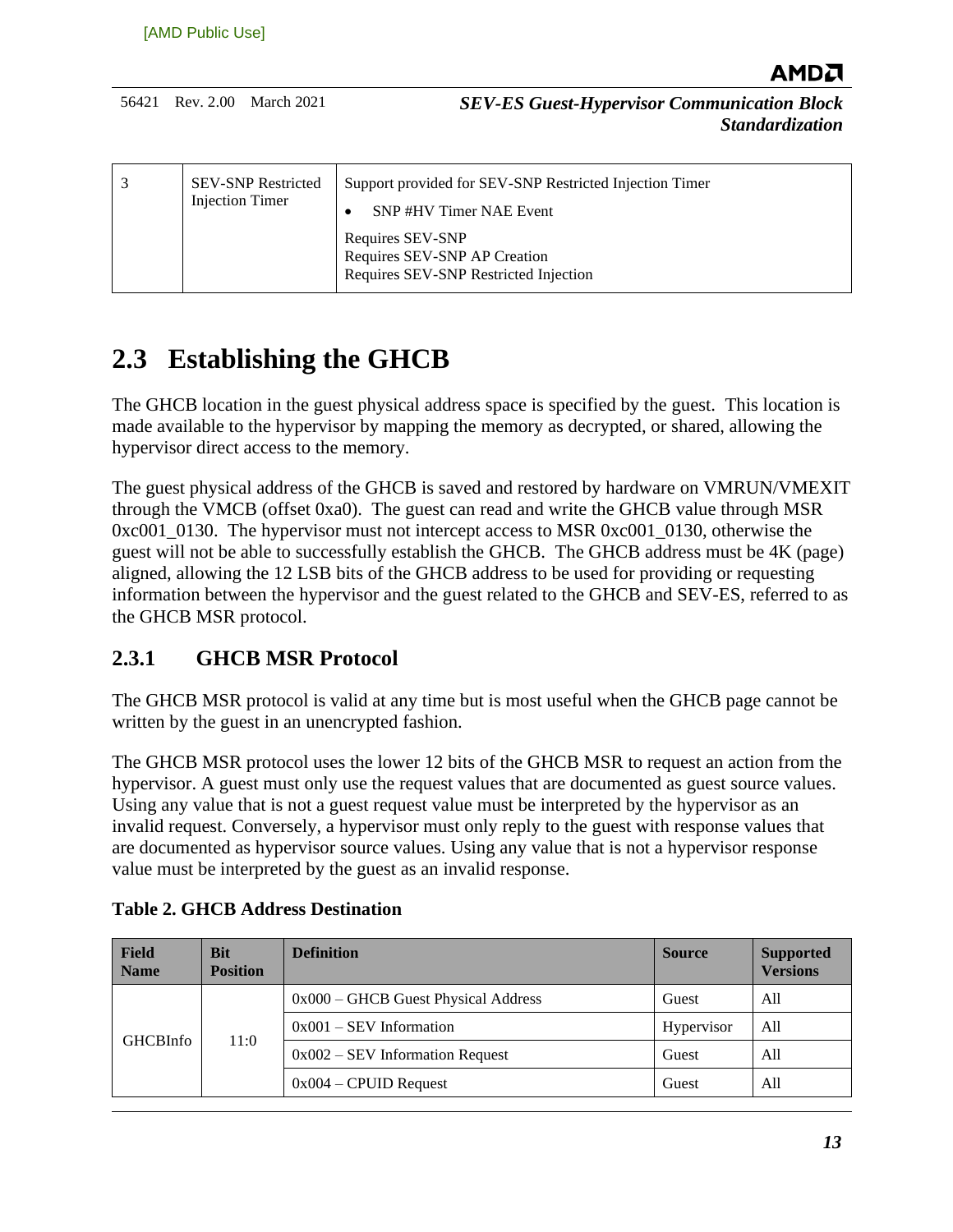56421 Rev. 2.00 March 2021

*SEV-ES Guest-Hypervisor Communication Block Standardization*

|                 |       | $0x005$ – CPUID Response                      | Hypervisor | All  |
|-----------------|-------|-----------------------------------------------|------------|------|
|                 |       | $0x006 - AP$ Reset Hold Request               | Guest      | $2+$ |
|                 |       | $0x007 - AP$ Reset Hold Response              | Hypervisor | $2+$ |
|                 |       | $0x010$ – Preferred GHCB GPA Request          | Guest      | $2+$ |
|                 |       | $0x011$ – Preferred GHCB GPA Response         | Hypervisor | $2+$ |
|                 |       | $0x012$ – Register GHCB GPA Request           | Guest      | $2+$ |
|                 |       | $0x013$ – Register GHCB GPA Response          | Hypervisor | $2+$ |
|                 |       | $0x014 - SNP$ Page State Change Request       | Guest      | $2+$ |
|                 |       | $0x015 -$ SNP Page State Change Response      | Hypervisor | $2+$ |
|                 |       | $0x080$ – Hypervisor Feature Support Request  | Guest      | $2+$ |
|                 |       | $0x081$ – Hypervisor Feature Support Response | Hypervisor | $2+$ |
|                 |       | $0x100$ – Termination Request                 | Guest      | All  |
| <b>GHCBData</b> | 63:12 | Value dependent upon GHCBInfo                 |            |      |

- GHCBInfo:
	- o 0x000 GHCB Guest Physical Address
		- $GHCBData[63:12]$  specifies bits  $[63:12]$  of the guest physical address of the GHCB (this implies that the GHCB must be 4K aligned).
	- $\circ$  0x001 SEV Information
		- GHCBData[63:48] specifies the maximum GHCB protocol version supported
		- GHCBData[47:32] specifies the minimum GHCB protocol version supported
		- GHCBData[31:24] specifies the SEV page table encryption bit number

Written by the hypervisor before the GHCB address is established (such as on vCPU creation) in order to present the guest with the capabilities of the hypervisor. The guest will choose an appropriate version, within the range supplied by the hypervisor, and set the GHCB Protocol Version field of the GHCB. If the guest cannot support the protocol range supplied by the hypervisor, it should terminate.

The SEV page table encryption bit number is required by the guest when building the page tables before entering long mode. Normally, the SEV page table encryption bit number is obtained using the CPUID instruction, which will now result in a VMM Communication exception. Without knowing the position of the encryption bit, the GHCB page cannot be marked as decrypted to allow for communication with the hypervisor. Because of this, the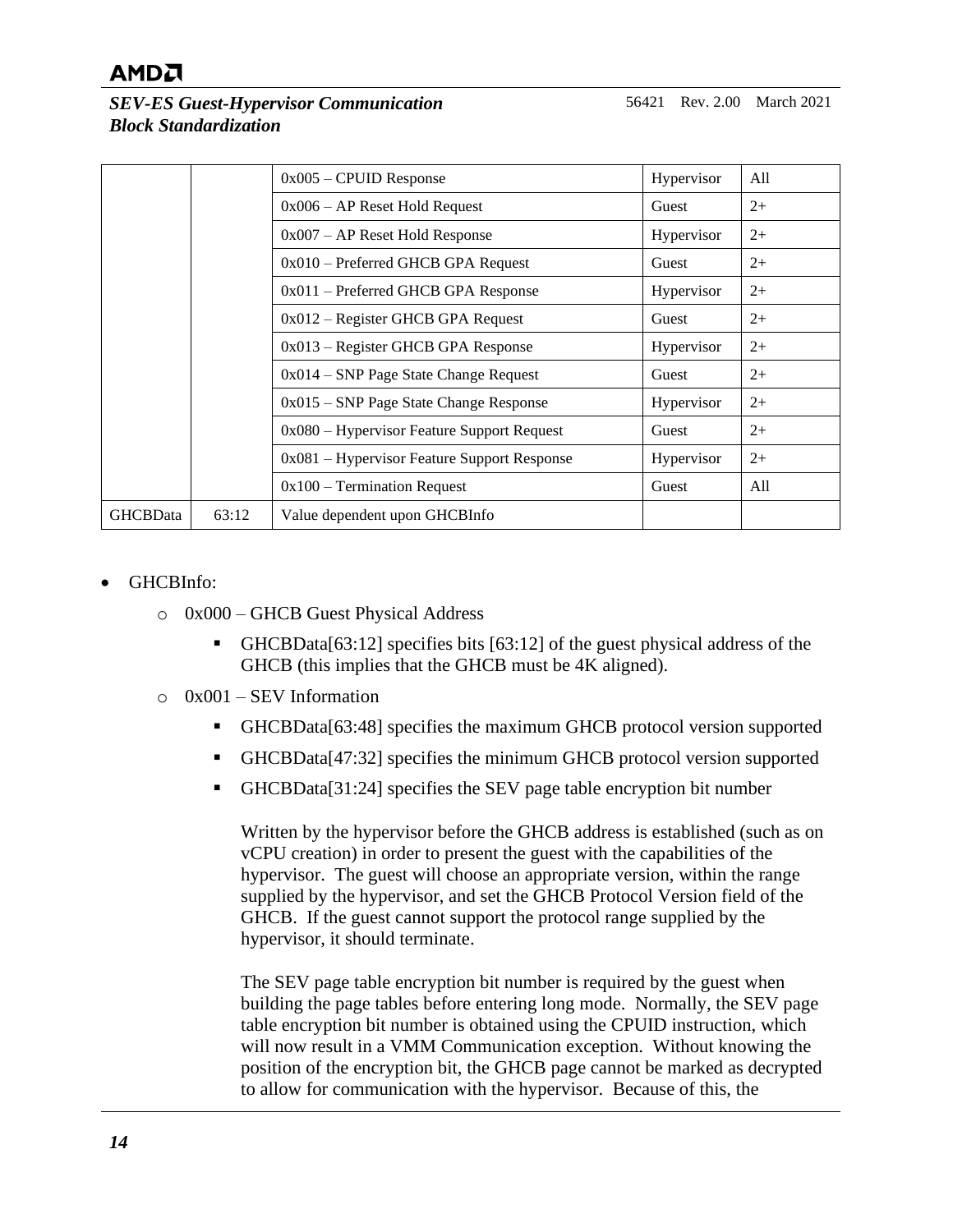56421 Rev. 2.00 March 2021 *SEV-ES Guest-Hypervisor Communication Block Standardization*

> hypervisor must supply the page table bit encryption bit number to the guest. This value can be obtained by the hypervisor from CPUID function  $0x8000$   $001f$ , register EBX[5:0]. Alternatively, for CPUID instructions that are required before the GHCB can be established, the guest can use the CPUID request protocol documented below and is recommended for an SEV-SNP guest.

- o 0x002 –SEV Information Request
	- Written by the guest to request the hypervisor provide the SEV information  $(GHCBInfo = 0x001)$  needed to perform protocol negotiation.
- $\circ$  0x004 CPUID Request
	- $\blacksquare$  GHCBData[63:32] CPUID function
	- GHCBData[31:30] Requested CPUID register value
		- $\bullet$  0b00 EAX
		- $\bullet$  0b01 EBX
		- $\bullet$  0b10 ECX
		- $\bullet$  0b11 EDX
	- $\blacksquare$  GHCBData[29:12] Reserved, must be zero

Written by the guest to request a CPUID function register value from the hypervisor. This is useful if CPUID information is required before the GHCB can be established by the guest. Since only a single register value can be returned at a time, multiple VMGEXIT invocations are required to obtain all register values.

The CPUID request protocol does not support CPUID functions that require non-zero sub-leafs. Additionally, CPUID function 0x0000\_000D is not supported as it requires the value of XCR0.

- $\circ$  0x005 CPUID Response
	- GHCBData[63:32] CPUID function register value
	- $GHCBData[31:30]$  Returned CPUID register value
		- $\bullet$  0b00 EAX
		- $\bullet$  0b01 EBX
		- $\bullet$  0b10 ECX
		- $\bullet$  0b11 EDX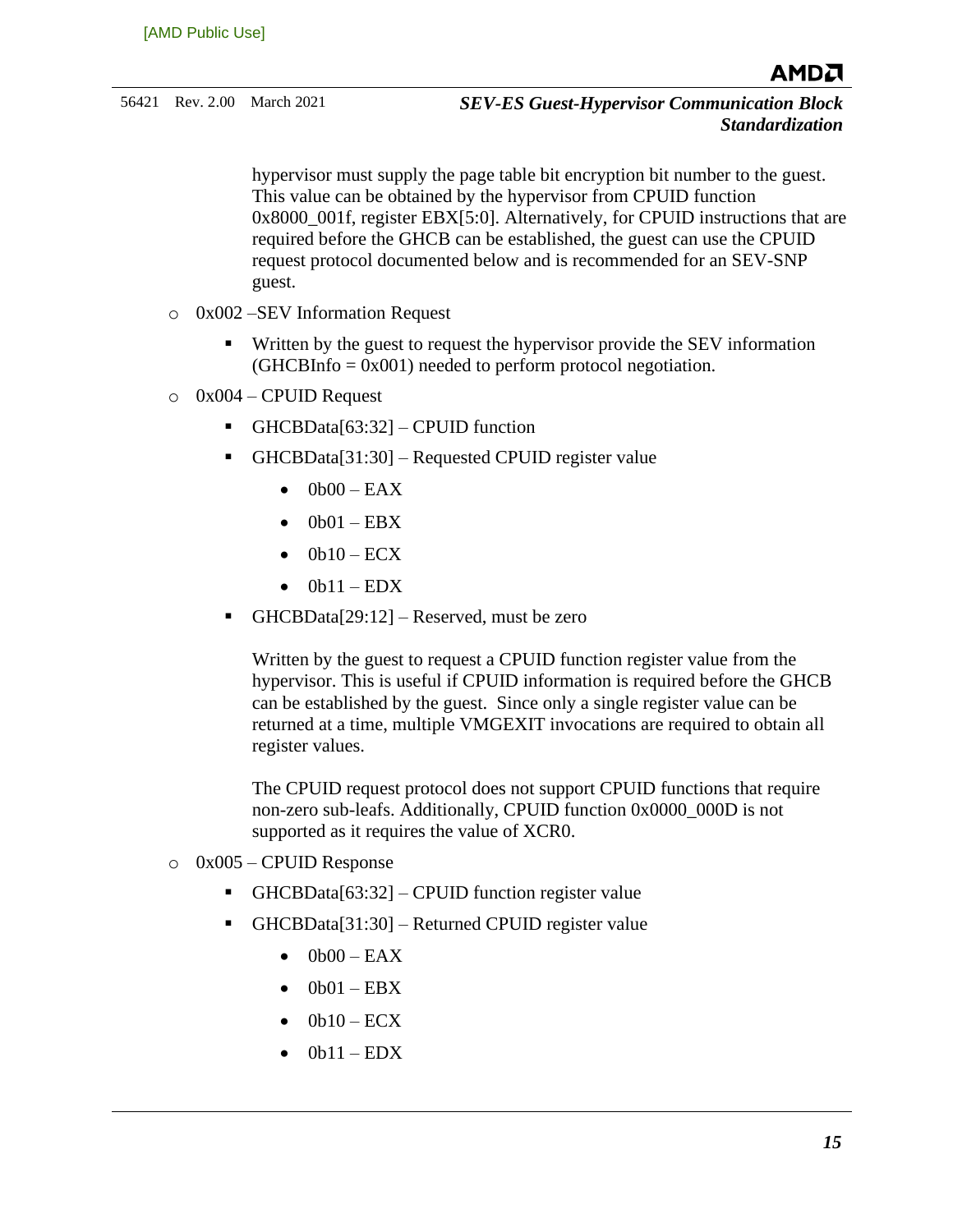$\blacksquare$  GHCBData[29:12] – Reserved, must be zero

Written by the hypervisor in response to a CPUID request to return the requested CPUID function register value.

- o 0x006 AP Reset Hold Request
	- $\blacksquare$  GHCBData[63:12] MBZ

Written by the guest to request the AP be place in a HLT loop awaiting an INIT-SIPI-SIPI request. This allows an AP to request AP reset hold without having to be in long mode. See section *[4.3.1](#page-50-3)* for a description of the AP reset hold NAE event.

Not valid for an SEV-SNP guest running with the Restricted Injection feature. A hypervisor should treat this as an unsupported request in this situation.

- o 0x007 AP Reset Hold Response
	- $\bullet$  GHCBData[63:12] Must be non-zero

Written by the hypervisor after an INIT-SIPI-SIPI sequence has been received for the targeted AP to take it out of HLT. See section *[4.3.1](#page-50-3)* for a description of the AP reset hold NAE event.

- o 0x010 Preferred GHCB GPA Request
	- GHCBData[63:12] Must be zero

Written by the guest to request the GHCB guest physical address (GHCB GPA) that the hypervisor prefer to be used for the vCPU invoking the VMGEXIT. See section *[2.3.2](#page-17-0)* for further details and restrictions.

- o 0x011 Preferred GHCB GPA Response
	- GHCBData[63:12] Preferred GHCB GFN

Written by the hypervisor in response to a preferred GHCB GPA request. See section *[2.3.2](#page-17-0)* for further details and restrictions.

- o 0x012 Register GHCB GPA Request
	- $\blacksquare$  GHCBData[63:12] GHCB GFN to register

Written by the guest to request the GHCB guest physical address (GHCB GPA  $=$  GHCB GFN  $<< 12$ ) be registered for the vCPU invoking the VMGEXIT. See section *[2.3.2](#page-17-0)* for further details and restrictions.

- o 0x013 Registger GHCB GPA Response
	- $\blacksquare$  GHCBData[63:12] Registered GHCB GFN

Written by the hypervisor in response to a register GHCB GPA request. See section *[2.3.2](#page-17-0)* for further details and restrictions.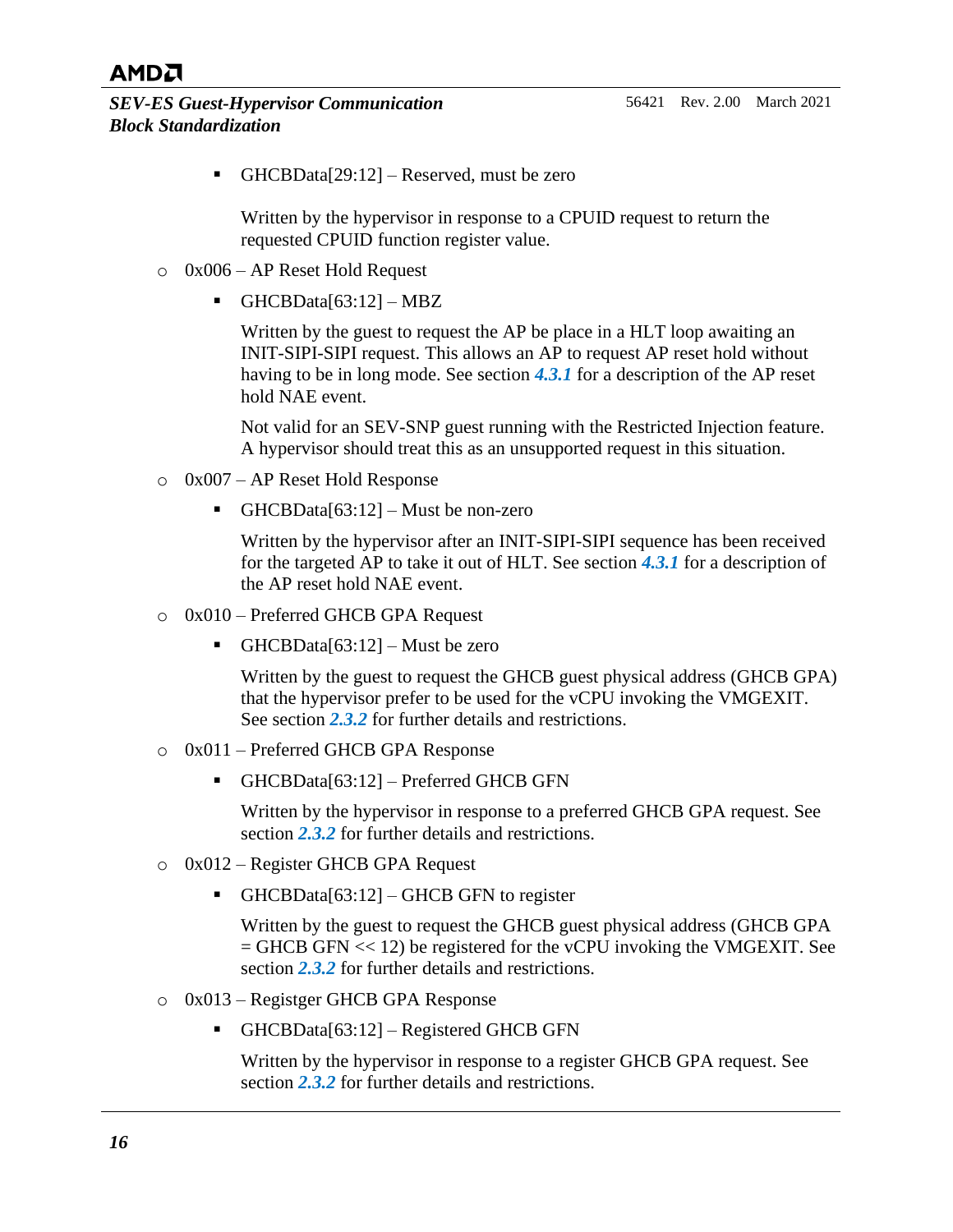- o 0x014 SNP Page State Change Request
	- GHCBData[63:56] Reserved, must be zero
	- $GHCBData[55:52] Page operation$ 
		- $0x0001 Page assignment, Private$
		- $0x0002 Page assignment$ , Shared
	- GHCBData[51:12] Guest physical frame number

Written by the guest to request a page state change from the hypervisor based on the operation requested. The page will be acted on as a 4K page. The page state change will be against the system physical address (SPA) that is used to back the guest physical address (GPA) calculated from the supplied guest physical frame number (GFN) for the requested page size. See section *[4.1.6](#page-42-0)* for a description of the page operations.

- o 0x015 SNP Page State Change Response
	- $\blacksquare$  GHCBData[63:32] Error code
	- GHCBData[31:12] Reserved, must be zero

Written by the hypervisor in response to a Page State Change request. Any nonzero value for the error code indicates that the page state change was not successful.

- o 0x080 Hypervisor Feature Support Request
	- GHCBData[63:12] Reserved, must be zero

Written by the guest to request the hypervisor feature support bitmap.

- o 0x081 Hypervisor Feature Support Response
	- $\blacksquare$  GHCBData[63:12] FEATURES bitmap

Written by the hypervisor in response to a Hypervisor Feature Support request. See section *[2.2](#page-11-0)*.

- $\circ$  0x100 Termination Request
	- Written by the guest to communicate to the hypervisor that the guest is requesting termination. The guest should expect the hypervisor to comply with the request for termination. As a safeguard, it is recommended that the guest incorporate a HLT loop or SHUTDOWN following the VMGEXIT. GHCBData contains the termination reason code where GHCBData[15:12] specifies the reason code set and GHCBData[23:16] contains the reason code from that reason code set.

The reason code set is meant to provide hypervisors with their own termination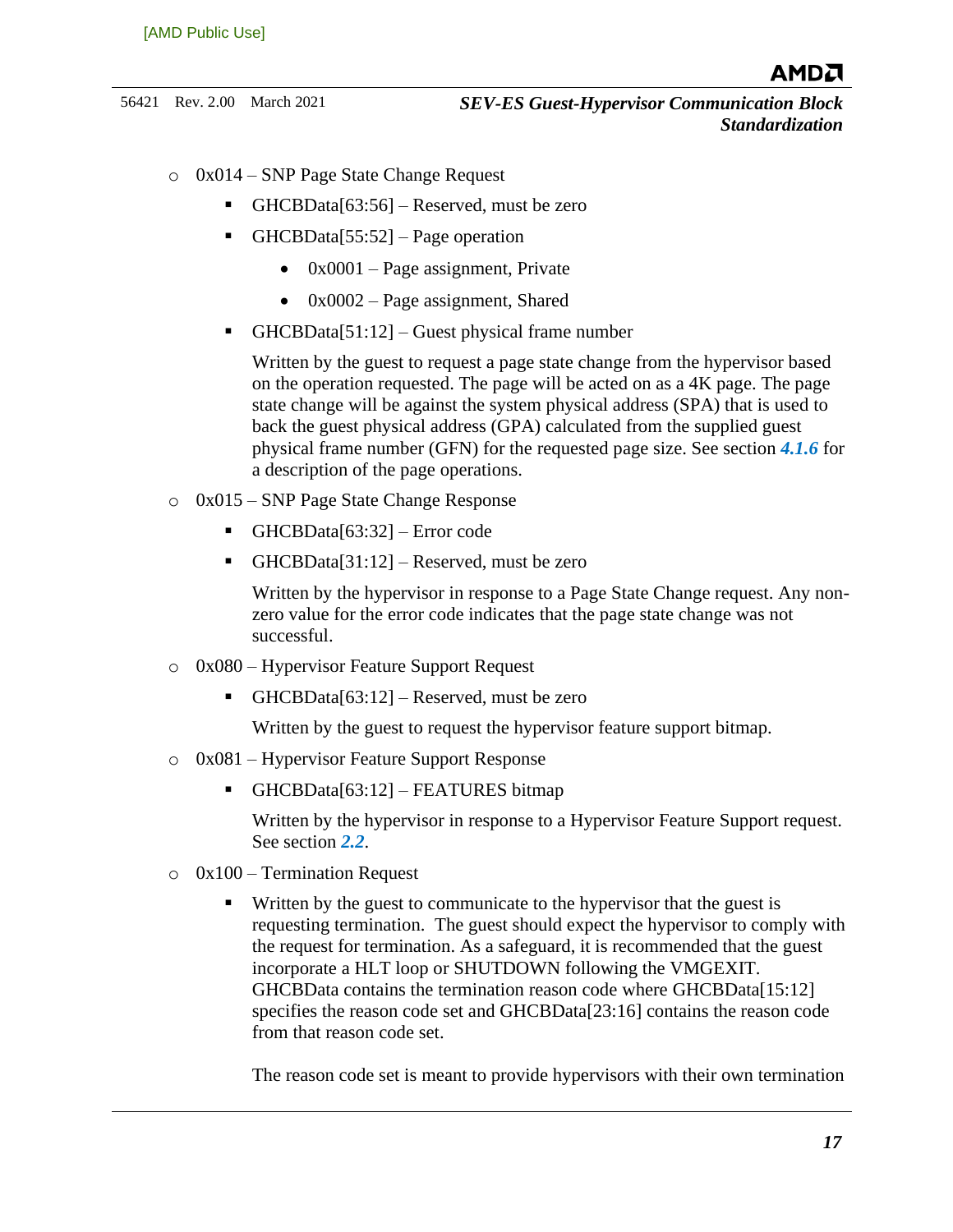

reason codes. This document defines and owns reason code set 0x0 and the following reason codes (GHCBData[23:16]):

- $0x00$  General termination request
- 0x01 SEV-ES / GHCB Protocol range is not supported.
- 0x02 SEV-SNP features not supported

#### <span id="page-17-0"></span>**2.3.2 GHCB GPA Registration**

GHCB GPA registration is only supported and required for SEV-SNP guests. Some hypervisors may prefer that a guest use a consistent and/or specific GPA for the GHCB associated with a vCPU. Therefore, a guest must use the Register GHCB GPA request MSR protocol function to establish the GHCB GPA before using a GHCB for a VMGEXIT for the first time.

The registration request allows for two actions to be performed.

Get preferred GHCB GPA

A guest may request the hypervisor preferred GHCB GPA for the vCPU by setting GHCBData to 0 and GHCBInfo to 0x10. The hypervisor must respond with a GFN or 0xfffffffffffff (the hypervisor does not have a preferred GHCB GPA) in GHCBData and 0x11 in GHCBInfo. If the hypervisor responds with a GFN, the hypervisor must guarantee that the value cannot otherwise be mapped by the guest. For an SEV-SNP guest, the hypervisor must update the RMP table to make the page a hypervisor owned (shared) page. The guest is not required to use the preferred GHCB GPA, but should the guest decide to use it, it should verify that the new GPA is outside of its known memory range.

• Register GHCB GPA

Before using a GHCB GPA for a vCPU the first time, a guest must register the vCPU GHCB GPA. If the guest is not using the hypervisor preferred GHCB GPA, the guest must make the GHCB page a hypervisor owned (shared) page. Registration is performed by setting GHCBData to the GFN of GHCB GPA (which could be the hypervisor preferred value) and GHCBInfo to 0x12. The hypervisor must respond with the same GFN value or 0xfffffffffffff (the hypervisor does not accept the supplied GHCB GPA) in GHCBData and 0x13 in GHCBInfo.

A hypervisor must terminate the guest if the guest supplies a GHCB GPA that does not match the currently registered version of the GHCB GPA for the vCPU.

## <span id="page-17-1"></span>**2.4 GHCB Negotiation Example**

The guest will ultimately provide the GPA of the GHCB page via the GHCB MSR. The hypervisor will obtain this GPA value by reading offset 0x00a0 of the VMCB. Initially, however, the hypervisor can set the GHCB MSR to allow for the GHCB protocol to be negotiated. This example assumes that the hypervisor performs its current steps when preparing to create and start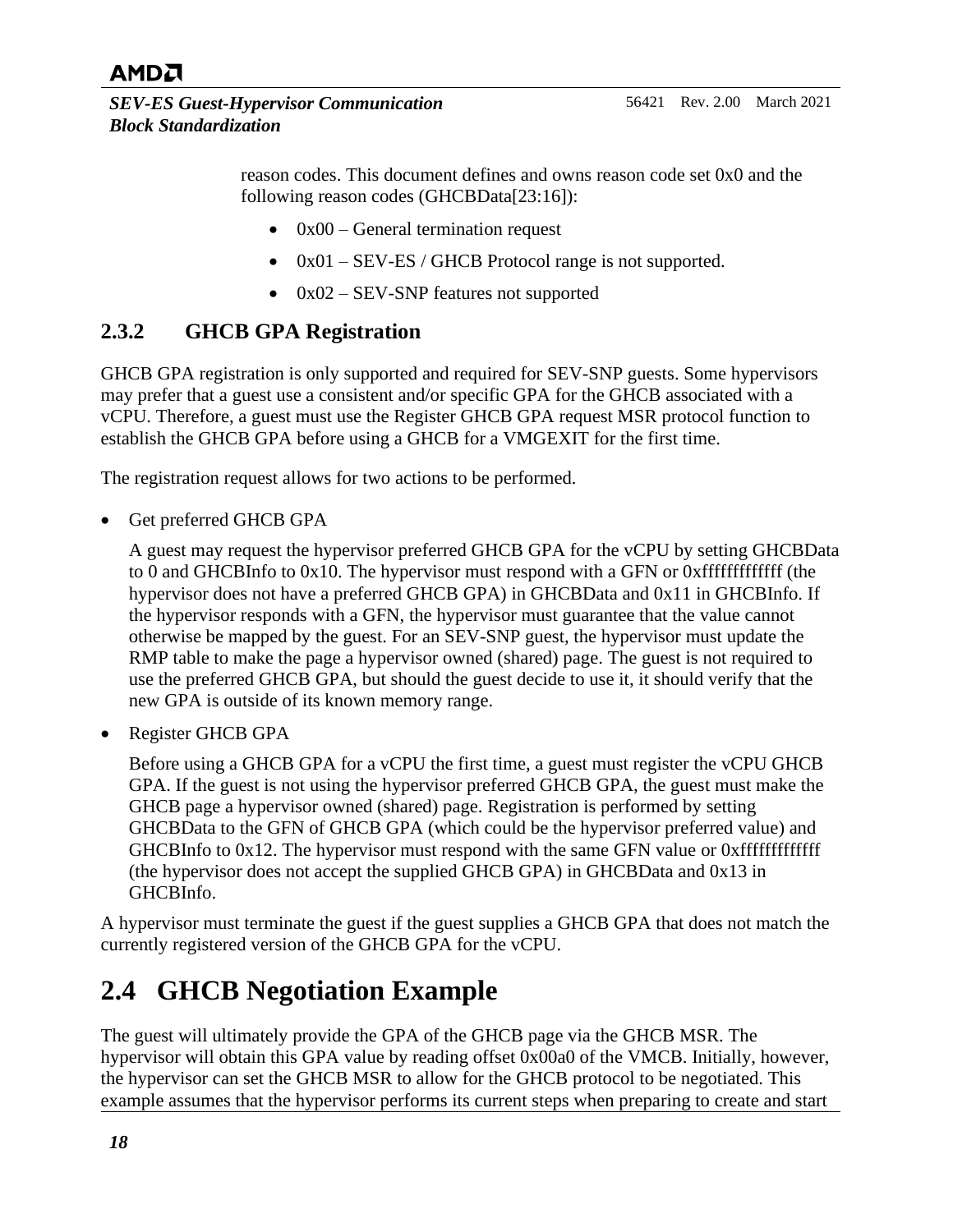a vCPU and that use of the CPUID instruction is intercepted. The following additional steps document an example for the GHCB negotiation.

### <span id="page-18-0"></span>**2.4.1 SEV-ES (Version 1)**

- Hypervisor sets VMCB offset 0x00a0 before launching the vCPU for the first time:
	- o The value is used by the guest to negotiate the SEV-ES/GHCB protocol version and establish the page table encryption bit.
	- o Given the hypervisor supports only version 1 and the SEV page table encryption bit number is 47 ( $0x2f$ ). The hypervisor will use GHCBInfo value of  $0x001$  and set VMCB offset 0x00a0 to:
		- 0x0001\_0001\_2f00\_0001
- Hypervisor launches the guest vCPU (VMRUN).
- Guest determines the encryption bit position in order to properly set up the page tables and mark the GHCB as shared.
	- o Guest establishes an exception handler for #VC exceptions
		- Guest will perform a series of CPUID instructions in order to obtain the SEV data. For an SEV-ES guest, these CPUID instructions result in a #VC exception, where the CPUID instructions will be emulated.
	- o Guest issues CPUID for leaf 0x80000000:
		- $\blacksquare$  EAX is set to 0x8000001f
		- $\blacksquare$  #VC handler returns
	- o Guest issues CPUID for leaf 0x8000001f:
		- Guest #VC exception handler reads MSR 0xC001\_0130
		- $\blacksquare$  If GHCBInfo  $!=$  0x001:
			- Guest requests termination
		- Guest extracts the maximum GHCB protocol version, GHCBData[63:48], and minimum GHCB protocol version, GHCBData[47:32]. If the guest cannot support a protocol in the range:
			- Guest requests termination
		- Guest extracts the SEV page table encryption bit number, GHCBData[31:24]
		- EAX is set to  $0x0000000a$ 
			- SEV and SEV-ES supported
		- EBX is set to the SEV page table encryption bit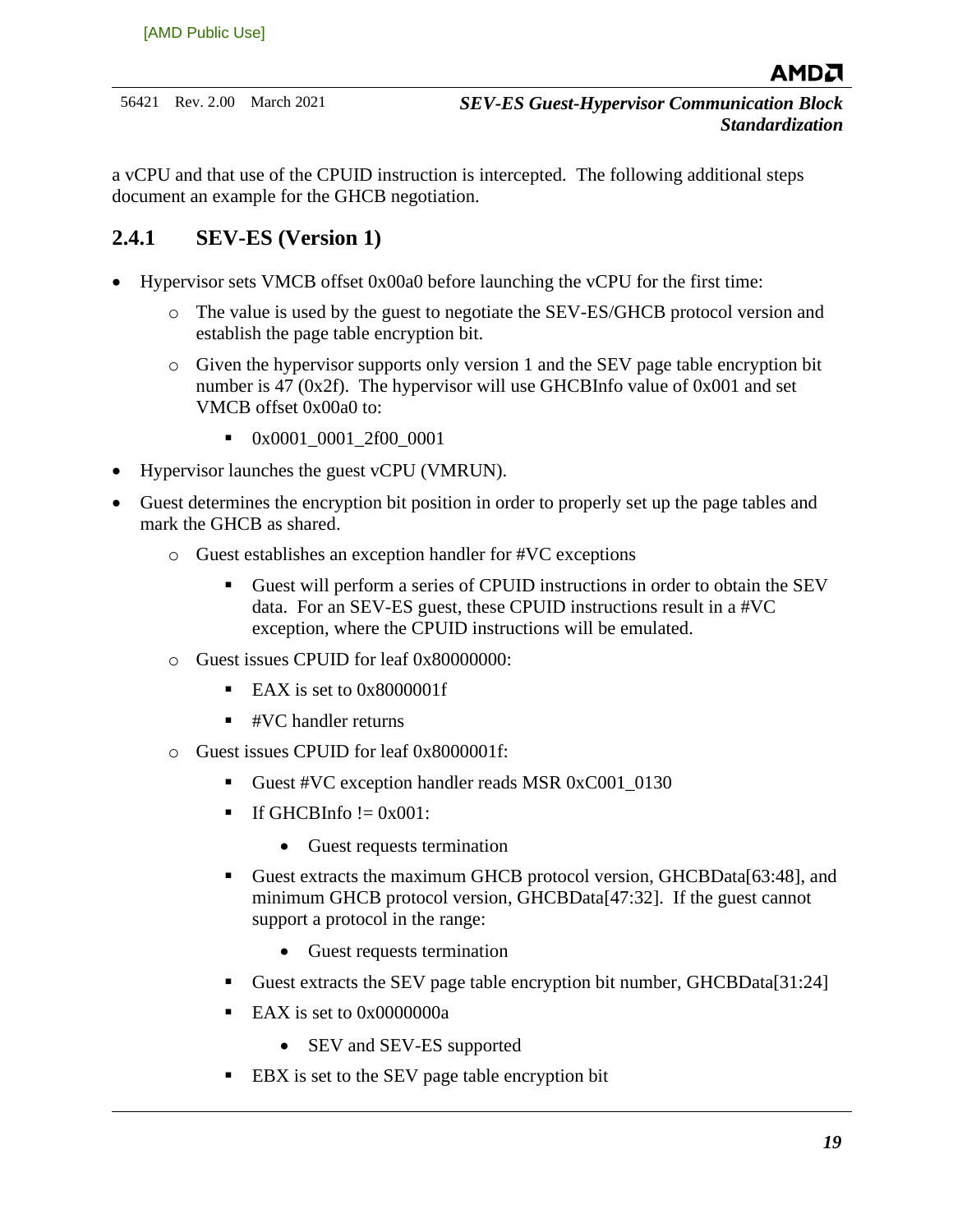#### *SEV-ES Guest-Hypervisor Communication Block Standardization*

- $\blacksquare$  #VC handler returns
- Guest continues initialization, which, among other things, includes:
	- o Ensuring that 64-bit long mode is established
	- o Page tables are configured with the encryption bit as required
	- o GHCB page is allocated and marked shared in the page tables:
		- Guest writes MSR 0xC001\_0130 with the GPA of the allocated GHCB page  $(GHCBInfo == 0x000)$
		- Must be done before a VMGEXIT instruction is issued that uses the GHCB page

The above example is just one way to perform the GHCB negotiation for an SEV-ES guest. For example, you could use the GHCBInfo  $= 0x004$  CPUID Request to obtain the actual values for the CPUID instructions executed by the guest. Or you could use the GHCBInfo  $= 0x002$  Request for SEV Information if MSR  $0xC001$  0130 does not contain the GHCBInfo =  $0x001$  SEV Information.

### <span id="page-19-0"></span>**2.4.2 SEV-SNP (Version 2)**

The hypervisor may supply the encryption bit position using the SEV Information MSR protocol, but the guest should use the CPUID information supplied in the CPUID Page to determine the encryption bit position. The information in the CPUID Page will have been validated by the SEV firmware.

- Hypervisor sets VMCB offset 0x00a0 before launching the vCPU for the first time:
	- o The value is used by the guest to negotiate the SEV-ES/GHCB protocol version and establish the page table encryption bit.
	- o Given the hypervisor supports up to version 2 and the SEV page table encryption bit number is 51 (0x33). The hypervisor will use GHCBInfo value of 0x001 and set VMCB offset 0x00a0 to:
		- 0x0002\_0001\_3300\_0001
- Hypervisor launches the guest vCPU (VMRUN).
- Guest determines the encryption bit position in order to properly set up the page tables and mark the GHCB as shared.
	- o Guest establishes an exception handler for #VC exceptions
		- Guest will perform a series of CPUID instructions in order to obtain the SEV data. For an SEV-SNP guest, these CPUID instructions result in a #VC exception, where the CPUID instructions will be emulated by setting the register values to the values set in the CPUID Page.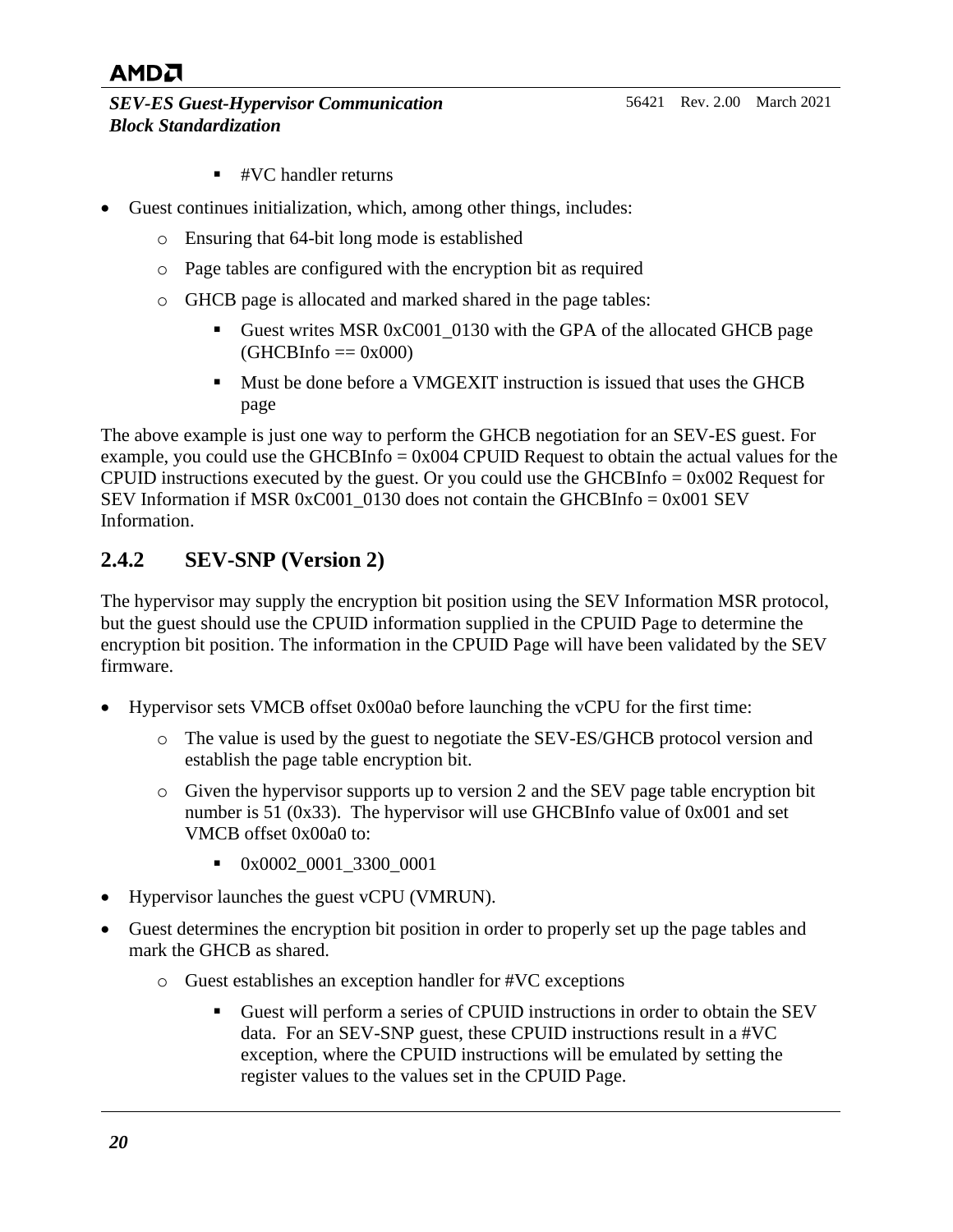- o Guest issues CPUID for leaf 0x80000000:
	- #VC exception handler sets EAX/EBX/ECX/EDX for leaf 0x80000000
	- #VC exception handler returns
- o Guest verifies that EAX is at least 0x8000001F
- o Guest issues RDMSR for MSR 0xC001\_0131 (non-interceptable SEV Status MSR)
	- Guest verifies that it is running as an SEV-SNP guest by verifying that  $EAX[2:0] == 0x7$
- o Guest issues CPUID for leaf 0x8000001F:
	- #VC exception handler sets EAX/EBX/ECX/EDX for leaf 0x8000001F
	- #VC exception handler returns
	- Guest extracts the SEV page table encryption bit position, EBX[5:0]
- o Guest uses the MSR Protocol support to issue an SEV Information Request
	- Guest extracts the maximum GHCB protocol version, GHCBData[63:48], and minimum GHCB protocol version, GHCBData[47:32]. If the guest cannot support a protocol in the range:
		- Guest requests termination
- Guest continues initialization, which, among other things, includes:
	- o Ensuring that 64-bit long mode is established
	- o Page tables are configured with the encryption bit as required
	- o GHCB page is allocated and marked shared in the page tables:
		- Guest uses MSR Protocol to perform Register GHCB GPA Request using the GFN of the allocated GHCB page. If the hypervisor does not respond with the input GFN:
			- Guest requests termination
		- Guest writes MSR 0xC001\_0130 with the GPA of the allocated GHCB page  $(GHCBInfo == 0x000)$
		- Must be done before a VMGEXIT instruction is issued that uses the GHCB page

The above example is just one way to perform the GHCB negotiation for an SEV-SNP guest.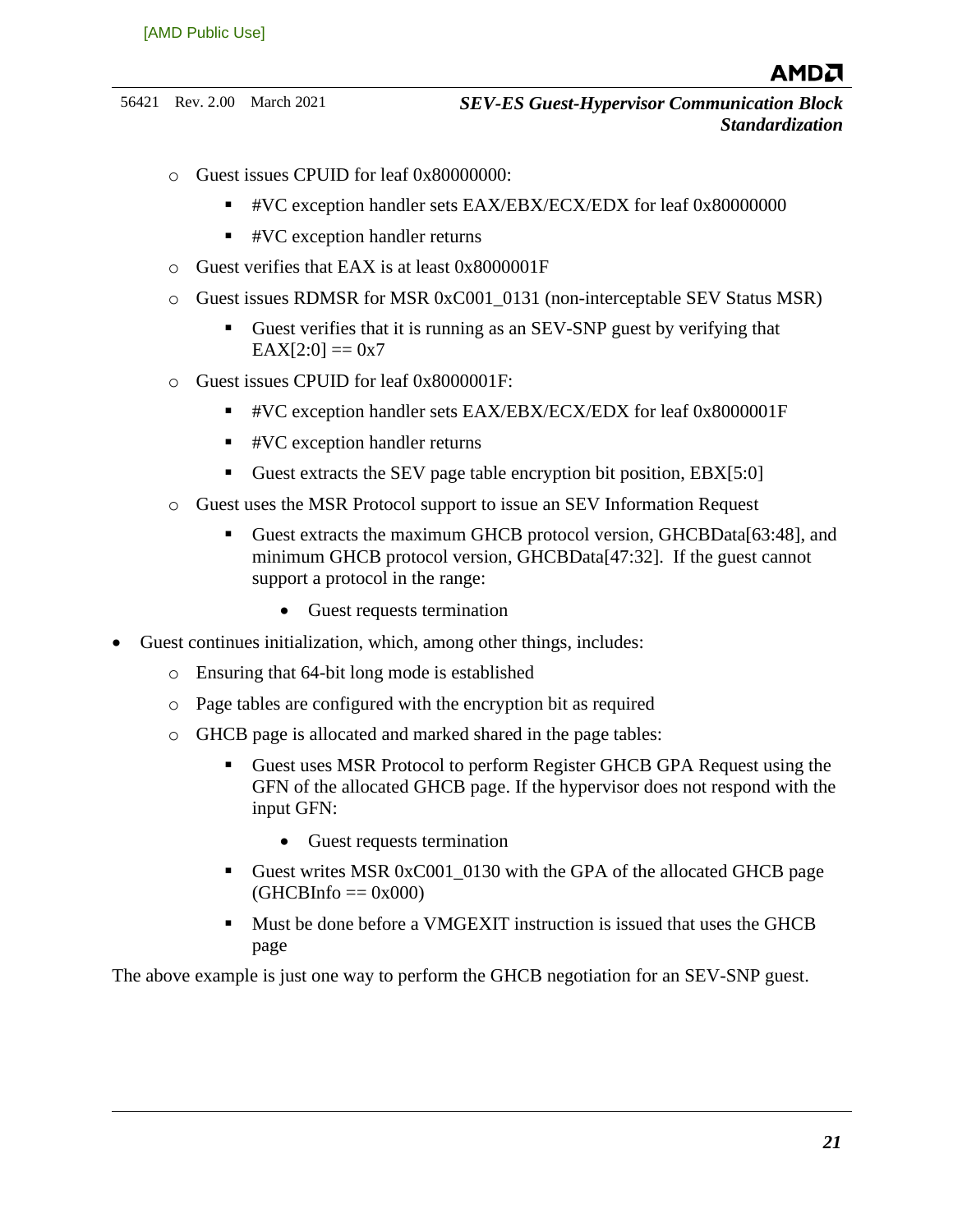*SEV-ES Guest-Hypervisor Communication Block Standardization*

## <span id="page-21-0"></span>**2.5 GHCB/VMGEXIT Example**

The following shows an example of a guest and hypervisor that conform to version 1 of the GHCB protocol:

- Guest executes an instruction resulting in a #VC exception
	- o Guest #VC handler is invoked
	- o Guest #VC handler disables preemption and interrupts
	- o Guest #VC handler ensures that the physical address of the GHCB is set in MSR 0xC001 0130
	- o Guest #VC handler clears any previous GHCB field invocation data
	- o Guest #VC handler sets the GHCB fields as required for the instruction
	- o Guest #VC handler issues VMGEXIT
- Hypervisor resumes with a VMEXIT code of VMEXIT\_VMGEXIT
	- o Hypervisor reads VMCB offset 0x00a0 to obtain the guest physical address of the **GHCB**
	- $\circ$  If GHCBInfo == 0x000
		- Hypervisor translates GHCB guest physical address into a GHCB hypervisor virtual address, handles the exit based on the GHCB SW\_EXITCODE, updates the GHCB save state area and resumes the guest.
	- $\circ$  If GHCBInfo == 0x002
		- Hypervisor recreates the GHCB protocol versioning value, sets this value in the VMCB at offset 0x00a0 and resumes the guest.
	- $\circ$  If GHCBInfo == 0x004
		- Hypervisor creates a CPUID response to the CPUID request, sets this value in the VMCB at offset 0x00a0 and resumes the guest.
	- $\circ$  If GHCBInfo == 0x100
		- Hypervisor terminates the guest, optionally displaying the associated GHCBData value.
	- o If GHCBInfo is any other value
		- Hypervisor will be unable to process the VMGEXIT and should terminate the guest.
- Guest #VC handler resumes processing
	- o Guest copies the GHCB save state information to the guest register state
	- o Guest enables interrupts and preemption
	- $\circ$  Guest exits the #VC handler

When a guest is running as an SEV-ES guest, it is important that the guest not do anything that would result in an unplanned NAE event before entering long mode or 32-bit PAE. When not in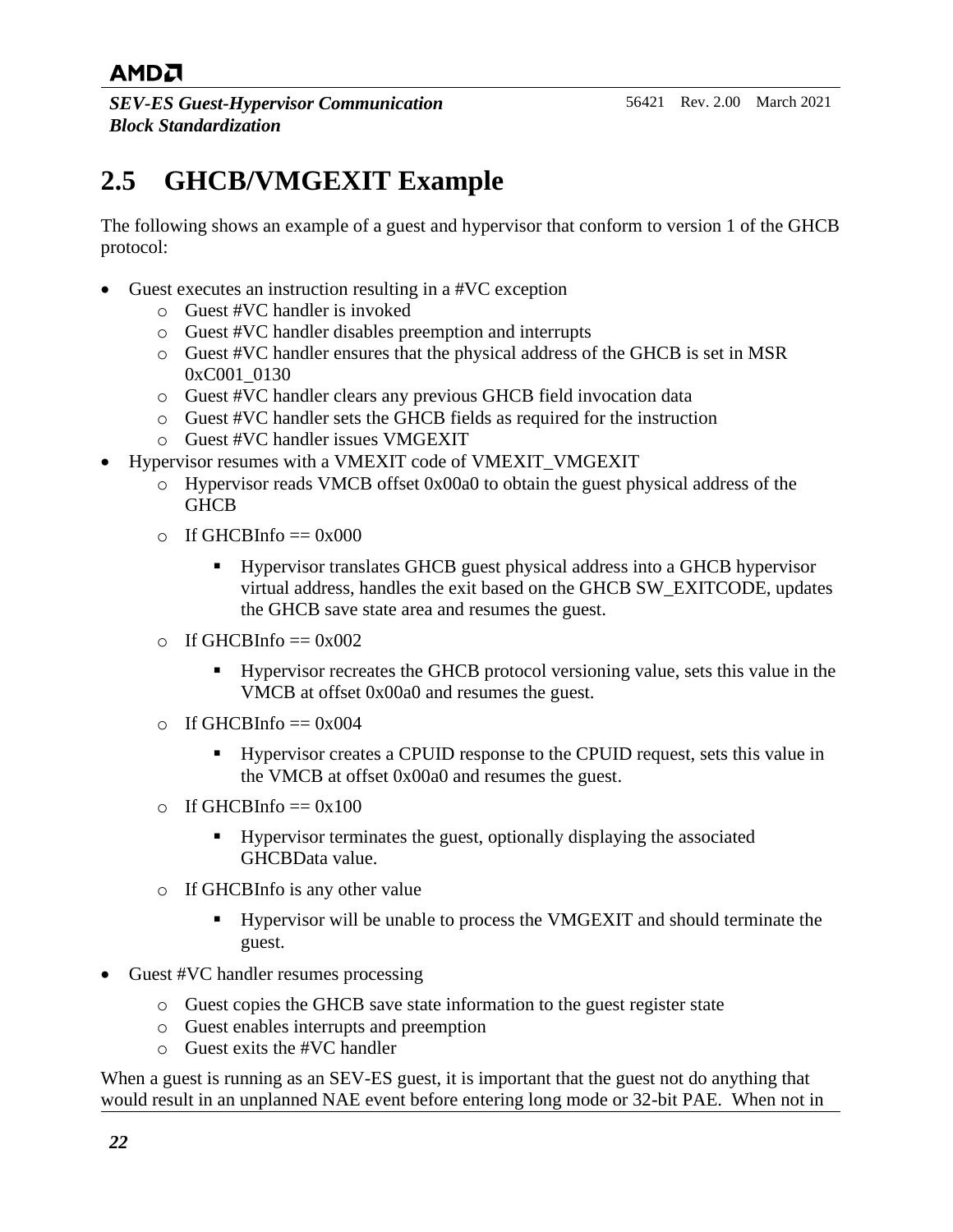one of these modes, all memory accesses by the guest are forced to use encryption under the key associated with the guest. As a result, the guest and hypervisor would not be able to communicate through the GHCB since the hypervisor would see encrypted data. The guest should determine the position of encryption bit so that the GHCB can be properly established. One way to perform this would be:

- $\circ$  Issue CPUID for function 0x8000 0000 and verify CPUID function 0x8000 001F is available.
	- $\blacksquare$  If the CPUID instruction is being intercepted, this will result in a #VC, where the CPUID exchange protocol can be used to obtain the CPUID results.
- o Issue CPUID for function 0x8000\_001F and obtain the encryption bit position.
	- **If the CPUID instruction is being intercepted, this will result in a #VC, where** the CPUID exchange protocol can be used to obtain the CPUID results.

This is not the only way this can be done. If a #VC is encountered, then software would know that it is running as an SEV-ES guest and could use GHCBInfo 0x002 to request the SEV information to obtain the encryption bit position.

## <span id="page-22-0"></span>**2.6 GHCB Layout**

#### <span id="page-22-1"></span>**Table 3. GHCB Layout**

| <b>Offset</b> | <b>Size</b> | <b>Contents</b> | <b>Notes</b>                               | <b>Supported</b><br><b>Versions</b> |
|---------------|-------------|-----------------|--------------------------------------------|-------------------------------------|
| 0x0000        | 0xcb        |                 | <b>RESERVED</b>                            |                                     |
| 0x00cb        | 0x01        | <b>CPL</b>      |                                            | All                                 |
| 0x00cc        | 0x74        |                 | <b>RESERVED</b>                            |                                     |
| 0x0140        | 0x08        | <b>XSS</b>      |                                            | $2+$                                |
| 0x0148        | 0x18        |                 | <b>RESERVED</b>                            |                                     |
| 0x0160        | 0x08        | DR7             |                                            | All                                 |
| 0x0168        | 0x90        |                 | <b>RESERVED</b>                            |                                     |
| 0x01f8        | 0x08        | <b>RAX</b>      |                                            | All                                 |
| 0x0200        | 0x100       |                 | <b>RESERVED</b>                            |                                     |
| 0x0300        | 0x08        |                 | RESERVED (RAX already available at 0x01f8) |                                     |
| 0x0308        | 0x08        | <b>RCX</b>      |                                            | All                                 |
| 0x0310        | 0x08        | <b>RDX</b>      |                                            | All                                 |
| 0x0318        | 0x08        | <b>RBX</b>      |                                            | All                                 |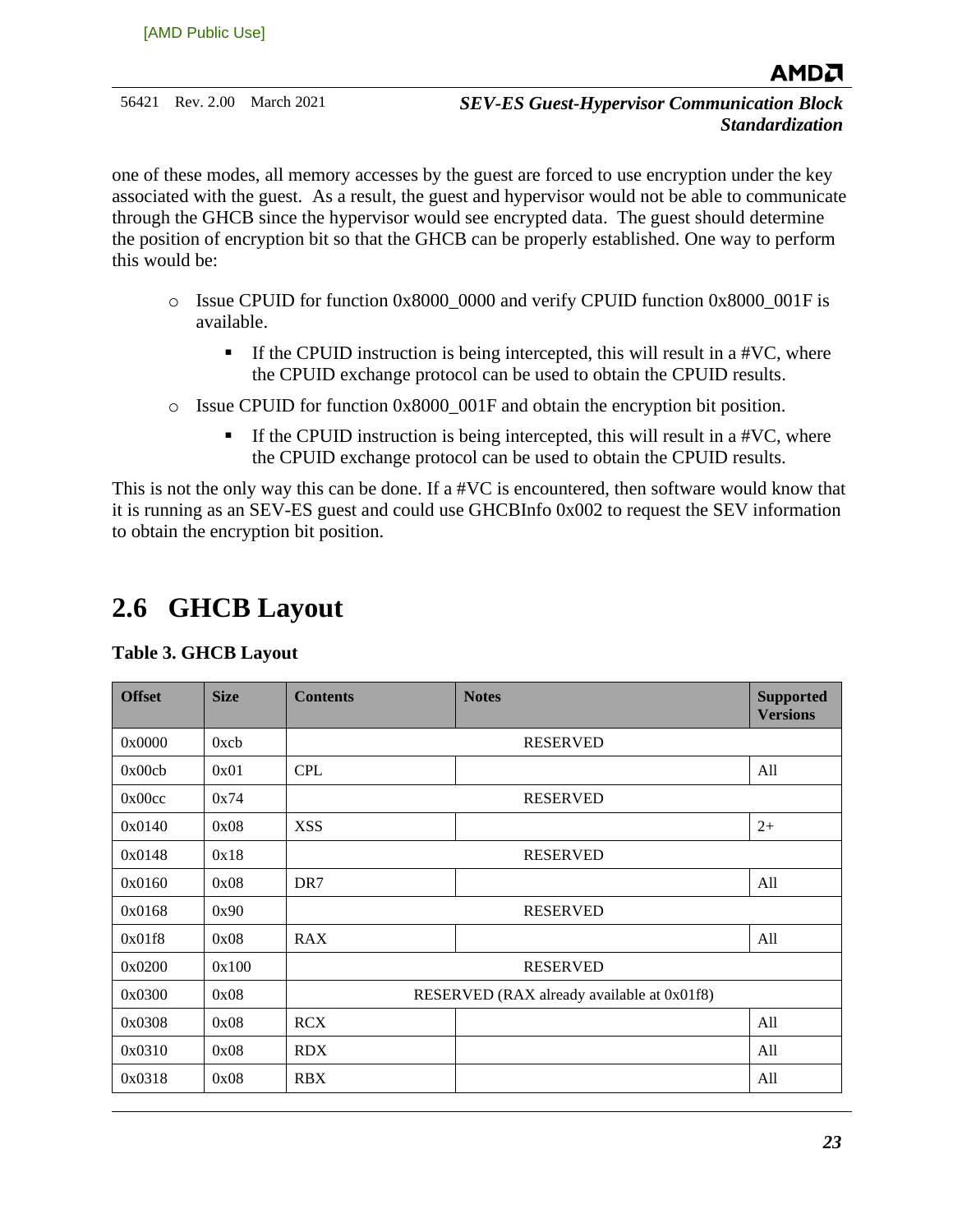#### *SEV-ES Guest-Hypervisor Communication Block Standardization*

56421 Rev. 2.00 March 2021

| <b>Offset</b> | <b>Size</b> | <b>Contents</b>                               | <b>Notes</b>                                                                                                                                                                   | <b>Supported</b><br><b>Versions</b> |
|---------------|-------------|-----------------------------------------------|--------------------------------------------------------------------------------------------------------------------------------------------------------------------------------|-------------------------------------|
| 0x0320        | 0x70        |                                               | <b>RESERVED</b>                                                                                                                                                                |                                     |
| 0x0390        | 0x08        | <b>SW_EXITCODE</b>                            | Guest controlled exit code<br>All                                                                                                                                              |                                     |
| 0x0398        | 0x08        | <b>SW EXITINFO1</b>                           | Guest controlled exit information 1                                                                                                                                            | A11                                 |
| 0x03a0        | 0x08        | SW_EXITINFO2                                  | Guest controlled exit information 2                                                                                                                                            | All                                 |
| 0x03a8        | 0x08        | <b>SW_SCRATCH</b>                             | Guest controlled additional information                                                                                                                                        | All                                 |
| 0x03b0        | 0x38        |                                               | <b>RESERVED</b>                                                                                                                                                                |                                     |
| 0x03e8        | 0x08        | XCR <sub>0</sub>                              |                                                                                                                                                                                | All                                 |
| 0x03f0        | 0x10        | <b>VALID_BITMAP</b>                           | Bitmap to indicate valid qwords in the save<br>state area starting from offset 0x000<br>through offset 0x3ef (126 qwords)                                                      | All                                 |
| 0x0400        | 0x08        | X87_STATE_GPA                                 | Guest physical address of a page containing<br>X87 related state information conforming to<br>the format produced by the XSAVE<br>instruction.                                 | All                                 |
| 0x0408        | 0x3f8       |                                               | <b>RESERVED</b>                                                                                                                                                                |                                     |
| 0x0800        | 0x7f0       | <b>RESERVED</b> / Shared<br><b>Buffer</b>     | Can be used as a shared buffer area. Future<br>versions of the GHCB specification will not<br>alter this area definition.                                                      | A11                                 |
| 0x0ff0        | 0x0a        |                                               | <b>RESERVED</b>                                                                                                                                                                |                                     |
| 0x0ffa        | 0x02        | <b>SEV-ES/GHCB</b><br><b>Protocol Version</b> | Version of the SEV-ES/GHCB layout used<br>by the guest<br>$0x0001 - SEV-ES/GHCB$ Protocol<br>$\bullet$<br>Version 1<br>0x0002 - SEV-ES/GHCB Protocol<br>$\bullet$<br>Version 2 | A11                                 |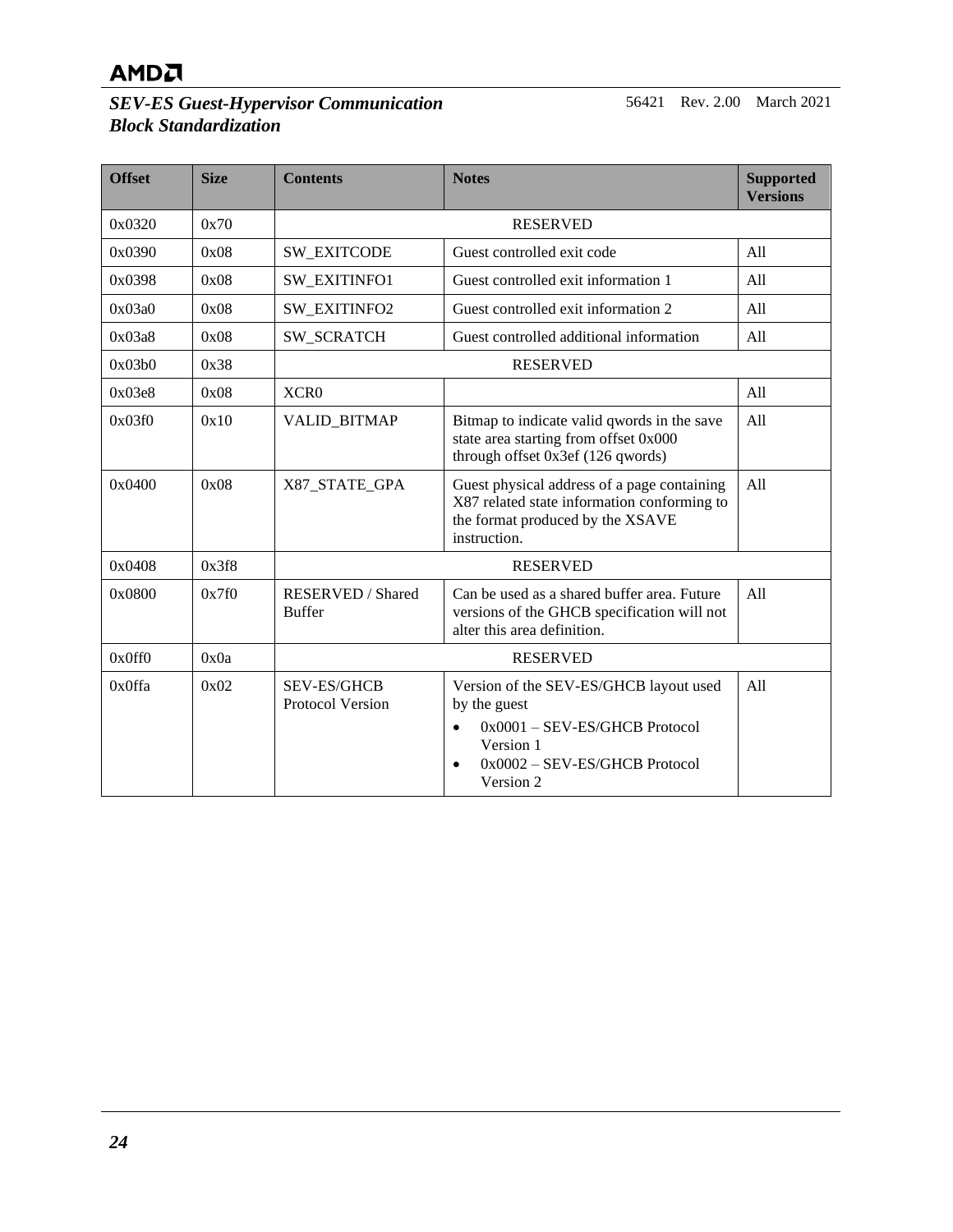

| <b>Offset</b> | <b>Size</b> | <b>Contents</b>   | <b>Notes</b>                                                                                                                                                                                                                                                                                                                                                                                                                                                                                                                                                                                                                                                                                                                                                            | <b>Supported</b><br><b>Versions</b> |
|---------------|-------------|-------------------|-------------------------------------------------------------------------------------------------------------------------------------------------------------------------------------------------------------------------------------------------------------------------------------------------------------------------------------------------------------------------------------------------------------------------------------------------------------------------------------------------------------------------------------------------------------------------------------------------------------------------------------------------------------------------------------------------------------------------------------------------------------------------|-------------------------------------|
| $0x0$ ffc     | 0x04        | <b>GHCB</b> Usage | Provides an indicator of the usage and<br>format of the GHCB:<br>$0x00000000$ – The GHCB page follows<br>the format as documented here<br>Any other value can be used by the<br>$\bullet$<br>hypervisor, which can determine its<br>own format (e.g. for hypercall usage)<br>On VMGEXIT, the hypervisor should<br>check the GHCB Usage field and validate<br>that is a supported value. A hypervisor must<br>support the GHCB Usage value 0x0000 and<br>may support other values. For any<br>unsupported value, the hypervisor can either<br>terminate the guest or resume the guest<br>indicating an exception should be raised.<br>The details of how hypervisors<br>communicate support for additional GHCB<br>Usage values is beyond the scope of this<br>document. | All                                 |

## <span id="page-24-0"></span>**2.7 SEV-SNP Secrets Page**

The hypervisor should supply an SEV-SNP guest with a secrets page as part of the SEV-SNP launch process (see *[SEV Secure Nested Paging Firmware ABI Specification](https://www.amd.com/system/files/TechDocs/56860.pdf)*). Within the SNP secrets page, there is a 96-byte area from offset 0x00a0 to 0x00ff reserved for use by the SEV-SNP guest. To avoid usage conflicts, the format and use of this area is defined as follows:

- Four 4-byte entries, one per VMPL level, beginning at offset 0x00, of the current guest request message sequence number.
	- o This allows for communicating the current message sequence number between operating environments, e.g. when transferring control from UEFI to the OS, so that the next environment can successfully issue guest requests.
- One 8-byte entry to hold the physical address of the AP Jump Table beginning at offset 0x10.
	- o This allows for communicating the physical address of the AP Jump Table between operating environments without hypervisor involvement.
- 40-bytes reserved for future use beginning at offset 0x18.
- 32-bytes for use by the guest in any manner desired beginning at offset 0x40.

The format of the area is:

```
struct secrets_page_os_area {
        uint32 vmpl0 message seq num;
        uint32 vmpl1_message_seq_num;
```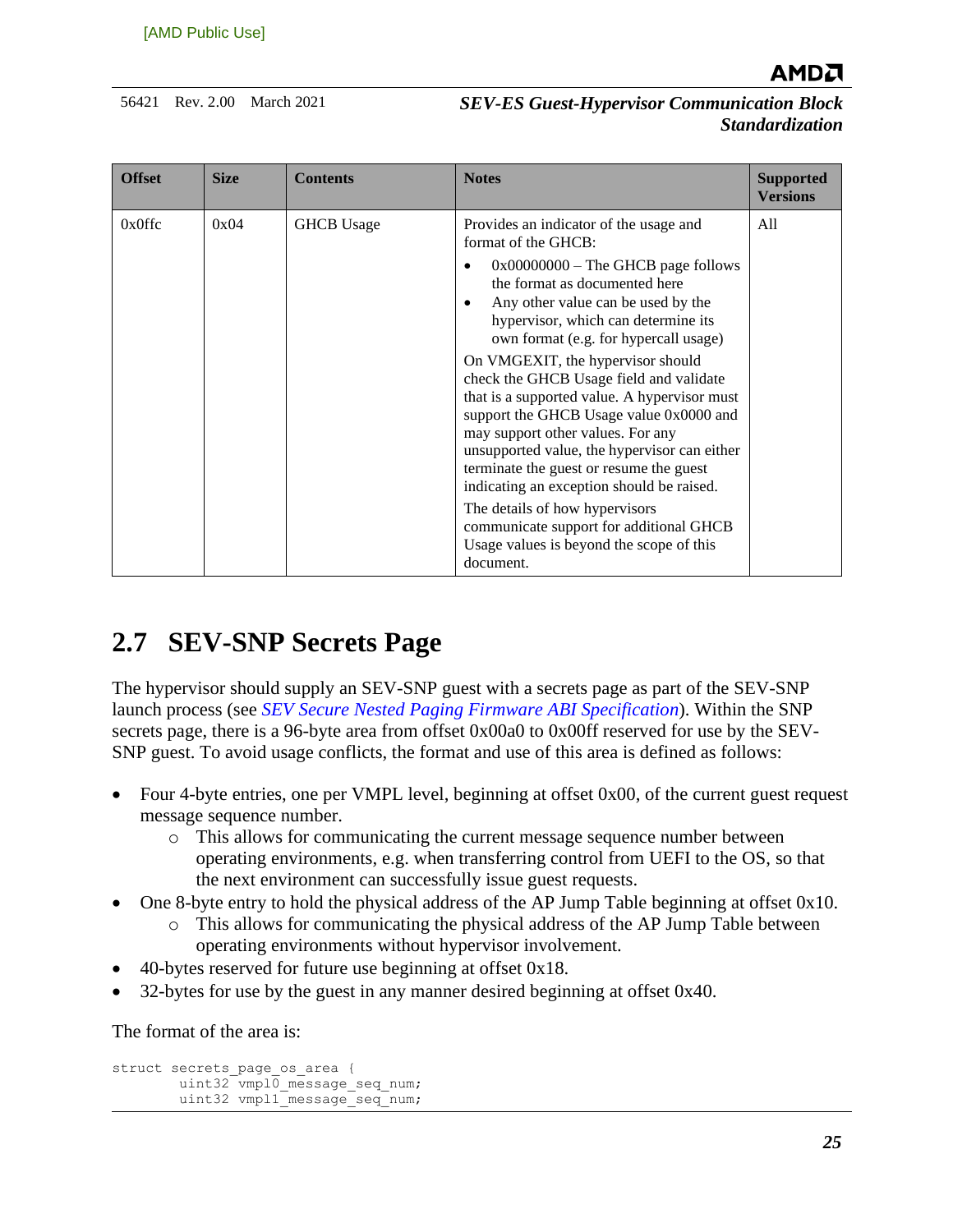#### *SEV-ES Guest-Hypervisor Communication Block Standardization*

```
uint32 vmpl2 message seq num;
uint32 vmpl3 message seq num;
       uint64 ap_jump_table_pa;
       uint8 reserved[40];
       uint8 guest_usage[32];
```
};

56421 Rev. 2.00 March 2021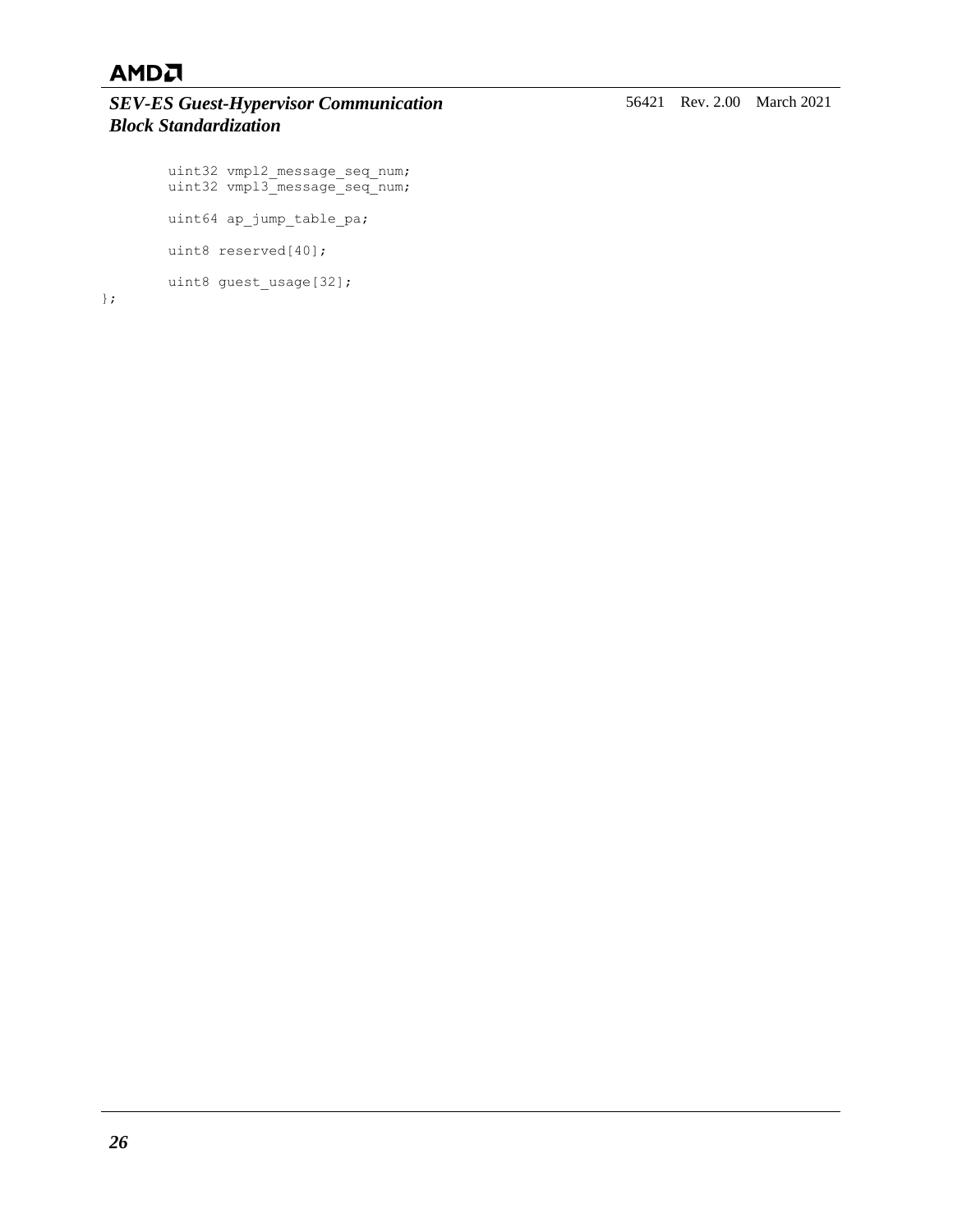## <span id="page-26-0"></span>**3 Guest Exits**

## <span id="page-26-1"></span>**3.1 Automatic Exits (AE)**

#### <span id="page-26-3"></span>**Table 4. List of Automatic Exits**

| Code          | <b>Name</b>                | <b>Description</b>                                  |
|---------------|----------------------------|-----------------------------------------------------|
| 0x52          | <b>VMEXIT MC</b>           | Machine check exception                             |
| 0x60          | <b>VMEXIT_INTR</b>         | Physical interrupt                                  |
| 0x61          | <b>VMEXIT_NMI</b>          | Physical NMI                                        |
| 0x63          | <b>VMEXIT_INIT</b>         | Physical INIT                                       |
| 0x64          | <b>VMEXIT VINTR</b>        | Virtual INTR                                        |
| 0x77          | <b>VMEXIT PAUSE</b>        | <b>PAUSE</b> instruction                            |
| 0x78          | <b>VMEXIT_HLT</b>          | <b>HLT</b> instruction                              |
| 0x7f          | VMEXIT_SHUTDOWN            | Shutdown                                            |
| 0x8f          | VMEXIT_EFER_WRITE_TRAP     |                                                     |
| $0x90 - 0x9f$ | VMEXIT_CR[0-15]_WRITE_TRAP |                                                     |
| 0x400         | <b>VMEXIT NPF</b>          | Only if $PFCODE[3] == 0$ (no reserved bit<br>error) |
| 0x403         | VMEXIT_VMGEXIT             | <b>VMGEXIT</b> instruction                          |
| $-1$          | <b>VMEXIT_INVALID</b>      | Invalid guest state                                 |
| $-2$          | <b>VMEXIT BUSY</b>         | Busy bit was set in guest state                     |

Refer to *[AMD64 Architecture Programmer's Manual Volume 2: System Programming](http://support.amd.com/TechDocs/24593.pdf)*, Section 15.35.4 for information on how the guest RIP is advanced when an AE exit is encountered.

## <span id="page-26-2"></span>**3.2 Guest Non-Automatic Exits (NAE)**

NAE events are all exit events that are not AE events. When an NAE event occurs, the VMM Communication Exception (#VC) is always thrown by the hardware when an SEV-ES guest is running. The error code of the #VC exception is equal to the VMEXIT code of the event that caused the NAE.

The guest should inspect the error code to determine the cause of the exception, decide what register state needs to be copied to the GHCB and then invoke the VMGEXIT instruction to generate an AE event. After a subsequent VMRUN instruction by the hypervisor the guest will resume at the next instruction following the VMGEXIT instruction. This provides the guest an opportunity to examine the results provided from the hypervisor in the GHCB and copy them back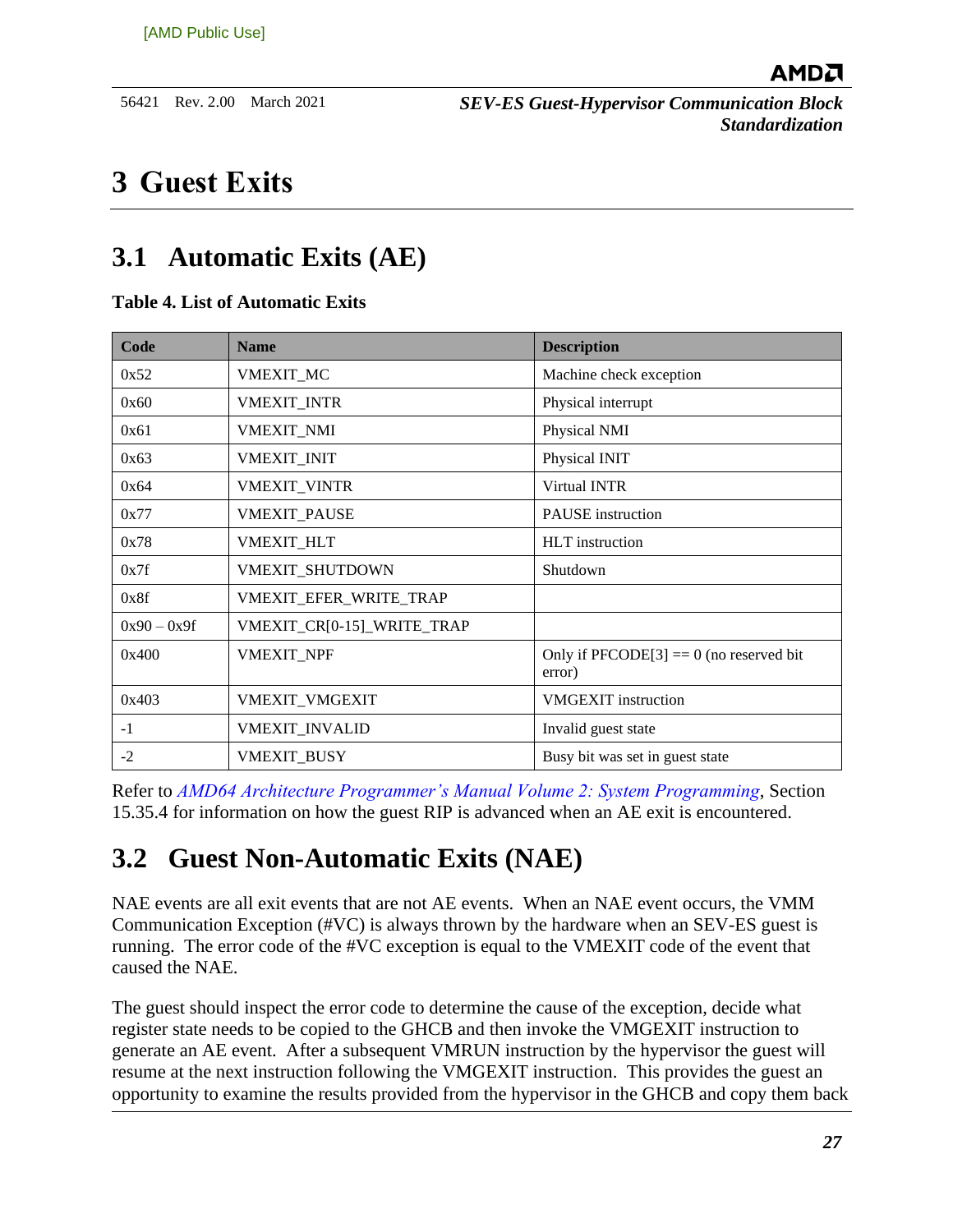*SEV-ES Guest-Hypervisor Communication Block Standardization*

to its internal state. The #VC handler exits using the IRET instruction, therefore the IRET instruction should not be intercepted (with exception for an NMI which is discussed in a subsequent section).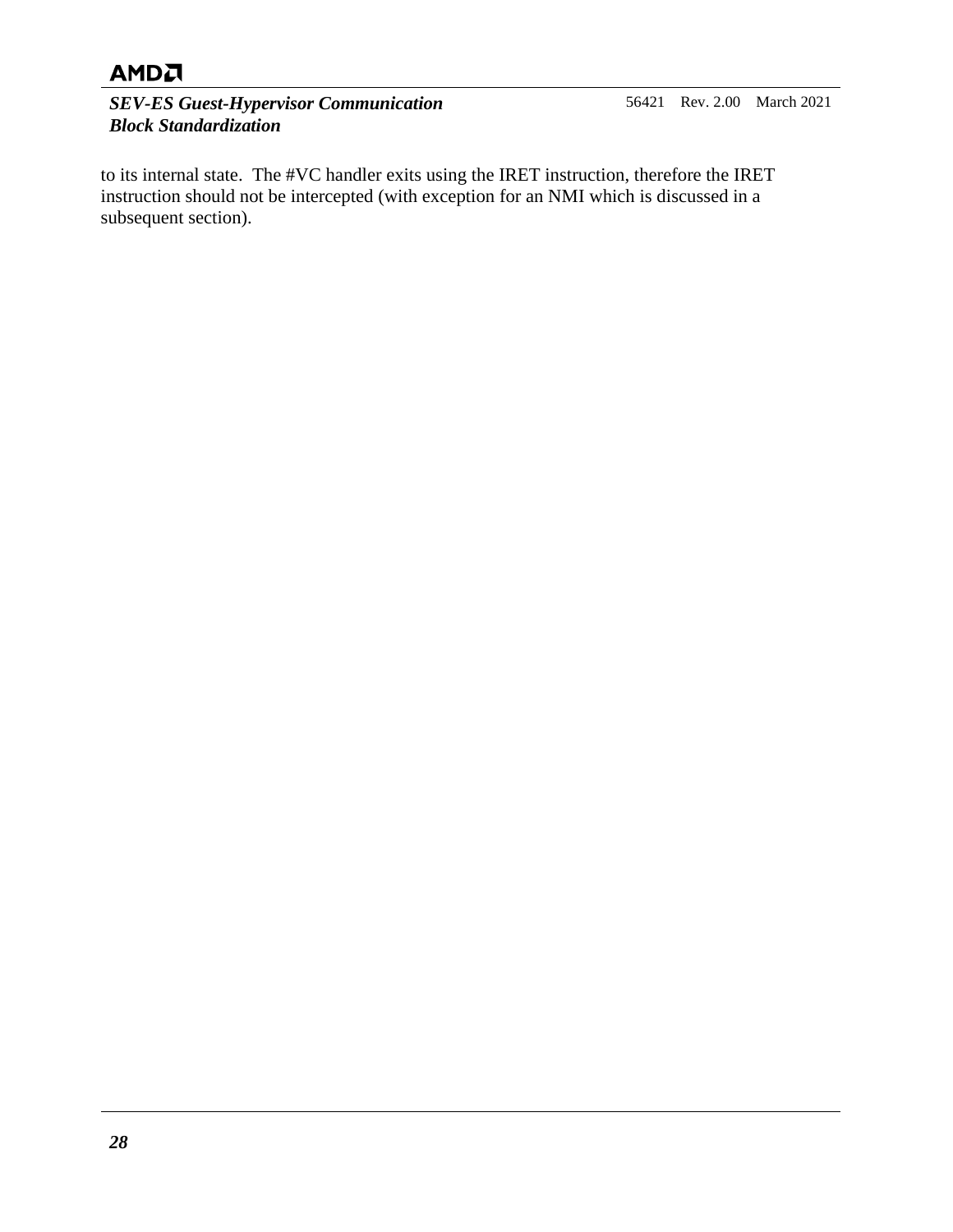## <span id="page-28-0"></span>**4 GHCB Protocol**

This document will provide the definition for the supported versions of the GHCB protocol that will establish the guest and hypervisor requirements. This will consist of the list of required NAE events that the guest and the hypervisor must support, as well as the required guest state that will be provided by the guest and returned by the hypervisor during a VMGEXIT. In general, the SW\_EXITCODE will map to the SVM intercept exit codes. There are some exceptions where a user-defined SW\_EXITCODE will be used to provide additional needed information to the hypervisor.

The following table lists the NAE events that are valid for GHCB protocol, along with the version associated. A hypervisor is not required to intercept the instructions that generate all the listed NAE events, but since a guest can invoke VMGEXIT without having taken a #VC, the hypervisor must be able to handle a VMGEXIT from the guest for the listed NAE events. The hypervisor can decide if the VMGEXIT event is valid and respond appropriately. A guest must be able to handle a #VC exception for all the NAE events listed. It is up to the guest to decide how to handle the NAE event. For example, a guest may decide that it should never receive a particular NAE event and, instead of performing VMGEXIT processing, can perform some alternate processing.

The state to and from the hypervisor in the NAE event table is the minimum state information required. Each GHCB field set by the guest and returned by the hypervisor must have the appropriate bit set in the GHCB VALID\_BITMAP field. At a minimum:

- The guest is expected to set the bits for SW\_EXITCODE, SW\_EXITINFO1 and SW\_EXITINFO2.
- The hypervisor is expected to set the bits for SW\_EXITINFO1 and SW\_EXITINFO2.

Before each NAE event, the guest should reset the VALID\_BITMAP field, by clearing all bits, before setting the bits associated with the NAE event to be performed. Likewise, the hypervisor should reset the VALID\_BITMAP field before setting the bits associated with the results of the NAE event.

The VALID\_BITMAP bit position is calculated by taking the offset of the field in bytes and dividing by 8, giving the qword offset. Given the qword offset, the byte offset and bit position within the VALID\_BITMAP are calculated. The byte offset is the qword offset divided by 8, while the bit position within the byte offset is the qword offset mod 8, e.g.:

- RAX is offset 0x01f8, 0x01f8 /  $8 = 0x3$  f or 63
- VALID\_BITMAP byte offset is  $63 / 8 = 7$
- VALID BITMAP bit position within the byte offset is 63 %  $8 = 7$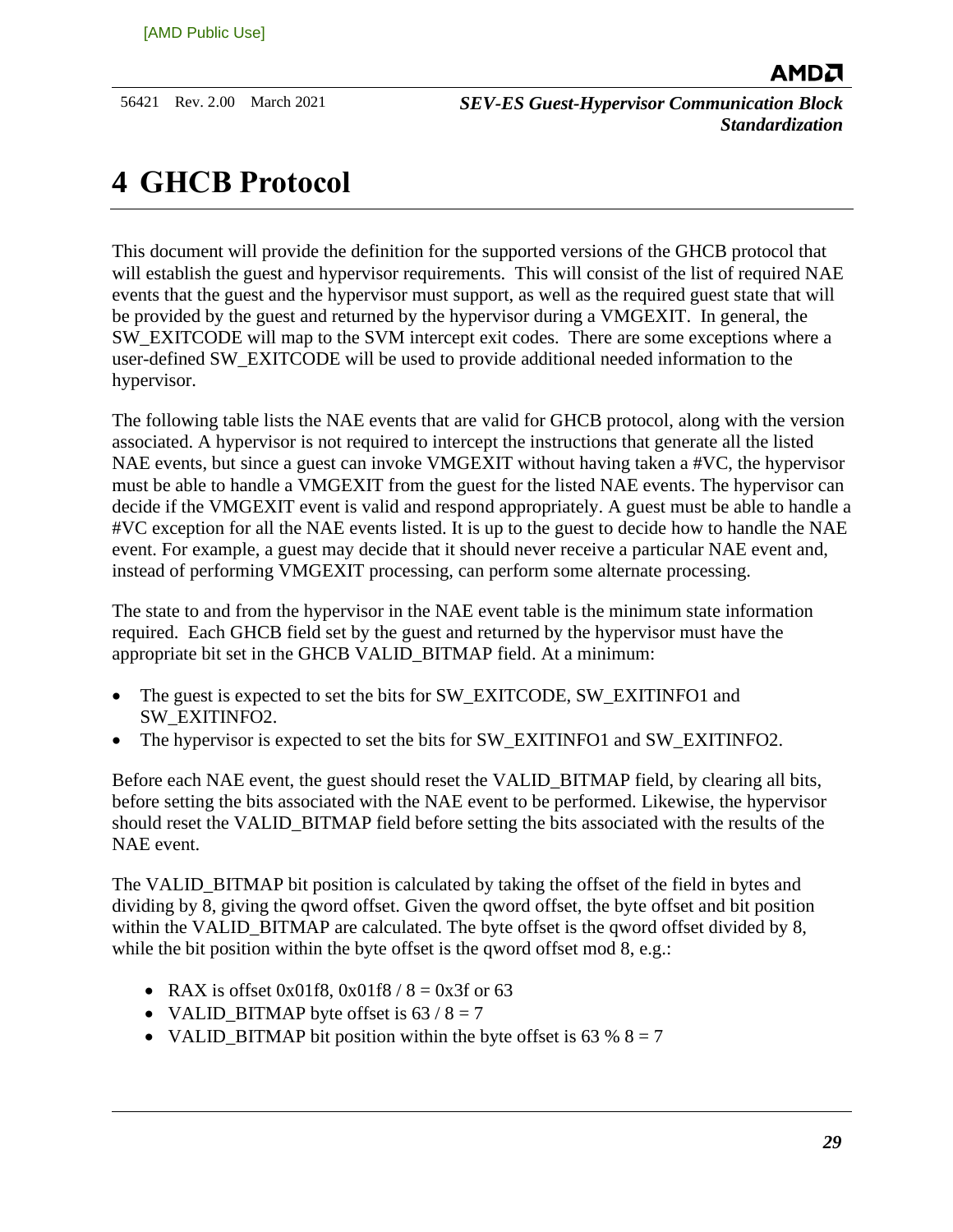#### *SEV-ES Guest-Hypervisor Communication Block Standardization*

The guest and hypervisor can supply additional state if desired but must not rely on that additional state being provided. Unless otherwise specified in the table below, SW\_EXITINFO1 and SW\_EXITINFO2 must be set to 0.

<span id="page-29-0"></span>

|  |  | <b>Table 5. List of Supported Non-Automatic Events</b> |  |
|--|--|--------------------------------------------------------|--|
|  |  |                                                        |  |

| <b>NAE Event</b> | <b>State to Hypervisor</b>                                                                                       | <b>State from</b><br><b>Hypervisor</b>        | <b>Notes</b>                                                                                                                                                                                                                              | <b>Supported</b><br><b>Versions</b> |
|------------------|------------------------------------------------------------------------------------------------------------------|-----------------------------------------------|-------------------------------------------------------------------------------------------------------------------------------------------------------------------------------------------------------------------------------------------|-------------------------------------|
| DR7 Read         | $SW$ _EXITCODE = 0x27                                                                                            |                                               | See section $4.5$                                                                                                                                                                                                                         | All                                 |
| DR7 Write        | <b>RAX</b><br>$SW$ _EXITCODE = 0x37<br>SW_EXITINFO1<br>$SW$ _EXITINFO2 = 0                                       |                                               | See section 4.5<br>SW_EXITINFO1 will be set as<br>documented in AMD64<br><b>Architecture Programmer's</b><br>Manual Volume 2: System<br>Programming, Section 15.8.1                                                                       | All                                 |
| <b>RDTSC</b>     | $SW$ _EXITCODE = 0x6e<br>$SW$ _EXITINFO1 = 0<br>$SW$ _EXITINFO2 = 0                                              | <b>RAX</b><br><b>RDX</b>                      |                                                                                                                                                                                                                                           | All                                 |
| <b>RDPMC</b>     | <b>RCX</b><br>$SW$ _EXITCODE = 0x6f<br>$SW$ _EXITINFO1 = 0<br>$SW$ _EXITINFO2 = 0                                | <b>RAX</b><br><b>RDX</b>                      |                                                                                                                                                                                                                                           | All                                 |
| <b>CPUID</b>     | <b>RAX</b><br><b>RCX</b><br>$SW$ _EXITCODE = $0x72$<br>$SW$ _EXITINFO1 = 0<br>$SW$ _EXITINFO2 = 0<br>XCR0*       | <b>RAX</b><br><b>RBX</b><br>RCX<br><b>RDX</b> | XCR0 is only required to be<br>supplied when a request for<br>CPUID 0000_000D is made.                                                                                                                                                    | $\mathbf{1}$                        |
|                  | <b>RAX</b><br><b>RCX</b><br>$SW$ _EXITCODE = 0x72<br>$SW$ _EXITINFO1 = 0<br>$SW$ _EXITINFO2 = 0<br>XCR0*<br>XSS* | <b>RAX</b><br>RBX<br>RCX<br><b>RDX</b>        | XCR0 is only required to be<br>supplied when a request for<br>CPUID 0000 000D is made.<br>XSS is only required to be<br>supplied when a request for<br>CPUID 0000_000D is made and<br>the guest supports the XSS MSR<br>$(0x0000_0DAA)$ . | $2+$                                |
| <b>INVD</b>      | $SW$ _EXITCODE = 0x76<br>$SW$ _EXITINFO1 = 0<br>$SW$ _EXITINFO2 = 0                                              |                                               |                                                                                                                                                                                                                                           | All                                 |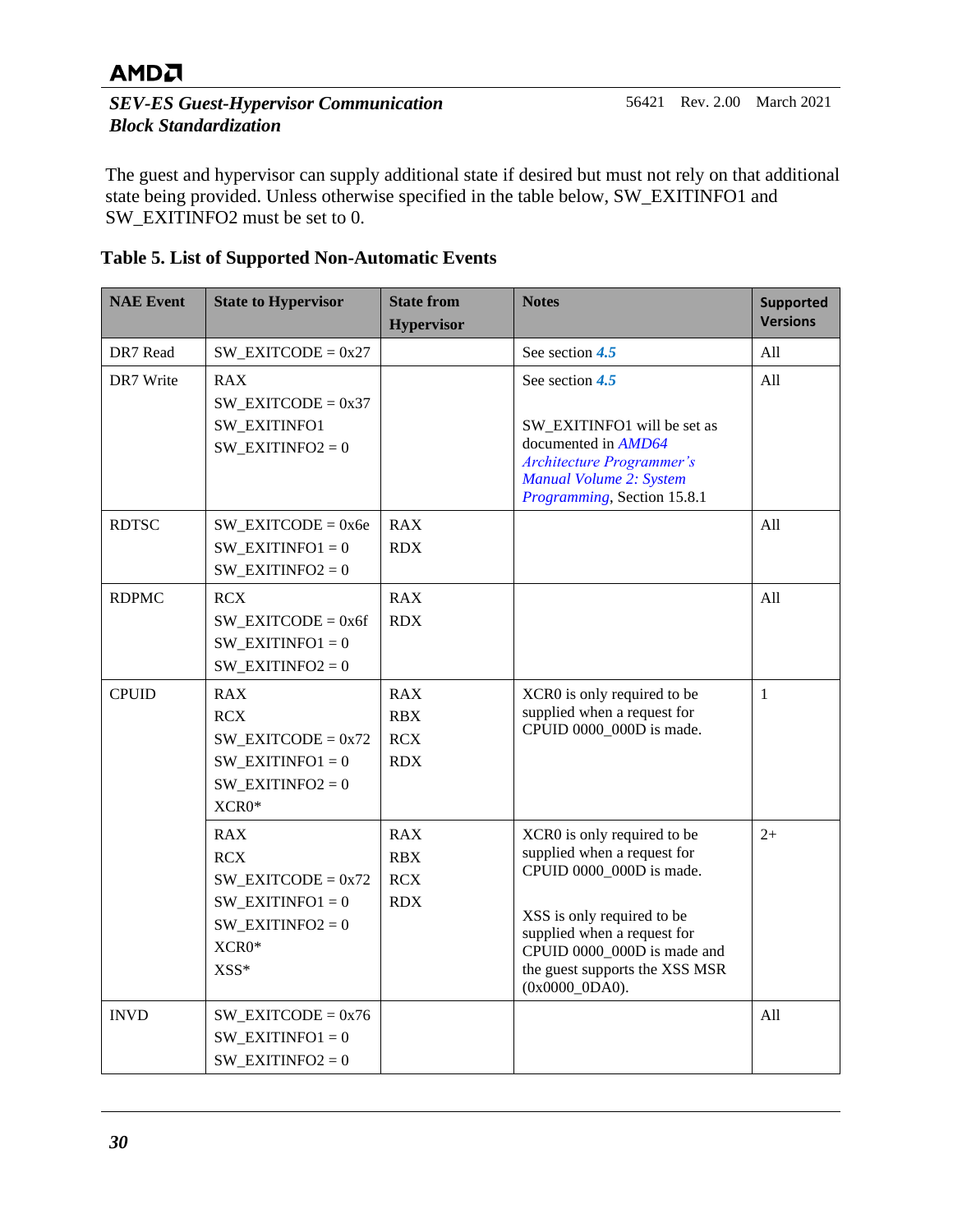

| <b>NAE Event</b>    | <b>State to Hypervisor</b>                                                                                      | <b>State from</b><br><b>Hypervisor</b> | <b>Notes</b>                                                                                                                                                                                                                                                                                                                                                                                                                                                        | <b>Supported</b><br><b>Versions</b> |
|---------------------|-----------------------------------------------------------------------------------------------------------------|----------------------------------------|---------------------------------------------------------------------------------------------------------------------------------------------------------------------------------------------------------------------------------------------------------------------------------------------------------------------------------------------------------------------------------------------------------------------------------------------------------------------|-------------------------------------|
| <b>IOIO_PROT</b>    | RAX (for OUT)<br>$SW$ _EXITCODE = 0x7b<br><b>SW EXITINFO1</b><br>SW_EXITINFO2<br>$SW_SCRATCH =$<br>$<$ ADDR $>$ | RAX (for IN)                           | SW_EXITINFO1 will be set as<br>documented in AMD64<br><b>Architecture Programmer's</b><br>Manual Volume 2: System<br>Programming, Section 15.10.2<br>If string-based port access is<br>indicated in SW EXITINFO1,<br>SW EXITINFO2 will contain the<br>REP count, otherwise 0<br>If string-based port access is<br>indicated in SW_EXITINFO1,<br>SW_SCRATCH will have the SRC<br>(OUTS) or DST (INS) guest<br>physical address of shared memory<br>See section 4.1.2 | All                                 |
| MSR_PROT<br>(RDMSR) | <b>RCX</b><br>$SW$ _EXITCODE = 0x7c<br>$SW$ _EXITINFO1 = 0<br>$SW$ _EXITINFO2 = 0                               | RAX<br><b>RDX</b>                      | See section 4.1.3                                                                                                                                                                                                                                                                                                                                                                                                                                                   | All                                 |
| MSR_PROT<br>(WRMSR) | <b>RAX</b><br><b>RCX</b><br><b>RDX</b><br>$SW$ _EXITCODE = 0x7c<br>$SW$ _EXITINFO1 = 1<br>SW EXITINFO2 = $0$    |                                        | See section 4.1.3                                                                                                                                                                                                                                                                                                                                                                                                                                                   | All                                 |
| <b>VMMCALL</b>      | <b>RAX</b><br><b>CPL</b><br>$SW$ _EXITCODE = 0x81<br>$SW$ _EXITINFO1 = 0<br>$SW$ _EXITINFO2 = 0                 | <b>RAX</b>                             | RAX and CPL are the minimum<br>required state to be provided to the<br>hypervisor.<br>The guest can supply additional<br>information as required by the<br>hypercall and indicate that in<br>VALID_BITMAP.<br>See section 4.1.4                                                                                                                                                                                                                                     | All                                 |
| <b>RDTSCP</b>       | $SW$ _EXITCODE = 0x87<br>$SW$ _EXITINFO1 = 0<br>$SW$ _EXITINFO2 = 0                                             | <b>RAX</b><br><b>RCX</b><br><b>RDX</b> |                                                                                                                                                                                                                                                                                                                                                                                                                                                                     | All                                 |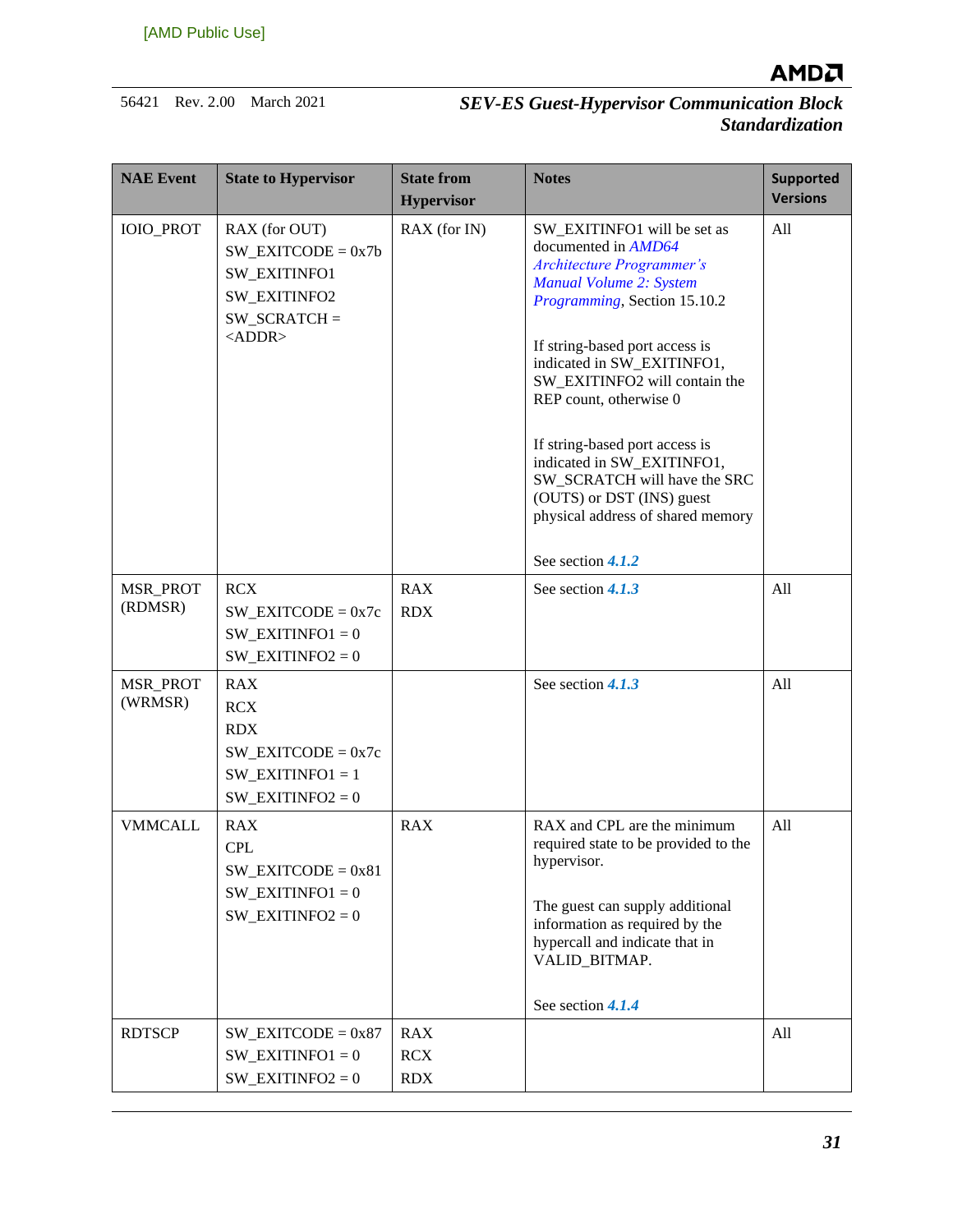#### *SEV-ES Guest-Hypervisor Communication Block Standardization*

56421 Rev. 2.00 March 2021

| <b>NAE Event</b>                   | <b>State to Hypervisor</b>                                                                                                              | <b>State from</b><br><b>Hypervisor</b> | <b>Notes</b>                                                                                                                                                                                                                                                                                      | <b>Supported</b><br><b>Versions</b> |
|------------------------------------|-----------------------------------------------------------------------------------------------------------------------------------------|----------------------------------------|---------------------------------------------------------------------------------------------------------------------------------------------------------------------------------------------------------------------------------------------------------------------------------------------------|-------------------------------------|
| <b>WBINVD</b>                      | $SW$ _EXITCODE = $0x89$<br>SW EXITINFO1 = $0$<br>$SW$ _EXITINFO2 = 0                                                                    |                                        |                                                                                                                                                                                                                                                                                                   | All                                 |
| MONITOR/<br><b>MONITORX</b>        | <b>RAX</b><br><b>RCX</b><br><b>RDX</b><br>$SW$ _EXITCODE = 0x8a<br>$SW$ _EXITINFO1 = 0<br>$SW$ _EXITINFO2 = 0                           |                                        | RAX will contain the guest<br>physical address of the<br>MONITOR/MONITORX memory<br>range.                                                                                                                                                                                                        | All                                 |
| MWAIT/<br><b>MWAITX</b>            | <b>RAX</b><br><b>RCX</b><br>$SW$ _EXITCODE = 0x8b<br>SW EXITINFO1 = $0$<br>$SW$ _EXITINFO2 = 0                                          |                                        |                                                                                                                                                                                                                                                                                                   | All                                 |
| #AC                                |                                                                                                                                         |                                        | The #VC handler should forward<br>this exception on to the #AC<br>handler.                                                                                                                                                                                                                        | All                                 |
| #NPF<br><b>MMIO</b><br><b>READ</b> | $SW$ _EXITCODE =<br>0x8000_0001<br>$SW$ _EXITINFO1 =<br>$<$ SRC $>$<br>$SW$ _EXITINFO2 =<br>$<$ LEN> $\,$<br>$SW_SCRATCH =$<br>$<$ DST> |                                        | SW_EXITINFO1 will have the<br>SRC guest physical address<br>SW EXITINFO2 must be less<br>than or equal to 0x7fffffff for<br>version 1 and less than or equal to<br>0x8 for all other versions.<br>SW_SCRATCH will have the DST<br>guest physical address of shared<br>memory<br>See section 4.1.5 | All                                 |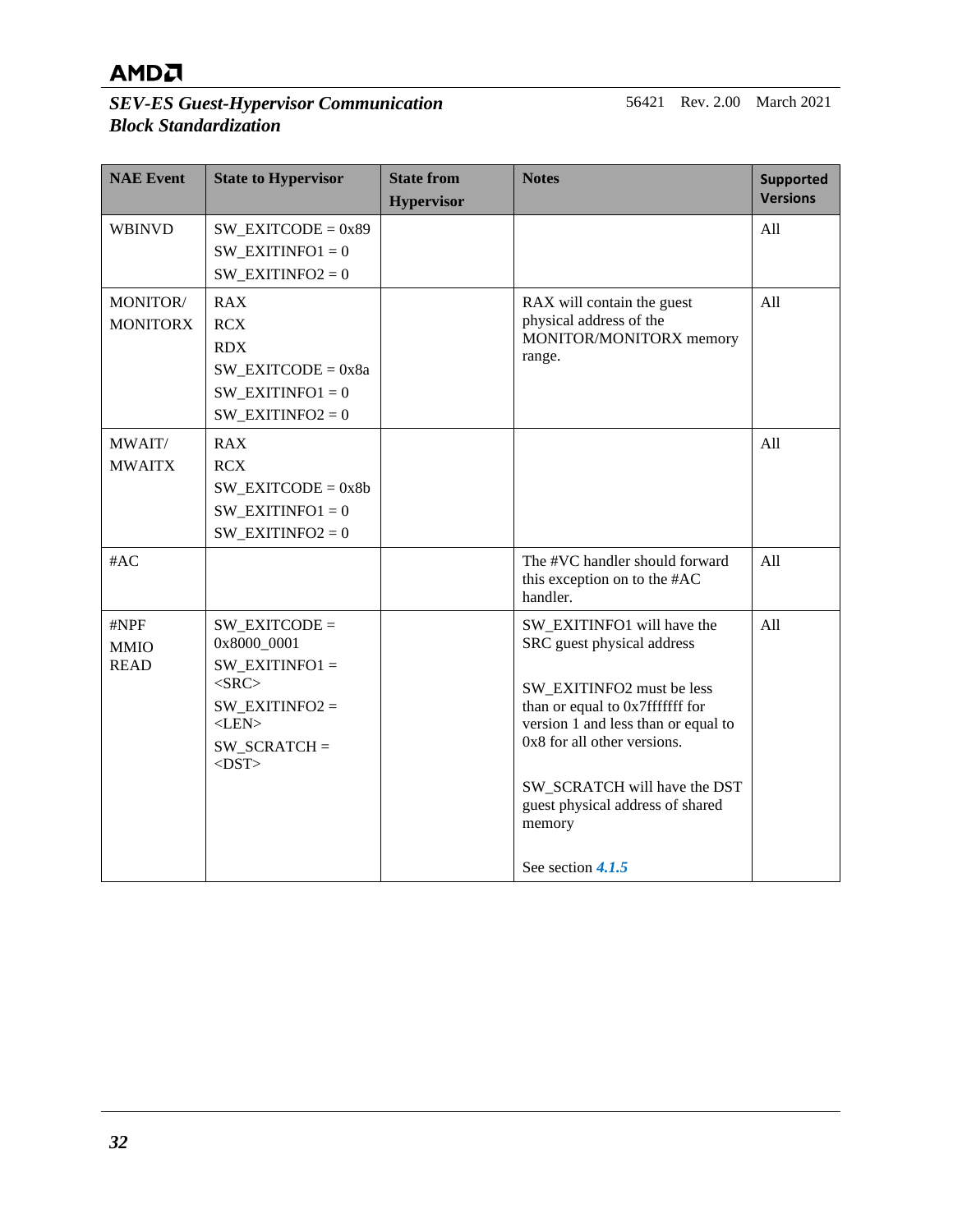

| <b>NAE Event</b>                     | <b>State to Hypervisor</b>                                                                                                             | <b>State from</b><br><b>Hypervisor</b> | <b>Notes</b>                                                                                                                                                                                                                                                                                                                                            | <b>Supported</b><br><b>Versions</b> |
|--------------------------------------|----------------------------------------------------------------------------------------------------------------------------------------|----------------------------------------|---------------------------------------------------------------------------------------------------------------------------------------------------------------------------------------------------------------------------------------------------------------------------------------------------------------------------------------------------------|-------------------------------------|
| #NPF/<br><b>MMIO</b><br><b>WRITE</b> | $SW$ EXITCODE =<br>0x8000_0002<br>$SW EXITINFO1 =$<br>$<$ DST $>$<br>$SW$ _EXITINFO2 =<br>$<$ LEN $>$<br>$SW_SCRATCH =$<br>$<$ SRC $>$ |                                        | SW EXITINFO1 will have the<br>DST guest physical address<br>SW_EXITINFO2 must be less<br>than or equal to 0x7fffffff for<br>version 1 and less than or equal to<br>0x8 for all other versions.<br>SW_SCRATCH will have the SRC<br>guest physical address of shared<br>memory<br>See section 4.1.5                                                       | All                                 |
| <b>NMI</b><br>Complete               | $SW$ EXITCODE =<br>0x8000 0003<br>$SW$ _EXITINFO1 = 0<br>SW EXITINFO2 = $0$                                                            |                                        | See section 4.4                                                                                                                                                                                                                                                                                                                                         | All                                 |
| <b>AP</b> Reset<br>Hold              | $SW EXITCODE =$<br>0x8000_0004<br>$SW$ _EXITINFO1 = 0<br>$SW$ _EXITINFO2 = 0                                                           | <b>SW EXITINFO2</b>                    | $SW$ _EXITINFO2 =<br><b>State from Hypervisor:</b><br>0 - the vCPU did not receive a SIPI<br>request.<br>Non-zero - the vCPU receive a<br>SIPI request.<br>Not valid for an SEV-SNP guest<br>running with the Restricted<br>Injection feature. A hypervisor<br>should treat this as an unsupported<br>NAE event in this situation.<br>See section 4.3.1 | All                                 |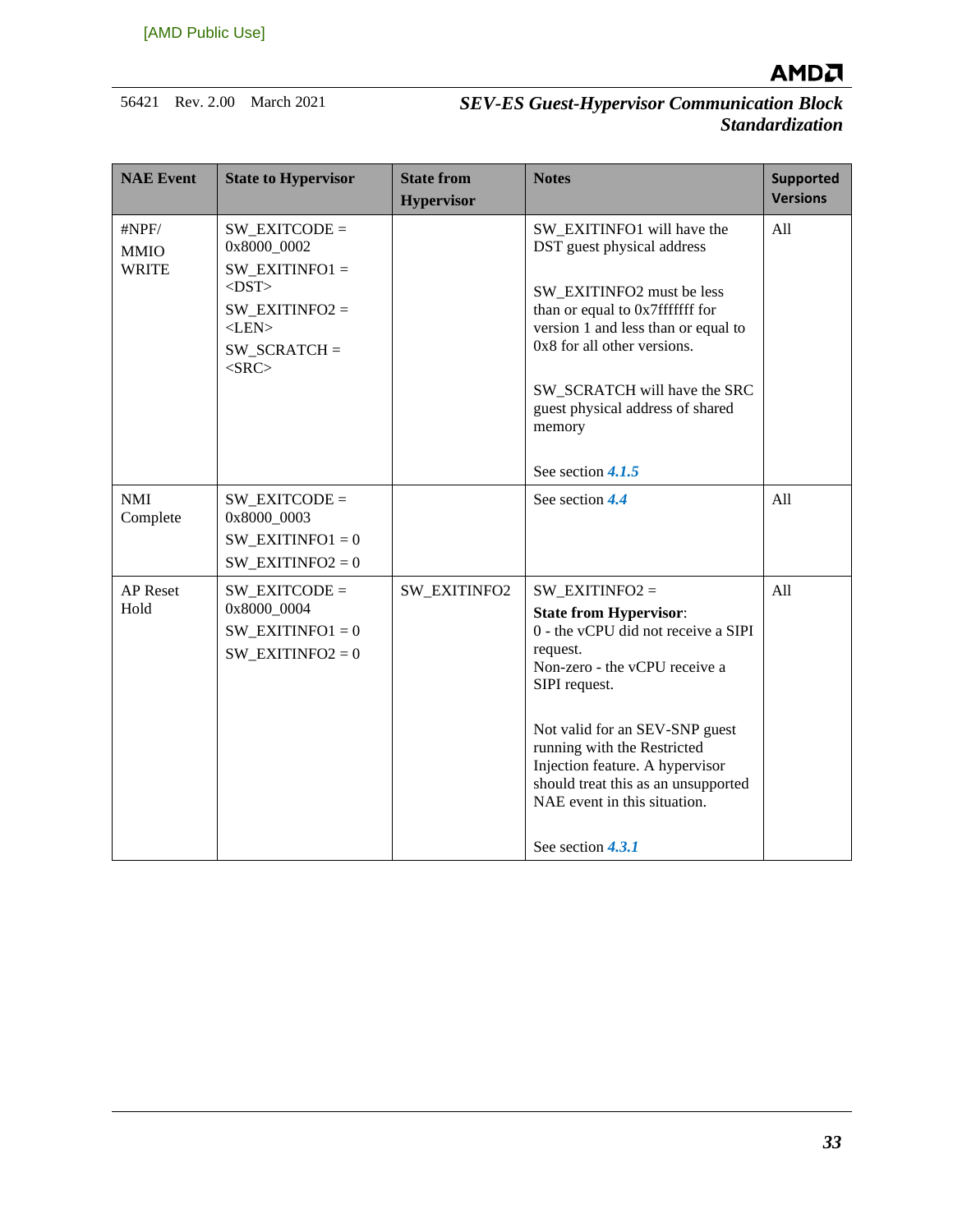#### *SEV-ES Guest-Hypervisor Communication Block Standardization*

56421 Rev. 2.00 March 2021

| <b>NAE Event</b>                       | <b>State to Hypervisor</b>                                            | <b>State from</b><br><b>Hypervisor</b> | <b>Notes</b>                                                                                                                                                                                                                                                                                                                                                                                                                                                                                                | <b>Supported</b><br><b>Versions</b> |
|----------------------------------------|-----------------------------------------------------------------------|----------------------------------------|-------------------------------------------------------------------------------------------------------------------------------------------------------------------------------------------------------------------------------------------------------------------------------------------------------------------------------------------------------------------------------------------------------------------------------------------------------------------------------------------------------------|-------------------------------------|
| AP Jump<br>Table                       | $SW$ EXITCODE =<br>0x8000 0005<br><b>SW EXITINFO1</b><br>SW_EXITINFO2 | SW_EXITINFO2                           | $SW$ _EXITINFO1 = 0 (SET)<br>SW EXITINFO2 $=$<br><b>State to Hypervisor:</b> the guest<br>physical address to be SET<br><b>State from Hypervisor: 0</b><br>SW EXITINFO1 = $1$ (GET)<br>SW EXITINFO2 $=$<br><b>State to Hypervisor: 0</b><br><b>State from Hypervisor:</b> the guest<br>physical address as previously SET<br>(or zero if not previously SET)<br>Not valid for an SEV-SNP guest.<br>A hypervisor should treat this as an<br>unsupported NAE event in this<br>situation.<br>See section 4.3.1 | All                                 |
| <b>SNP</b> Page<br><b>State Change</b> | $SW$ EXITCODE =<br>0x8000 0010<br>$SW_SCRATCH =$<br>$<$ DATA>         | <b>SW_EXITINFO2</b>                    | SW_SCRATCH will have the<br>guest physical address of a Page<br>State Change structure residing in<br>shared memory.<br>SW EXITINFO2 will contain 0 if<br>all entries have been processed<br>successfully or a reason code<br>identifying the why the request has<br>not completed.<br>See section $4.1.6$                                                                                                                                                                                                  | $2+$                                |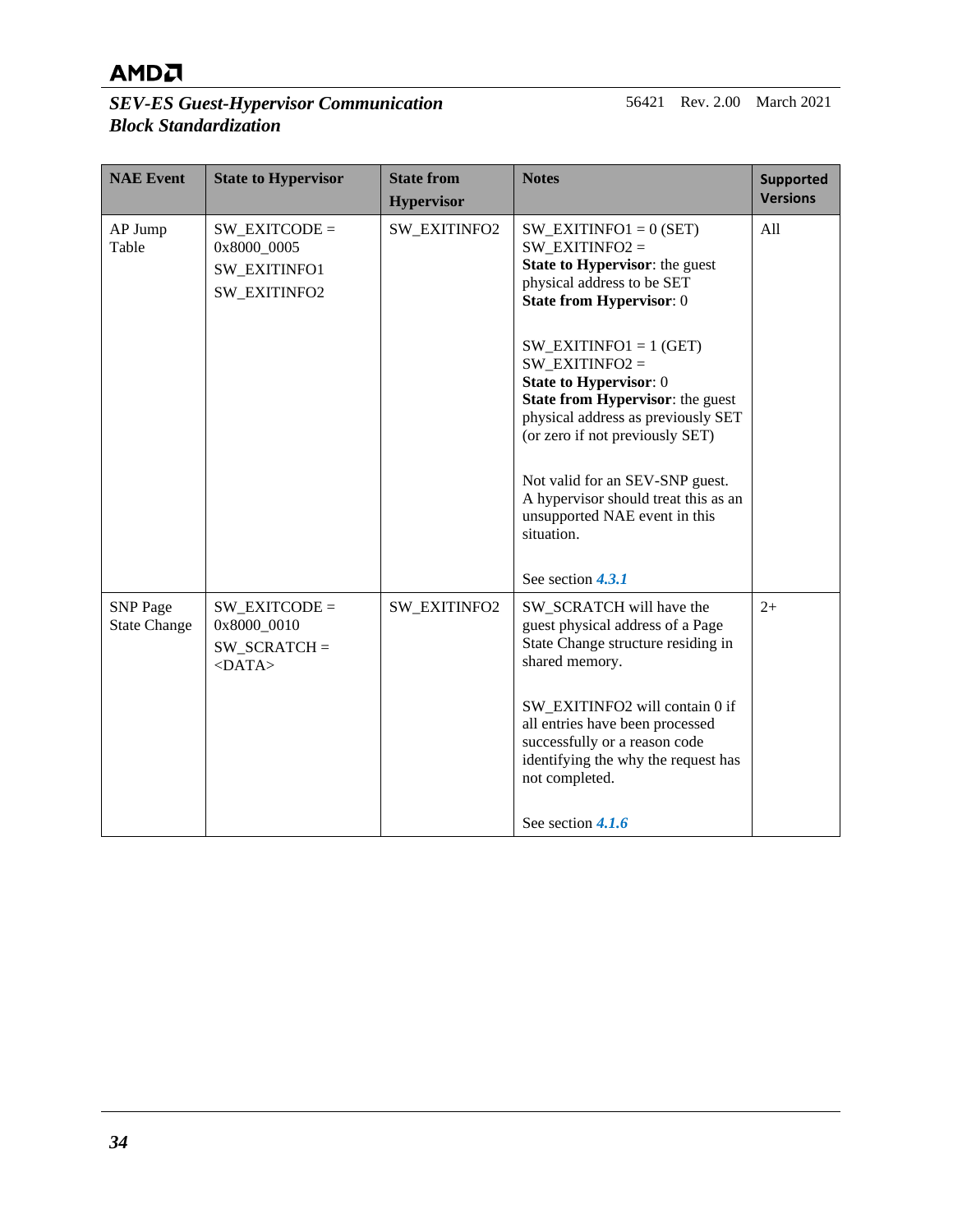

| <b>NAE Event</b>            | <b>State to Hypervisor</b>                                               | <b>State from</b><br><b>Hypervisor</b> | <b>Notes</b>                                                                                                                                                          | <b>Supported</b><br><b>Versions</b> |
|-----------------------------|--------------------------------------------------------------------------|----------------------------------------|-----------------------------------------------------------------------------------------------------------------------------------------------------------------------|-------------------------------------|
| <b>SNP</b> Guest<br>Request | $SW EXITCODE =$<br>0x8000 0011<br>$SW EXITINFO1 =$<br><req gpa=""></req> | <b>SW EXITINFO2</b>                    | SW_EXITINFO1 will have the<br>guest physical address of the<br>request page                                                                                           | $2+$                                |
|                             | $SW$ _EXITINFO2 =                                                        |                                        | SW_EXITINFO2                                                                                                                                                          |                                     |
|                             | $<$ RSP GPA $>$                                                          |                                        | <b>State to Hypervisor:</b> will have the<br>guest physical address of the<br>response page                                                                           |                                     |
|                             |                                                                          |                                        | <b>State from Hypervisor: Upper</b><br>32-bits $(63:32)$ will be 0. Lower<br>32-bits (31:0) will contain the<br>return code from the firmware call<br>$(0 = success)$ |                                     |
|                             |                                                                          |                                        | Both the request page and response<br>page must be assigned to the<br>hypervisor (shared).                                                                            |                                     |
|                             |                                                                          |                                        | See section 4.1.7                                                                                                                                                     |                                     |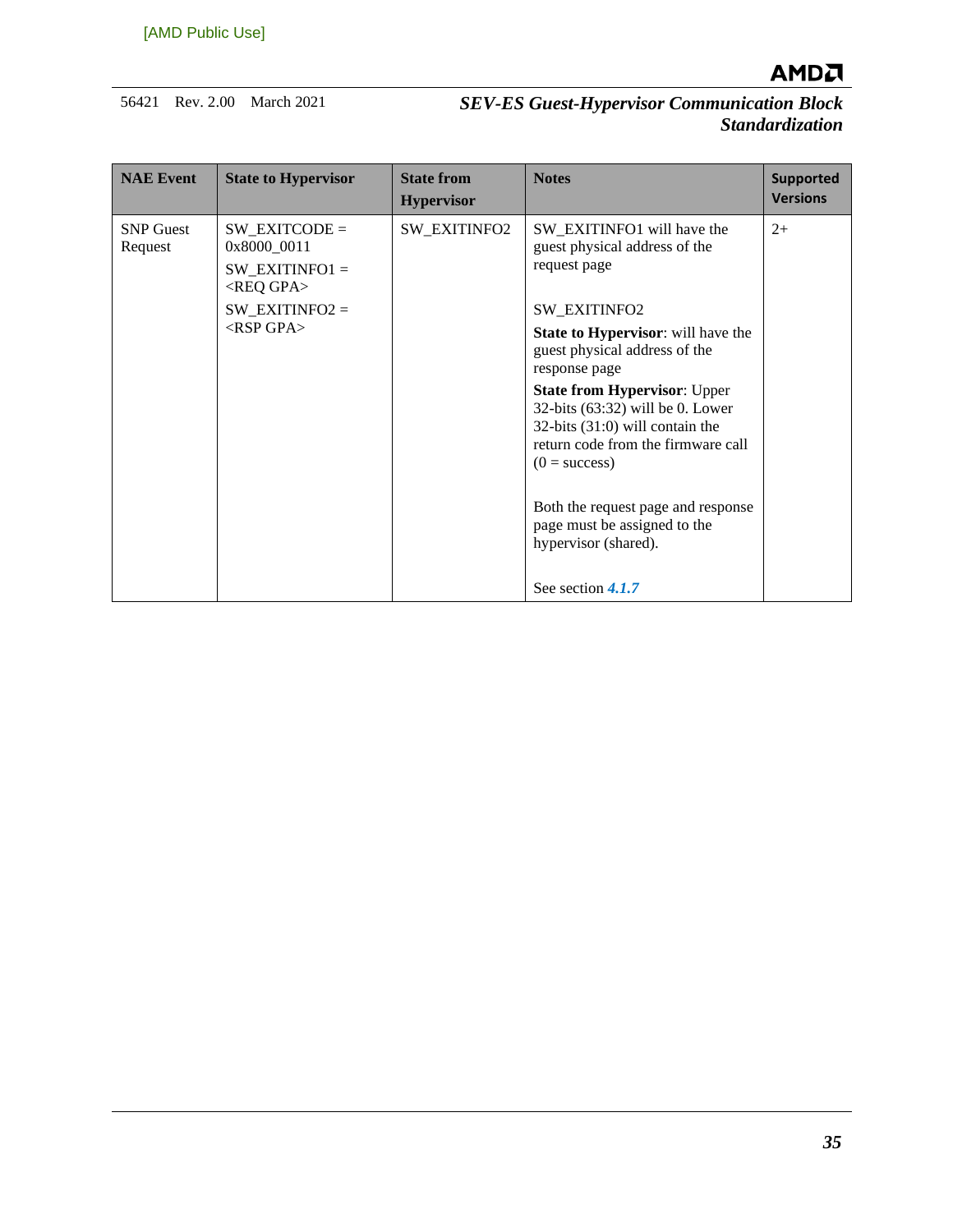#### *SEV-ES Guest-Hypervisor Communication Block Standardization*

56421 Rev. 2.00 March 2021

| <b>NAE Event</b>                           | <b>State to Hypervisor</b>                                                                                                                                                                                  | <b>State from</b><br><b>Hypervisor</b> | <b>Notes</b>                                                                                                                                                                                                                                                                                                                                                                                                                                                                                                                                                    | <b>Supported</b><br><b>Versions</b> |
|--------------------------------------------|-------------------------------------------------------------------------------------------------------------------------------------------------------------------------------------------------------------|----------------------------------------|-----------------------------------------------------------------------------------------------------------------------------------------------------------------------------------------------------------------------------------------------------------------------------------------------------------------------------------------------------------------------------------------------------------------------------------------------------------------------------------------------------------------------------------------------------------------|-------------------------------------|
| <b>SNP</b><br>Extended<br>Guest<br>Request | $RAX = DATA GPA$<br>$RBX = DATA PAGE$<br>COUNT><br>$SW$ _EXITCODE =<br>0x8000_0012<br>$SW$ _EXITINFO1 =<br><req gpa=""><br/>SW EXITINFO2 <math>=</math><br/><math>&lt;</math>RSP GPA<math>&gt;</math></req> | <b>RBX</b><br>SW_EXITINFO2             | RAX will have the guest physical<br>address of the page(s) to hold<br>returned data<br><b>RBX</b><br><b>State to Hypervisor:</b> will contain<br>the number of guest contiguous<br>pages supplied to hold returned<br>data<br><b>State from Hypervisor: on error</b><br>will contain the number of guest<br>contiguous pages required to hold<br>the data to be returned<br>SW_EXITINFO1 will have the<br>guest physical address of the<br>request page<br>SW_EXITINFO2<br>State to Hypervisor: will have the<br>guest physical address of the<br>response page | $2+$                                |
|                                            |                                                                                                                                                                                                             |                                        | <b>State from Hypervisor: Upper</b><br>32-bits (63:32) will contain the<br>return code from the hypervisor.<br>Lower 32-bits (31:0) will contain<br>the return code from the firmware<br>call $(0 = success)$                                                                                                                                                                                                                                                                                                                                                   |                                     |
|                                            |                                                                                                                                                                                                             |                                        | The request page, response page<br>and data page(s) must be assigned<br>to the hypervisor (shared).<br>See section 4.1.8                                                                                                                                                                                                                                                                                                                                                                                                                                        |                                     |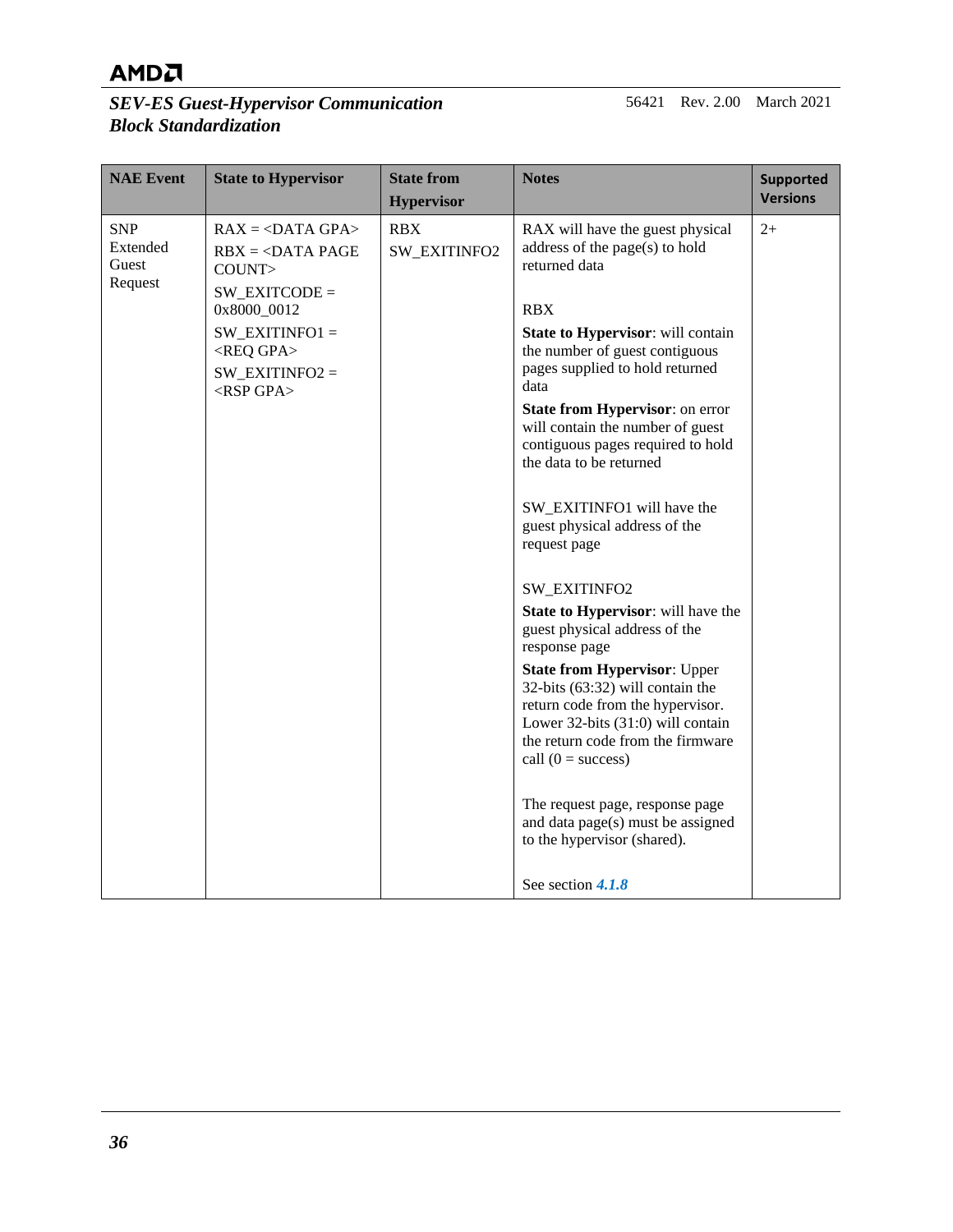

| <b>NAE Event</b>          | <b>State to Hypervisor</b>                                                              | <b>State from</b><br><b>Hypervisor</b> | <b>Notes</b>                                                                                                                                                            | <b>Supported</b><br><b>Versions</b> |
|---------------------------|-----------------------------------------------------------------------------------------|----------------------------------------|-------------------------------------------------------------------------------------------------------------------------------------------------------------------------|-------------------------------------|
| <b>SNP AP</b><br>Creation | $RAX =$<br><sev_features><br/><math>SW</math> EXITCODE =<br/>0x8000 0013</sev_features> |                                        | RAX, on CREATE/ADD, will<br>contain the SEV_FEATURES<br>value used in the VMSA specified<br>in SW_EXITINFO2.                                                            | $2+$                                |
|                           | SW_EXITINFO1<br>SW_EXITINFO2                                                            |                                        | $SW$ _EXITINFO1[63:32] = APIC<br>ID<br>$SW$ _EXITINFO1[31:0] =                                                                                                          |                                     |
|                           |                                                                                         |                                        | 0 (CREATE/ADD)<br>VMSA state to be used with the<br>next INIT-SIPI.                                                                                                     |                                     |
|                           |                                                                                         |                                        | Not valid for an SEV-SNP guest<br>running with the Restricted<br>Injection feature. A hypervisor<br>should treat this as an unsupported<br>NAE event in this situation. |                                     |
|                           |                                                                                         |                                        | 1 (CREATE/ADD)<br>VMSA state to be used<br>immediately (issue VMRUN).                                                                                                   |                                     |
|                           |                                                                                         |                                        | 2 (DESTROY/REMOVE)                                                                                                                                                      |                                     |
|                           |                                                                                         |                                        | Remove VMSA state (vCPU is no<br>longer runnnable).                                                                                                                     |                                     |
|                           |                                                                                         |                                        | SW_EXITINFO2 is the guest<br>physical address of the VMSA to<br>be for the vCPU associated with<br>the specified APID ID (0 for a<br>destroy/remove request).           |                                     |
|                           |                                                                                         |                                        | See section $4.1.9$ and $4.3.2$                                                                                                                                         |                                     |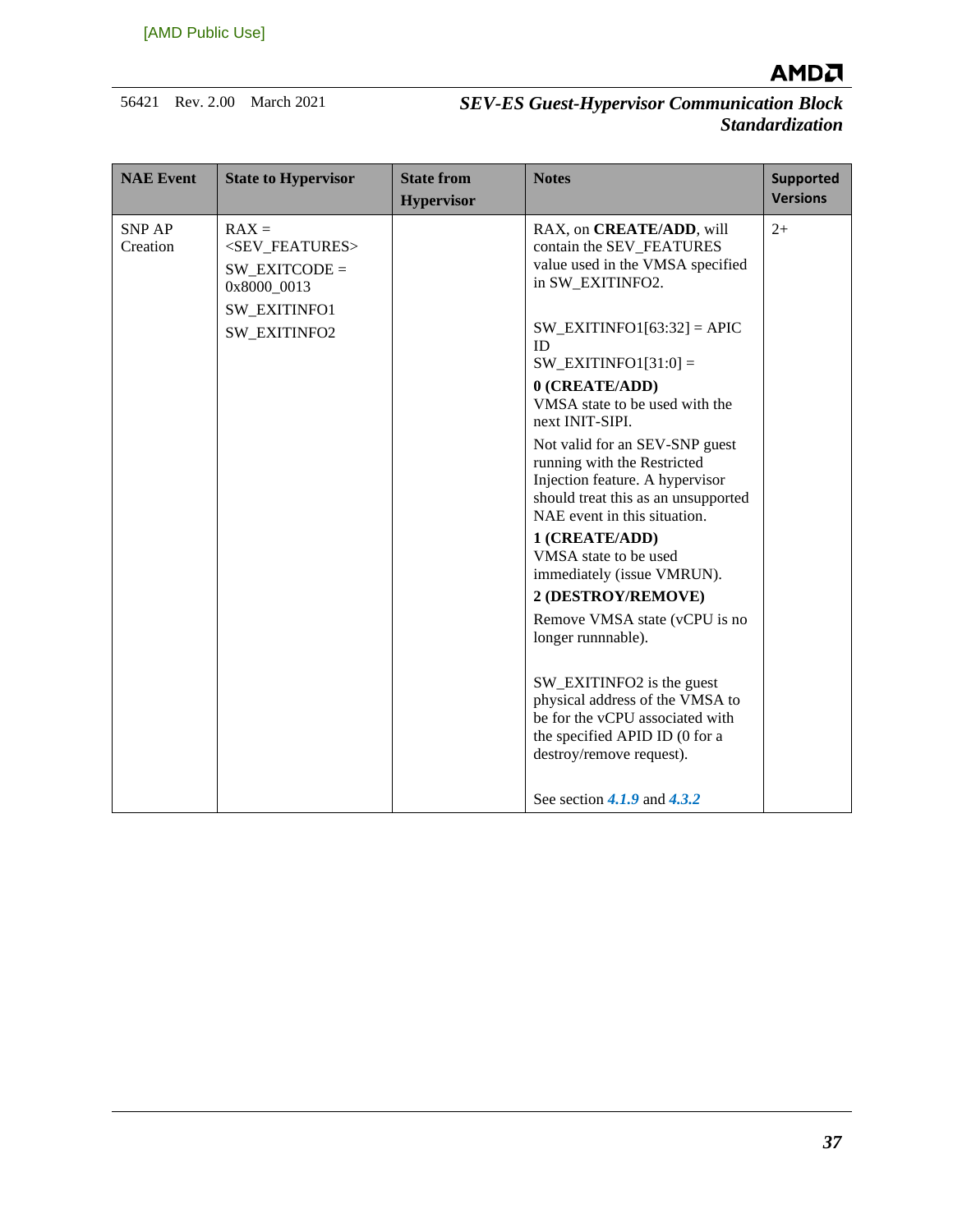#### *SEV-ES Guest-Hypervisor Communication Block Standardization*

56421 Rev. 2.00 March 2021

| <b>NAE Event</b>               | <b>State to Hypervisor</b>                                                  | <b>State from</b><br><b>Hypervisor</b> | <b>Notes</b>                                                                                                                                                                                                                                                                                                                                                                                                                                                                                | <b>Supported</b><br><b>Versions</b> |
|--------------------------------|-----------------------------------------------------------------------------|----------------------------------------|---------------------------------------------------------------------------------------------------------------------------------------------------------------------------------------------------------------------------------------------------------------------------------------------------------------------------------------------------------------------------------------------------------------------------------------------------------------------------------------------|-------------------------------------|
| #HV<br><b>Doorbell</b><br>Page | $SW$ EXITCODE =<br>0x8000_0014<br>SW_EXITINFO1<br>SW_EXITINFO2              | SW_EXITINFO2                           | $SW$ _EXITINFO1 =<br>0 (GET PREFERRED)<br><b>SW EXITINFO2</b><br><b>State from hypervisor:</b> is the<br>hypervisor preferred guest<br>physical address to use for the<br>doorbell page.<br>1(SET)<br>SW_EXITINFO2<br><b>State to hypervisor:</b> is the<br>guest physical address to use<br>for the doorbell page.<br>$2$ (QUERY)<br>SW_EXITINFO2<br>State from hypervisor: is the<br>guest physical address that is<br>in use for the doorbell page.<br>$3$ (CLEAR)<br>See section 4.1.10 | $2+$                                |
| #HV IPI                        | $SW$ EXITCODE =<br>0x8000 0015<br><b>SW EXITINFO1</b><br>SW EXITINFO2 = $0$ |                                        | SW_EXITINFO1 will be set to the<br>x2APIC Interrupt Command<br>Register format.<br>See section 4.1.11                                                                                                                                                                                                                                                                                                                                                                                       | $2+$                                |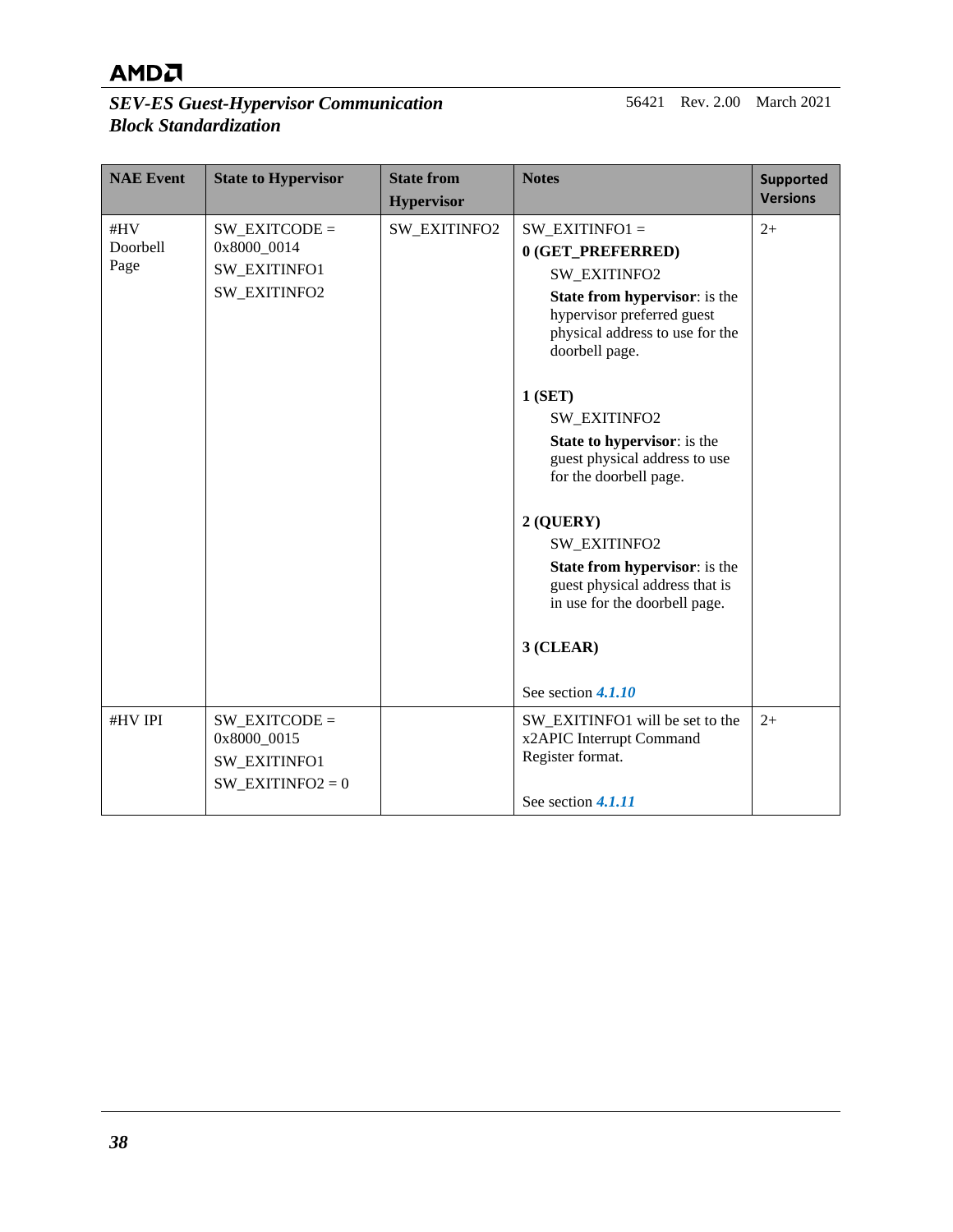

| <b>NAE Event</b>                 | <b>State to Hypervisor</b>                                                                                                            | <b>State from</b><br><b>Hypervisor</b>               | <b>Notes</b>                                                                                                                                                                                                                                                                                                                                                                                                                                                                                                                                                                                                      | <b>Supported</b><br><b>Versions</b> |
|----------------------------------|---------------------------------------------------------------------------------------------------------------------------------------|------------------------------------------------------|-------------------------------------------------------------------------------------------------------------------------------------------------------------------------------------------------------------------------------------------------------------------------------------------------------------------------------------------------------------------------------------------------------------------------------------------------------------------------------------------------------------------------------------------------------------------------------------------------------------------|-------------------------------------|
| #HV Timer                        | <b>RAX</b><br><b>RBX</b><br><b>RCX</b><br>$SW$ _EXITCODE =<br>0x8000_0016<br><b>SW EXITINFO1</b><br>$SW$ _EXITINFO2 =<br>$<$ MASK $>$ | <b>RAX</b><br><b>RBX</b><br><b>RCX</b><br><b>RDX</b> | $SW$ _EXITINFO1 =<br>0(SET)<br>Set register(s) as identified by<br>the mask in SW_EXITINFO2<br>(Current Count is not settable)<br>1(GET)<br>Get register(s) as identified by<br>the mask in SW_EXITINFO2<br>The registers follow the format of<br>the APIC Timer Registers as<br>documented in AMD64<br><b>Architecture Programmer's</b><br>Manual Volume 2: System<br><i>Programming</i> , Section 16.4.1 and<br>$10.5.4$ :<br>MASK[0]<br>$RAX = Timer LVT$<br>MASK[1]<br>$RBX = Divide Configuration$<br>MASK[2]<br>$RCX = Timer Initial Count$<br>MASK[3]<br>$RDX = Timer$ Current Count<br>See section 4.1.12 | $2+$                                |
| Hypervisor<br>Feature<br>Support | SW_EXITCODE=<br>0x8000 FFFD<br>$SW$ _EXITINFO1 = 0<br>$SW$ _EXITINFO2 = 0                                                             | SW_EXITINFO2                                         | SW_EXITINO2<br><b>State from Hypervisor:</b> is the<br>FEATURES bitmap.<br>See section 2.2                                                                                                                                                                                                                                                                                                                                                                                                                                                                                                                        | $2+$                                |
| Termination<br>Request           | $SW EXITCODE =$<br>0x8000_FFFE<br>SW EXITINFO1 $=$<br><err code=""><br/><math>SW</math>_EXITINFO2 =<br/><err_info></err_info></err>   |                                                      | SW_EXITINFO1 will have the<br>termination reason code<br>SW_EXITINFO2 may contain an<br>error information code<br>See section 4.1.13                                                                                                                                                                                                                                                                                                                                                                                                                                                                              | $2+$                                |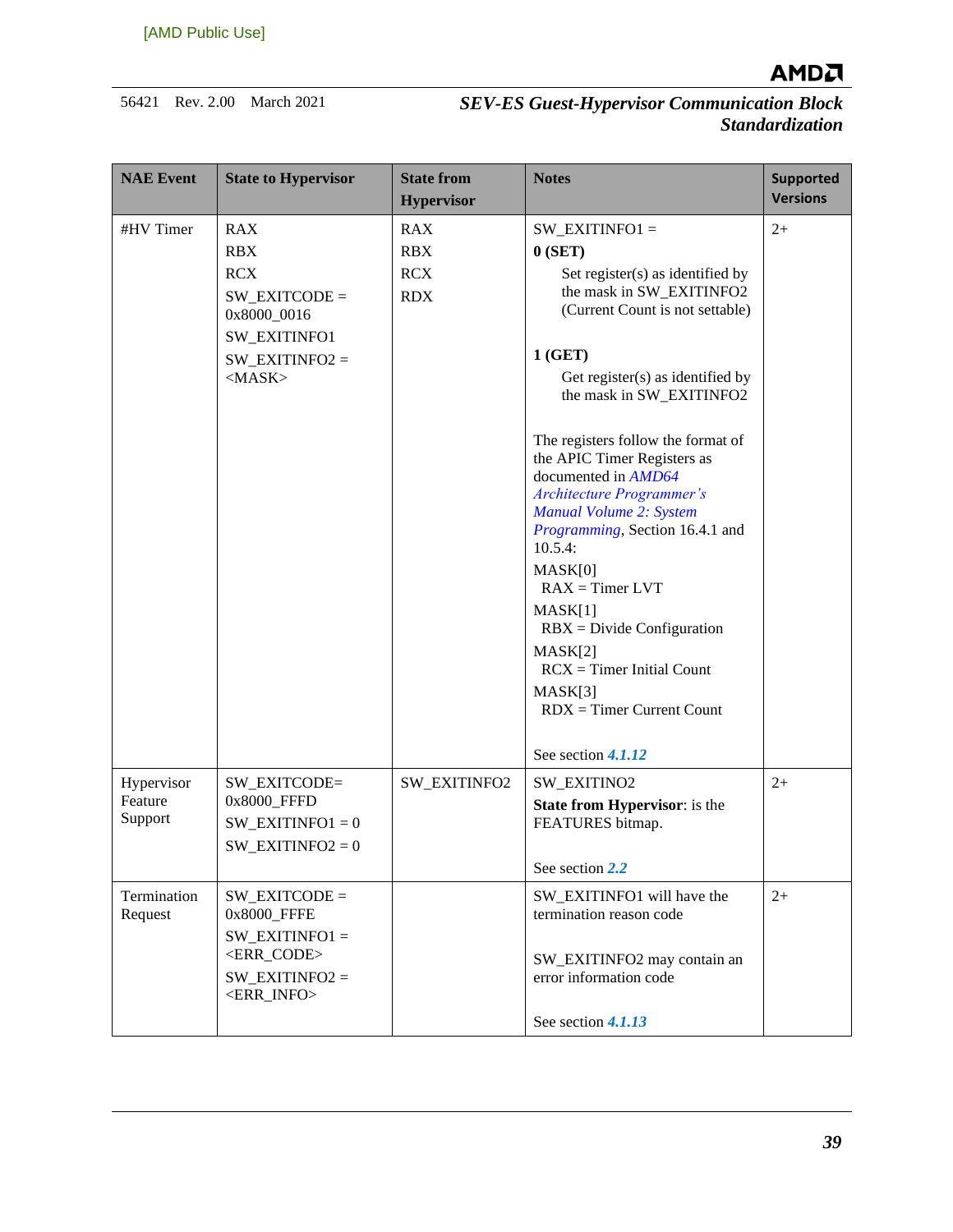*SEV-ES Guest-Hypervisor Communication Block Standardization*

| NAE Event            | <b>State to Hypervisor</b>                                                                                  | <b>State from</b><br><b>Hypervisor</b> | <b>Notes</b>                                                                            | <b>Supported</b><br><b>Versions</b> |
|----------------------|-------------------------------------------------------------------------------------------------------------|----------------------------------------|-----------------------------------------------------------------------------------------|-------------------------------------|
| Unsupported<br>Event | $SW EXITCODE =$<br>0x8000 FFFF<br>SW EXITINFO1 $=$<br><err code=""><br/>SW EXITINFO2 = <math>0</math></err> |                                        | SW_EXITINFO1 will have the<br>error code on entry to the VMM<br>Communication exception | All                                 |

## <span id="page-39-0"></span>**4.1 Invoking VMGEXIT**

In general, all NAE events are handled in a standard fashion, except for a few. The standard method is documented in Section [4.1.1.](#page-39-1) The exceptions are documented following the standard method. The guest has the option of using the #VC handler to trigger VMGEXIT processing or it can para-virtualize the instructions that would cause a #VC and, instead, invoke VMGEXIT processing directly.

Software should ensure that an invocation of VMGEXIT is protected on the vCPU that it will be issued from. For that reason, software should disable interrupts and disable preemption before updating the GHCB and setting the GHCB MSR as well as when accessing the contents of the GHCB following the return from VMGEXIT.

In NMI context, it is recommended to have a separate GHCB for use within NMI context or that the NMI context save on entry and restore on exit the active GHCB information.

The hypervisor can communicate back to the guest in the event of an error during VMGEXIT processing. The SW\_EXITINFO1 and SW\_EXITINFO2 fields are used for this purpose.

SW\_EXITINFO1[31:0] defines the action requested by the hypervisor:

- $\bullet$  0x0000
	- o No action requested by the hypervisor.
- 0x0001
	- o The hypervisor has requested an exception be issued. The SW\_EXITINFO2 field contains the Event Injection (EVENTINJ) value as documented in *[AMD64](http://support.amd.com/TechDocs/24593.pdf)  [Architecture Programmer's Manual Volume 2: System Programming](http://support.amd.com/TechDocs/24593.pdf)*, Section 15.20. The currently supported exceptions that can be requested are:
		- $\blacksquare$  #GP
		- $-$  #UD

#### <span id="page-39-1"></span>**4.1.1 Standard VMGExit**

- Before issuing the VMGEXIT instruction:
	- o Disable interrupts and preemption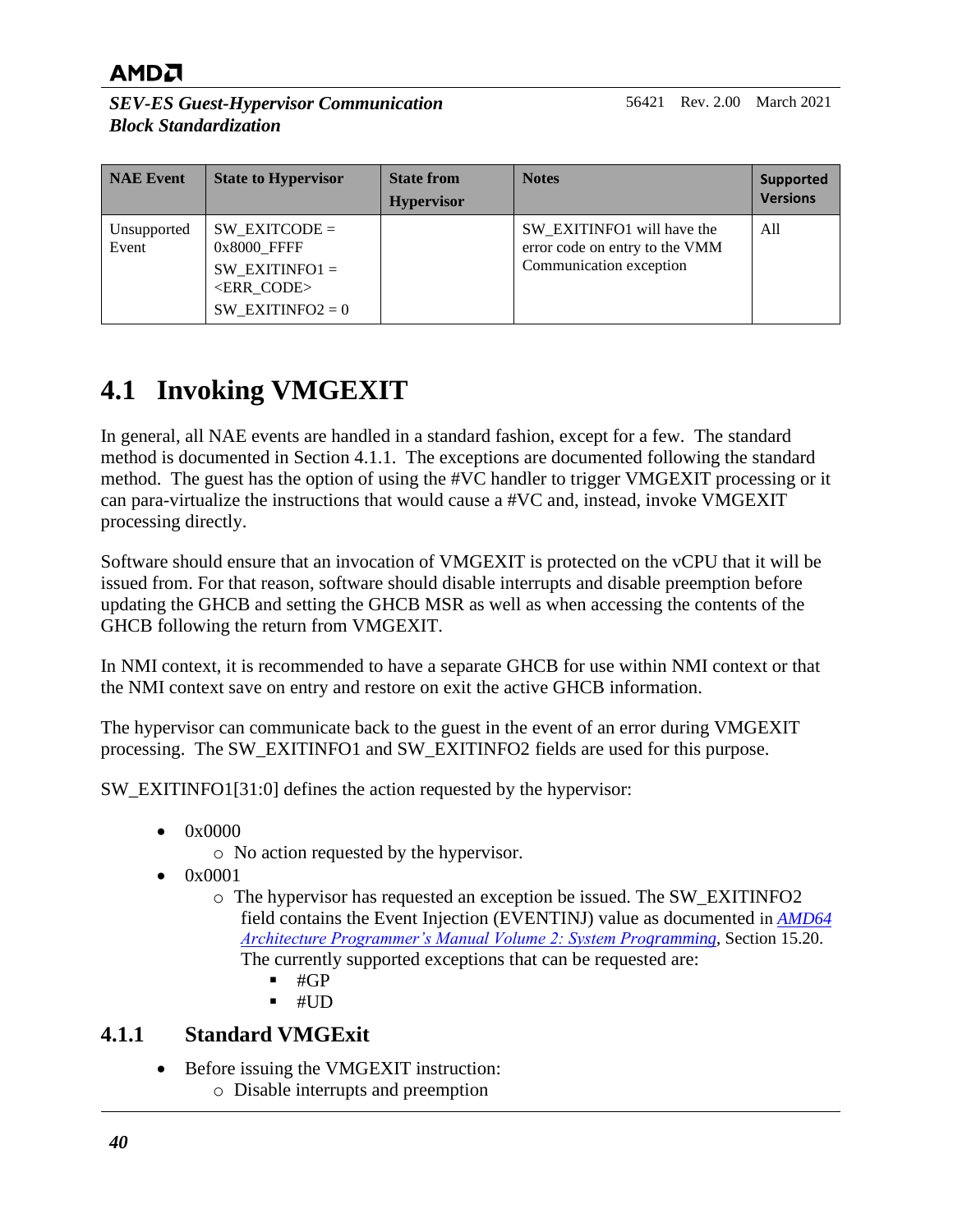- o Copy the register contents of the faulting context documented in the "State to Hypervisor" column into the corresponding location in the GHCB.
- $\circ$  Set the bits in the GHCB VALID BITMAP field that correspond to the registers documented in the "State to Hypervisor" column.
- o Set the GHCB SW\_EXITCODE, SW\_EXITINFO1 and SW\_EXITINFO2 to the values documented in the "State to Hypervisor" column.
- o Verify or set the GHCB MSR to the guest physical address of the GHCB being used
- Issue the VMGEXIT instruction.
- After return from the VMGEXIT instruction:
	- o Advance the RIP over the instruction that generated the #VC
	- $\circ$  GHCB SW\_EXITINFO1[31:0] == 0
		- Copy the contents of the GHCB registers documented in the "State from Hypervisor" into the corresponding registers to be made available to the faulting context upon completion of the #VC handler.
	- $\circ$  GHCB SW\_EXITINFO1[31:0] == 1
		- Invoke the requested exception handling routine, providing as the error code the value contained in GHCB SW\_EXITINFO2.
	- o Enable preemption and interrupts

### <span id="page-40-0"></span>**4.1.2 IOIO\_PROT (0x7b)**

The guest #VC handler will be required to parse and decode the instruction that caused the IOIO\_PROT fault (a type of IN/OUT instruction) or it can para-virtualize the instruction to avoid the #VC. In either case, the guest will construct the SW\_EXITINFO1 field as defined in *[AMD64](http://support.amd.com/TechDocs/24593.pdf)  [Architecture Programmer's Manual Volume 2: System Programming](http://support.amd.com/TechDocs/24593.pdf)*, Section 15.10.2. If the instruction is a string-based operation, the guest must supply a decrypted buffer for the string operation. The RESERVED shared buffer area within the GHCB (offset 0x800) can be used for this purpose. The guest physical address of the buffer area must be set in the SW\_SCRATCH field. The guest can issue multiple VMGEXIT calls to read or write all the string data.

### <span id="page-40-1"></span>**4.1.3 MSR\_PROT (0x7c)**

The guest #VC handler will be required to parse and decode the instruction that caused the MSR PROT fault to determine whether the fault is for a RDMSR or WRMSR or the guest can para-virtualize the instruction to avoid the #VC. In either case, the guest must use the appropriate entry in the NAE Event table for determining the state to supply in the GHCB.

### <span id="page-40-2"></span>**4.1.4 VMMCALL (0x81)**

Hypercalls are specific to the hypervisor under which the guest is running. It is up to the hypervisor to provide support in the guest OS to supply the registers that are required for that specific hypercall. Should the hypervisor not provide support within the guest OS, then only those registers documented in *Table 5. [List of Supported Non-Automatic Events](#page-29-0)*, will be provided.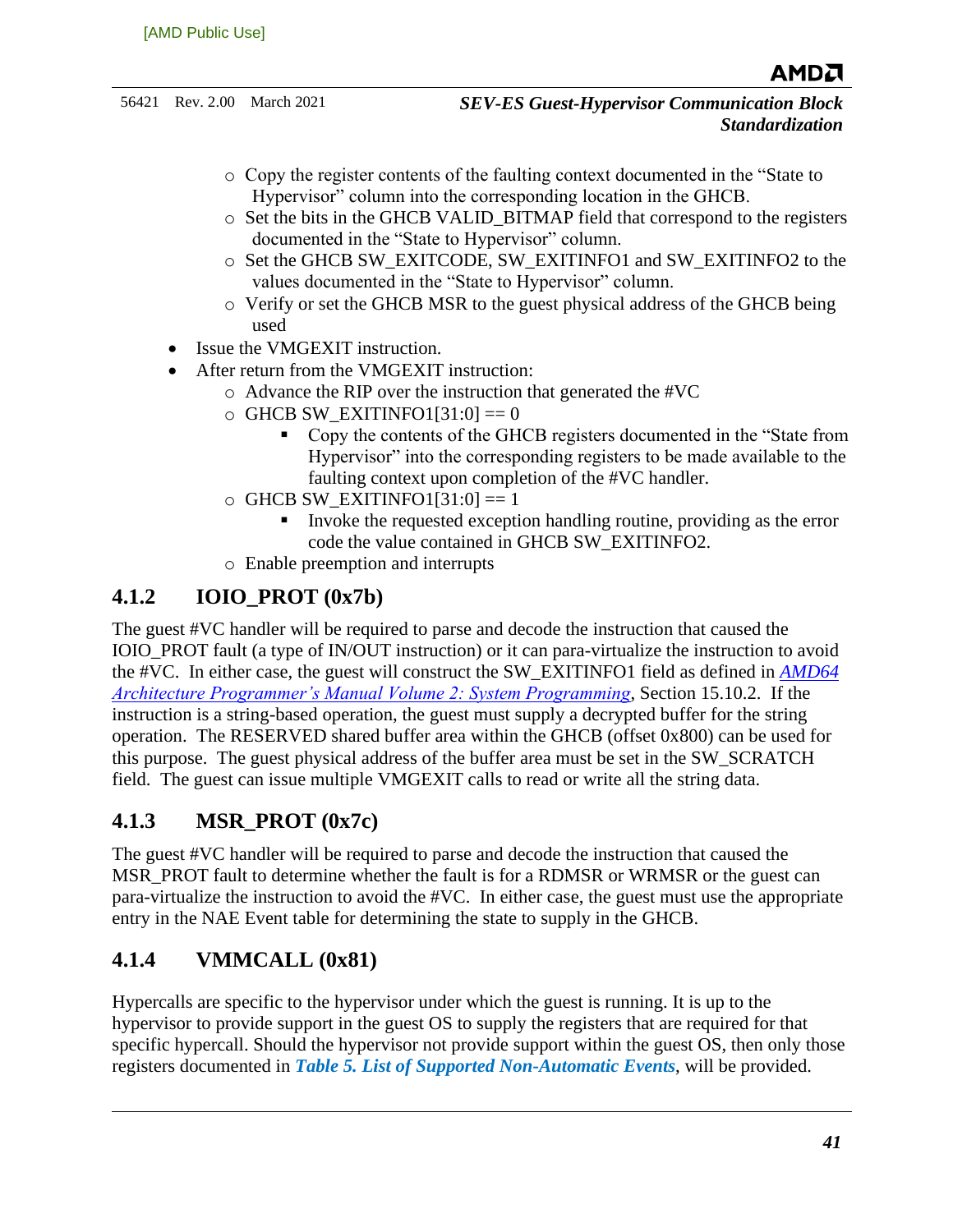*SEV-ES Guest-Hypervisor Communication Block Standardization*

### <span id="page-41-0"></span>**4.1.5 #NPF/MMIO Access**

To properly determine an MMIO access, MMIO ranges must have a reserved bit set in the nested page tables such that an #NPF will be generated with the page fault error code RSV bit set to 1. This type of #NPF will cause the #VC handler to execute. This can be accomplished by setting bits 51:n in the nested page table entry, where n is equal to the physical address size (CPUID Fn 8000 0008 EAX[7:0]) minus the reduction in physical address size when memory encryption is enabled (CPUID Fn\_8000\_001F\_EBX[11:6]).

The guest will be required to parse and decode the instruction that caused the #NPF fault or the guest can para-virtualize the MMIO access. If either the destination, for an MMIO read, or the source, for an MMIO write, is a memory location, the guest will need to use either the #NPF/MMIO\_READ or #NPF/MMIO\_WRITE NAE events. Based on the instruction, the guest will construct the SW\_EXITCODE, SW\_EXITINFO1, SW\_EXITINFO2 fields. The guest must supply a decrypted buffer for the MMIO operation source/destination. The RESERVED shared buffer area within the GHCB (offset 0x800) can be used for this purpose. The guest physical address of the buffer area must be set in the SW\_SCRATCH field. The guest can issue multiple VMGEXIT calls to read or write all the data:

- MMIO Read:
	- o SW\_EXITCODE is set to 0x8000\_0001
	- $\circ$  SW\_EXITINFO1 is the guest physical address of the MMIO source address
	- o SW\_EXITINFO2 is the number of bytes to read
	- o SW\_SCRATCH is the guest physical address of the decrypted buffer area
		- If the number of bytes to read is greater than the size of the decrypted buffer area, the VMGEXIT can be called multiple times with SW\_EXITINFO2 adjusted to match the actual amount of data to be transferred in the VMGEXIT.
	- o Upon return from the VMGEXIT, the contents of the decrypted buffer area are copied to the true destination address of the MMIO instruction.
- MMIO Write:
	- o SW\_EXITCODE is set to 0x8000\_0002
	- o SW\_EXITINFO1 is the guest physical address of the MMIO destination address
	- o SW\_EXITINFO2 is the number of bytes to write
	- o SW\_SCRATCH is the guest physical address of the decrypted buffer area
		- **If the number of bytes to write is greater than the size of the decrypted** buffer area, the VMGEXIT can be called multiple times with SW\_EXITINFO2 adjusted to match the actual amount of data to be transferred in the VMGEXIT.
	- o Before issuing the VMGEXIT, the contents of the true source address of the MMIO instruction are copied to the decrypted buffer area.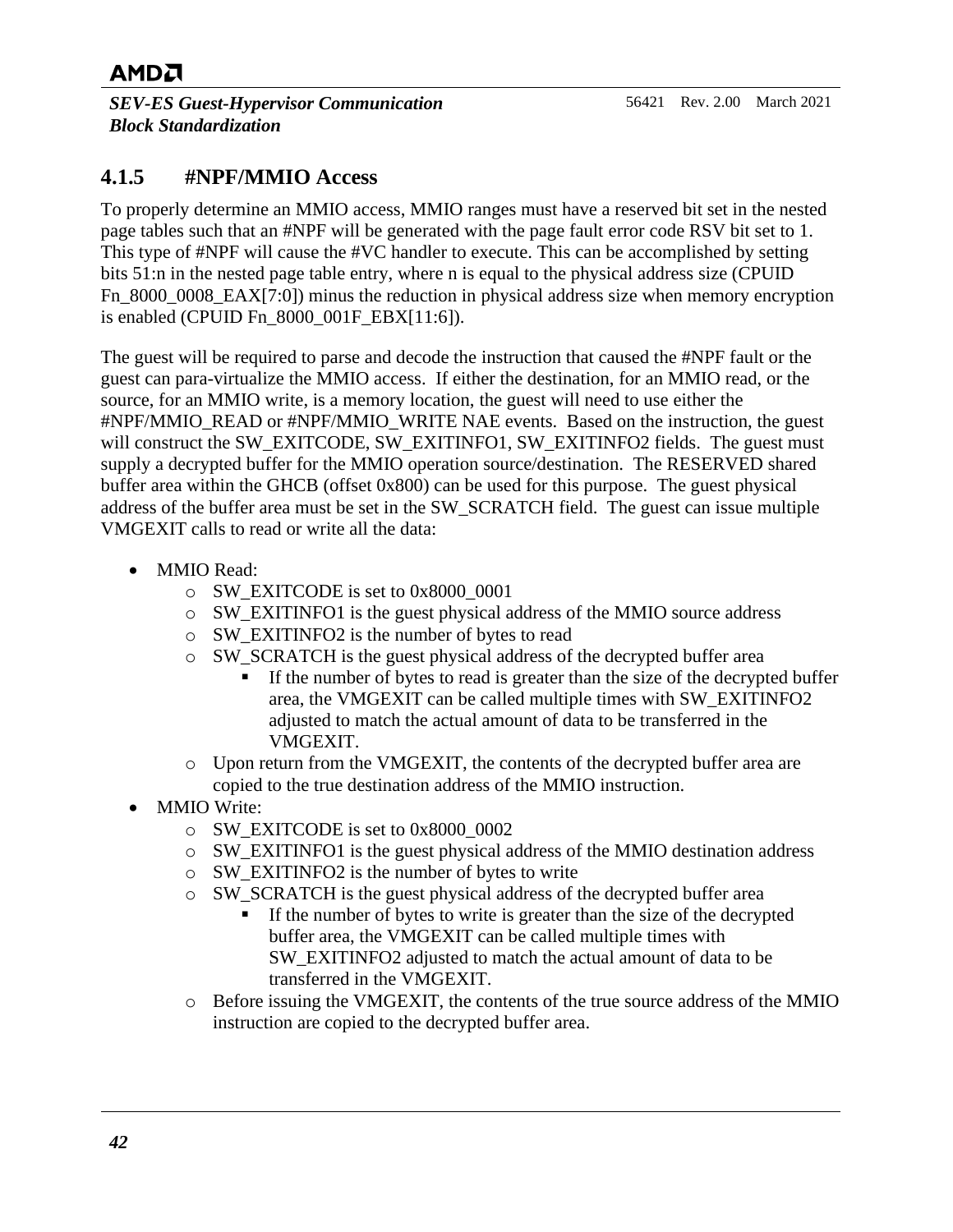56421 Rev. 2.00 March 2021 *SEV-ES Guest-Hypervisor Communication Block Standardization*

#### <span id="page-42-0"></span>**4.1.6 SNP Page State Change**

The Page State Change NAE event allows for an SEV-SNP guest to request page state changes using the GHCB protocol. The GHCB SW\_SCRATCH area must point to a Page State Change structure that resides in GHCB Shared Buffer area. The format of the Page State Change structure is:

```
struct page state change {
        struct {
              uint16 cur entry;
             uint16 end_entry;
              uint32 reserved;
       } page state change header;
        struct { // See Table 6. Page State Change Entry
              uint64 cur page:12;
uint64 gfn:40;
              uint64 operation:4;
               uint64 pagesize:1;
               uint64 reserved:7;
        } page_state_change_entry[];
};
```
The GHCB Shared Buffer can hold up to 253 Page State Change Entry requests.

| <b>Bit Position</b> | <b>Description</b>                                                                                                                                                                                                                                                                                                                                                                                                                                                             |  |
|---------------------|--------------------------------------------------------------------------------------------------------------------------------------------------------------------------------------------------------------------------------------------------------------------------------------------------------------------------------------------------------------------------------------------------------------------------------------------------------------------------------|--|
| [63:57]             | Reserved, must be zero                                                                                                                                                                                                                                                                                                                                                                                                                                                         |  |
| $[56]$              | Page size $(0 = 4K, 1 = 2MB)$                                                                                                                                                                                                                                                                                                                                                                                                                                                  |  |
| [55:52]             | Page operation:<br>$\bullet$ 0x0001 – Page assignment, Private<br>$\bullet$ 0x0002 – Page assignment, Shared<br>$\bullet$ 0x0003 – PSMASH hint<br>$\bullet$ 0x0004 – UNSMASH hint                                                                                                                                                                                                                                                                                              |  |
| [51:12]             | Guest physical frame number (GFN) to perform page operation against                                                                                                                                                                                                                                                                                                                                                                                                            |  |
| [11:0]              | Current page:<br><b>Input:</b> current page is the offset, in 4K increments, on which to begin the page state change<br>operation. For a page size of 4K, this must be 0.<br><b>Output:</b> current page is the offset, in 4K increments, that have been successfully processed. For a<br>page size of 4K, a value of 1 indicates the page has been successfully processed. For a page size of<br>2M, a value of 512 indicates all the pages have been successfully processed. |  |

#### <span id="page-42-1"></span>**Table 6. Page State Change Entry**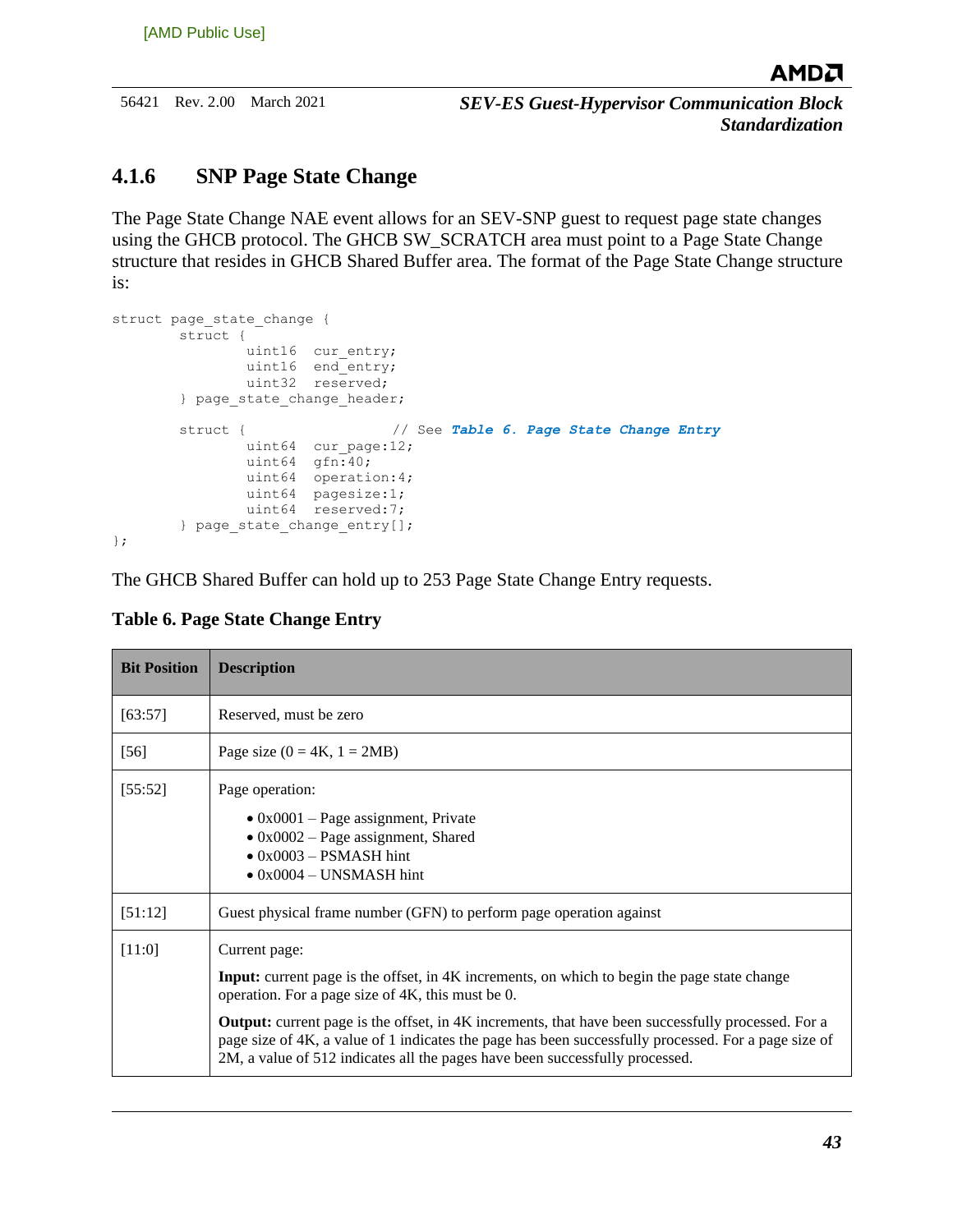#### *SEV-ES Guest-Hypervisor Communication Block Standardization*

A page state change is performed by the hypervisor based on the operation requested. The page state change will be against the system physical address (SPA) that is used to back the guest physical address (GPA) calculated from the supplied guest physical frame number (GFN) for the requested page size  $(GPA = GFN \ll 12)$ .

- $0x0001$  Page assignment, Private The hypervisor is requested to update the RMP table to make the GPA private (guest owned). For a 2MB page size, the provided GFN must represent a 2MB aligned GPA.
- 0x0002 Page assignment, Shared The hypervisor is requested to update the RMP table to make the GPA shared (hypervisor owned). For a 2MB page size, the provided GFN must represent a 2MB aligned GPA.
- 0x0003 PSMASH hint The guest is supplying a hint to the hypervisor to update the RMP table to create 512 4K pages from a single 2M page for the GPA. The provided GFN must represent a 2MB aligned GPA. The hypervisor is not required to perform the PSMASH.
- 0x0004 UNSMASH hint

The guest is supplying a hint to the hypervisor to update the RMP table to combine 512 4K pages into a single 2M page for the GPA. The provided GFN must represent a 2MB aligned GPA. The hypervisor is not required to perform the UNSMASH.

The page state change header.cur entry is the entry at which the page state change request is to begin processing. The page\_state\_change\_header.end\_entry is the last entry to process. The hypervisor should ensure that cur entry and end entry represent values within the limits of the GHCB Shared Buffer.

Checking for errors is a bit different than the standard VMGEXIT method. A value of zero in SW\_EXITINFO1 does not guarantee that all operations have all completed or completed successfully. As the page state changes are performed against a Page State Change Entry, the Page State Change structure in shared memory must be updated. For each successful update to the RMP table for a Page State Change Entry, page\_state\_change\_header.cur\_entry must be incremented. Additionally, when the page size is 2MB, the page\_state\_change\_entry.cur\_page must be incremented for each successful 4K page processed. This allows for the hypervisor to resume the guest at any point during the page state change request and allows the guest to resume the page state change request from the point where it was interrupted. If all entries have been successfully processed, page\_state\_change\_header.cur\_entry will be greater than page state change header.end entry.

If page\_state\_change\_header.cur\_entry is not greater than page\_state\_change\_header.end\_entry, SW\_EXITINFO2 will contain a reason code. The reason codes are defined as follows: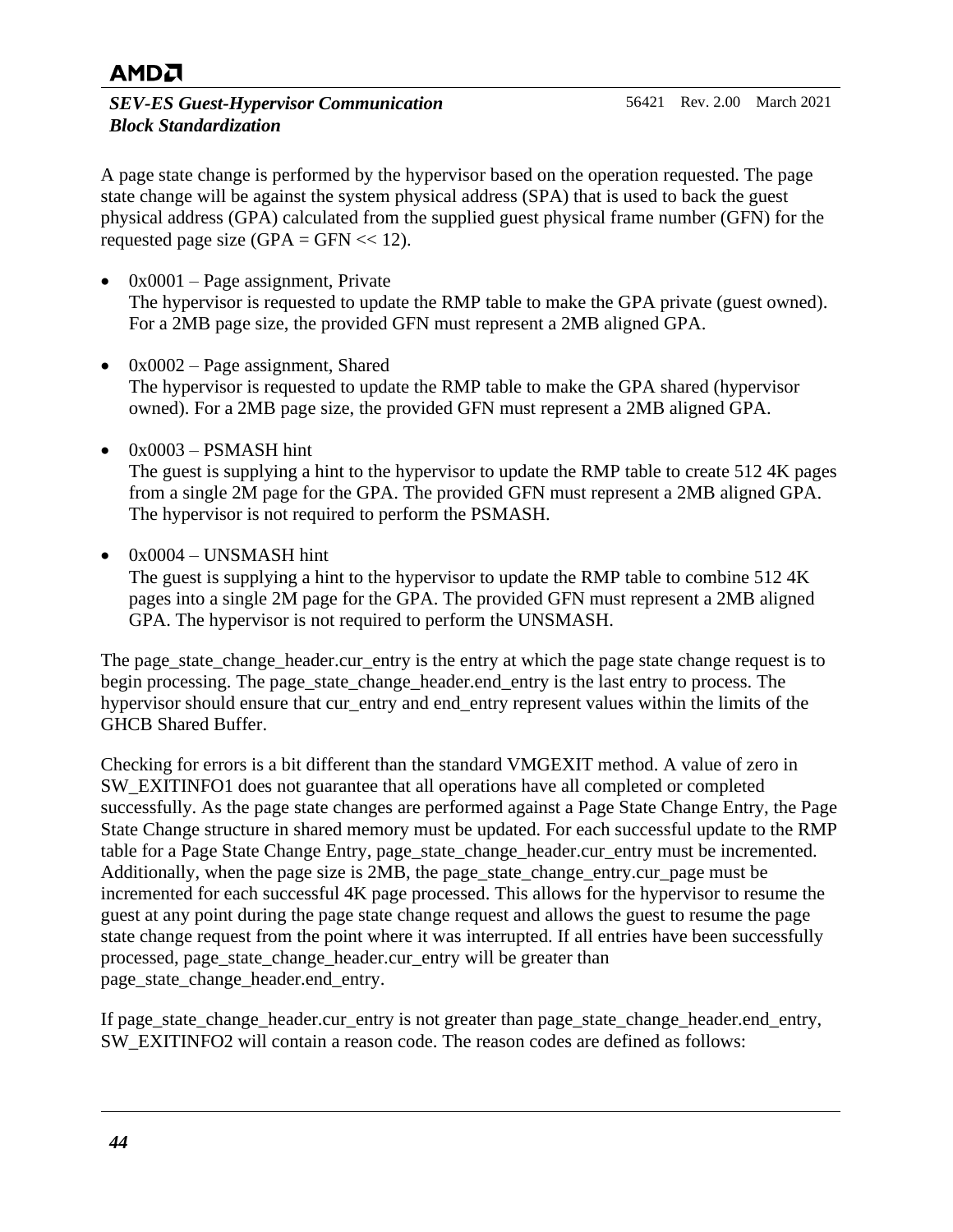- SW\_EXITINFO2 ==  $0x00000000$ The page state change request was interrupted, retry the request.
- SW\_EXITINFO2[63:32] == 0x00000001
	- $\circ$  SW\_EXITINFO2[31:0] = 0x00000001 The page state change header structure is not valid
	- $\circ$  SW EXITINFO2[31:0] == 0x00000002 The page\_state\_change\_entry structure, identified by page\_state\_change\_header.cur\_entry, is not valid.
- SW\_EXITINFO2[63:32] == 0x000000002
	- o SW\_EXITINFO2[31:0] contains the SNP\_PAGE\_UNSMASH firmware command error code associated with the failing request as identified by page state change header.cur entry.
- SW\_EXITINFO2[63:32] == 0x00000003 This error code can be used to help debug guest page state tracking.
	- $\circ$  SW EXITINFO2[31:0] == 0x00000001 The page\_state\_change\_entry, identified by page\_state\_change\_header.cur\_entry, requested a change to the page state, but the page was already in the requested state. The hypervisor can ignore this condition and not return an error for this page state change request.
	- $\circ$  SW EXITINFO2[31:0] == 0x00000002 The page\_state\_change\_entry, identified by page\_state\_change\_header.cur\_entry, requested a change to the page state, but a 4KB page and 2MB page RMP overlap was detected. The hypervisor can attempt to correct this condition and not return an error for this page state change request.
- SW\_EXITINFO2[63:32] == 0x00000100 The hypervisor encountered some other error situation and was not able to complete the request identified by page state change header.cur entry. It is left to the guest to decide how to proceed in this situation.

#### <span id="page-44-0"></span>**4.1.7 SNP Guest Request**

The SNP Guest Request NAE event allows for an SEV-SNP guest to make requests to the SEV-SNP firmware through the hypervisor using the SNP\_GUEST\_REQUEST API (see *[SEV Secure](https://www.amd.com/system/files/TechDocs/56860.pdf)  [Nested Paging Firmware ABI Specification](https://www.amd.com/system/files/TechDocs/56860.pdf)* for a list of possible requests).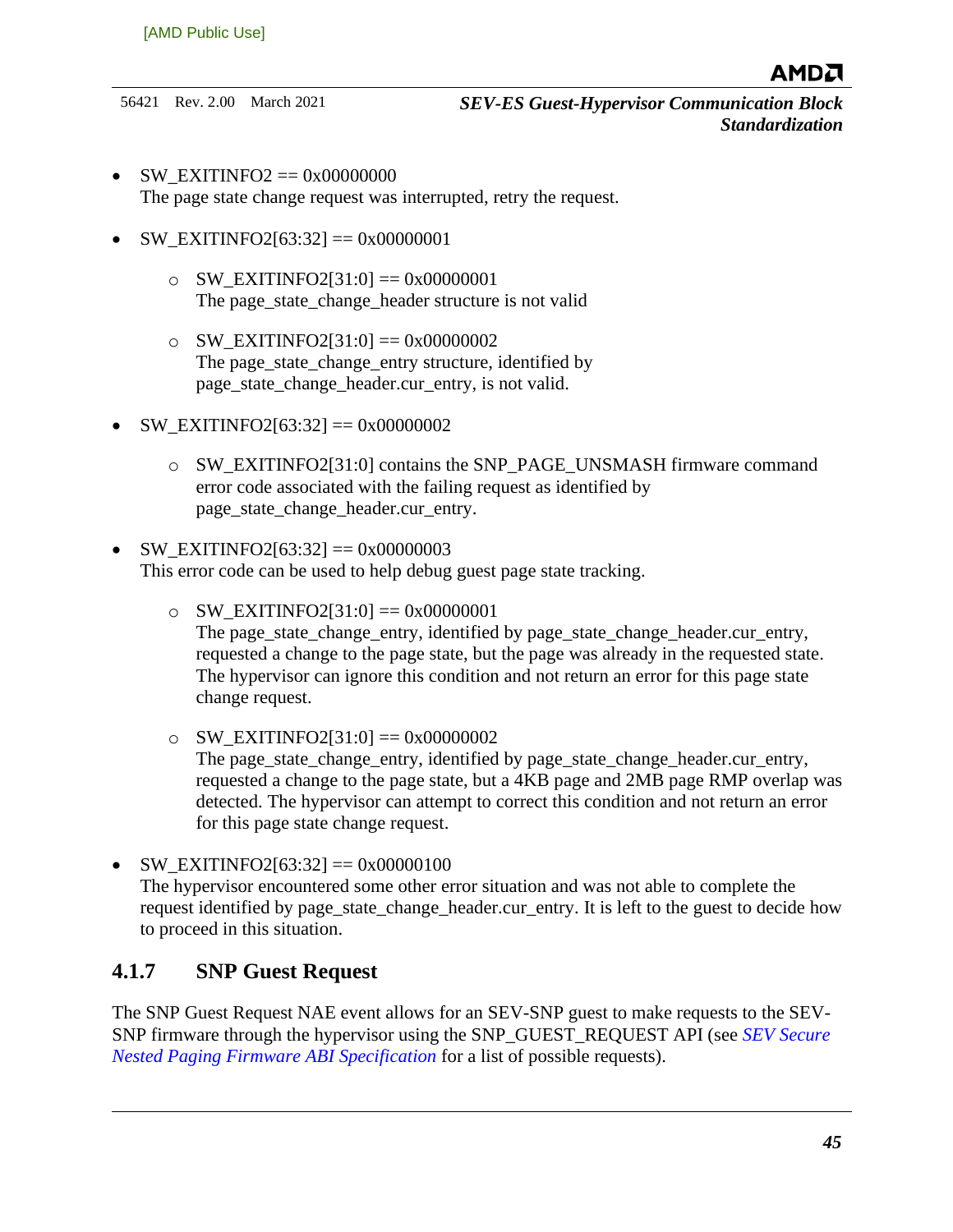*SEV-ES Guest-Hypervisor Communication Block Standardization*

The Guest Request NAE event requires two unique pages, one page for the request and one page for the response. Both pages must be assigned to the hypervisor (shared). The guest must supply the guest physical address of the pages (i.e. page aligned) as input.

The hypervisor must translate the guest physical address (GPA) of each page into a system physical address (SPA). The SPA is used to verify that the request and response pages are assigned to the hypervisor.

Before invoking the SNP\_GUEST\_REQUEST API, the hypervisor must assign the response page to the firmware using the RMPUPDATE instruction and the SPA of the response page. After the firmware has completed processing the request, the hypervisor must reclaim the response page by invoking the SNP\_PAGE\_RECLAIM API and then assign the page to the hypervisor using the RMPUPDATE instruction and the SPA of the response page.

The SNP\_GUEST\_REQUEST API updates a sequence number, MSG\_SEQNO, when successfully processing the request. It is recommended that the hypervisor validate the guest physical address of the response page before invoking the SNP\_GUEST\_REQUEST API so that the sequence numbers do not get out of sync for the guest, possibly resulting in all successive requests failing.

The hypervisor must save the SNP\_GUEST\_REQUEST return code in the lower 32-bits of the SW\_EXITINFO2 field before completing the Guest Request NAE event.

It is not expected that a guest would issue many Guest Request NAE events. However, access to the SNP firmware is a sequential and synchronous operation. To avoid the possibility of a guest creating a denial of service attack against the SNP firmware, it is recommended that some form of rate limiting be implemented should it be detected that a high number of Guest Request NAE events are being issued.

### <span id="page-45-0"></span>**4.1.8 SNP Extended Guest Request**

The SNP Extended Guest Request NAE event is very similar to the SNP Guest Request NAE event. The difference is related to the additional data that can be returned based on the guest request. Any SNP Guest Request that does not support returning additional data must execute as if invoked as an SNP Guest Request.

The details associated with the SNP Guest Request also apply to the SNP Extended Guest Request. This section documents the additional requirements associated with the data page(s).

#### **4.1.8.1 MSG\_REPORT\_REQ**

The SNP Extended Guest Request uses the data page(s) to provide certificates back to the guest. The returned certificates are identified by GUID. This specification defines the following certificate GUIDs: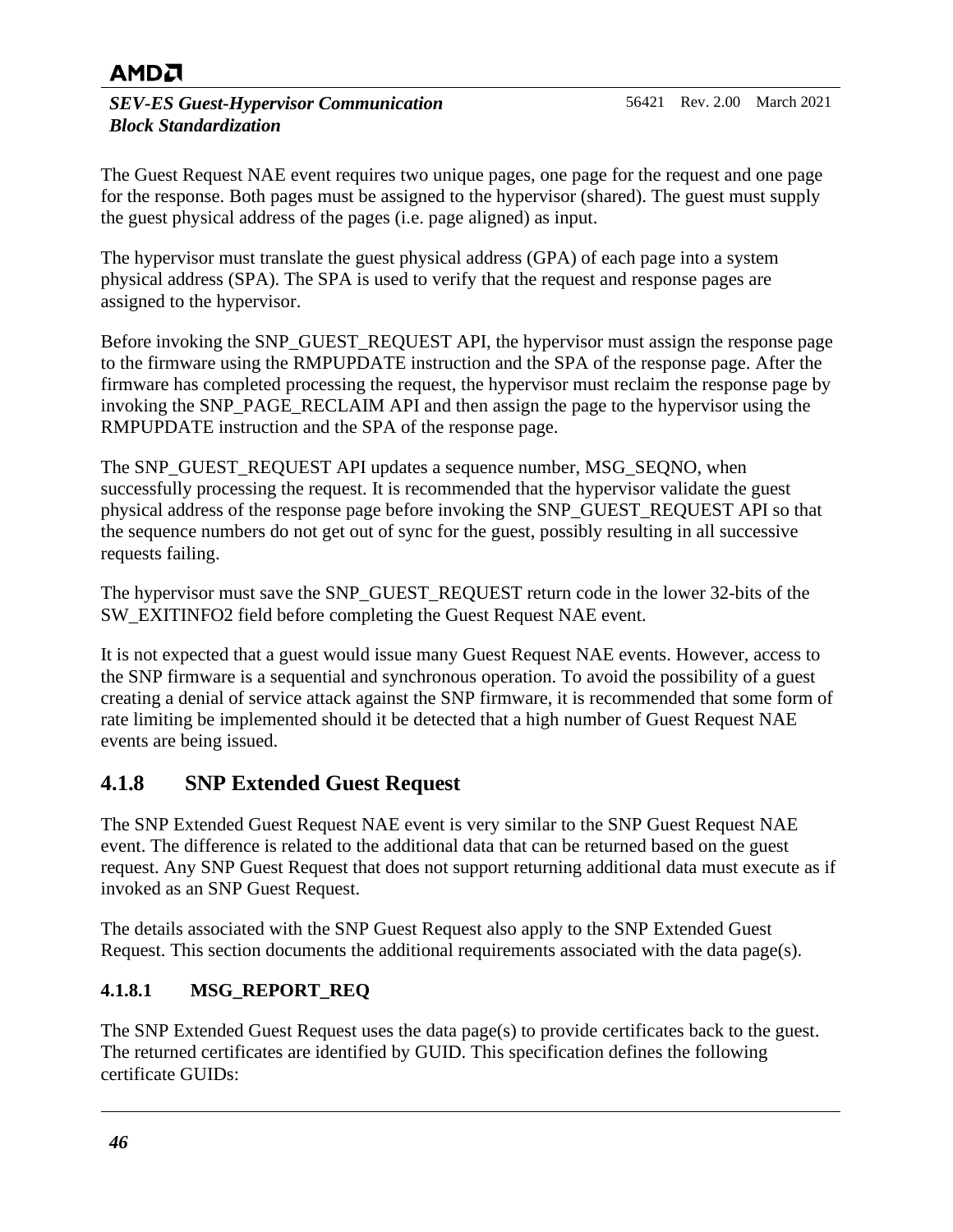- Versioned Chip Endorsement Key (VCEK) certificate o 63da758d-e664-4564-adc5-f4b93be8accd
- AMD SEV Signing Key (ASK) certificate
	- o 4ab7b379-bbac-4fe4-a02f-05aef327c782
- AMD Root Signing Key (ARK) certificate
	- o c0b406a4-a803-4952-9743-3fb6014cd0ae

The certificate page(s) must be guest contiguous pages if supplying more than one page and all certificate pages must be assigned to the hypervisor (shared).

Returned certificates are identified in a table starting at offset 0x0 of the DATA GPA. Each entry consists of a 16-byte GUID, a 4-byte offset from DATA GPA to where the certificate data starts and a 4-byte length representing the length of the certificate data. The table is terminated with an entry containing all zeroes for the GUID, offset and length.

```
struct cert_table {
         struct { 
                 unsigned char guid[16]; 
                 uint32 offset;
                 uint32 length;
        } cert table entry[];
};
```
The hypervisor must validate that the guest has supplied enough pages to hold the certificates that will be returned before performing the SNP guest request. If there are not enough guest pages to hold the certificate table and certificate data, the hypervisor will return the required number of pages needed to hold the certificate table and certificate data in the RBX register and set the SW\_EXITINFO2 field to 0x0000000100000000.

This usage allows the attestation report and the certificates required to verify the report to be returned at the same time. The hypervisor is not required to, or limited to, returning the certificates defined in this specification.

It is beyond the scope of this document as to how the hypervisor obtains the certificates to be returned or how the hypervisor determines the certificates to be returned.

### <span id="page-46-0"></span>**4.1.9 SNP AP Creation**

The AP Creation NAE event allows for an SEV-SNP guest to cause the creation/destruction of, or a change to, the register state of an AP, which can provide an alternate method of booting an AP under SEV-SNP (see section *[4.3.2](#page-53-0)*). An AP Creation request can:

• Create or Add

Update, or create, a vCPU for the specified APIC ID. The hypervisor should validate that the supplied APIC ID is valid for the SEV-SNP guest.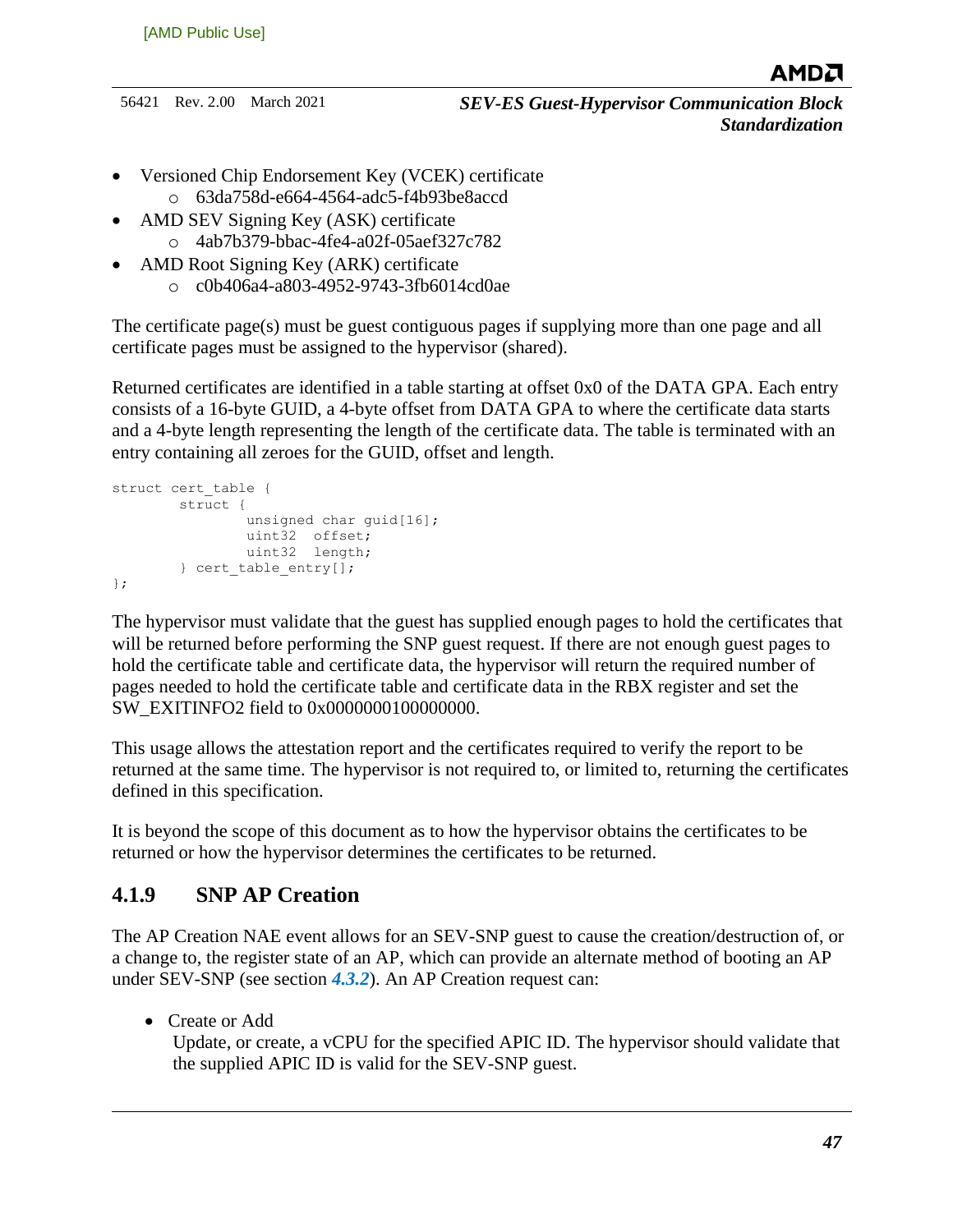

*SEV-ES Guest-Hypervisor Communication Block Standardization*

> Before invoking the hypervisor, the guest must issue an RMPADJUST instruction against the target page to indicate it will be used as a VMSA page. There are two forms of Create/Add:

- o A VMSA page is provided that is not to be used/installed until an INIT-SIPI sequence is received for the target vCPU.
- o A VMSA page is provided that is to be used/installed immediately for the target vCPU (the hypervisor should make the vCPU immediately runnable).
- Destroy or Remove

Update, or destroy, a vCPU with the specified APIC ID. The hypervisor should validate that the supplied APIC ID is valid for the SEV-SNP guest. After removing the VMSA for the specified vCPU, the vCPU cannot be run until a VMSA is (re)assigned to the vCPU.

When assigning the VMSA address to the vCPU, the hypervisor must use the VMSA page's system physical address (SPA) that is used to back the specified VMSA guest physical address (GPA). Should the hypervisor encounter an error during the request, the vCPU cannot be run until a VMSA is successfully (re)assigned to the vCPU.

The guest is responsible for tracking what pages it creates and uses as a VMSA page.

It is expected that the SEV\_FEATURES associated with the VMSA for the AP use the same interrupt injection mechanism as the BSP. The hypervisor can fail the SNP AP Creation request if they do not match.

### <span id="page-47-0"></span>**4.1.10 #HV Doorbell Page**

The #HV doorbell page NAE event allows for an SEV-SNP guest to register a doorbell page for use with the hypervisor injection exception (#HV). The doorbell page allows the hypervisor to notify the guest of pending events when the Restricted Injection feature is enabled.

The #HV doorbell page NAE event consists of the following actions:

• GET\_PREFERRED

A guest may use this action to request the hypervisor preferred guest physical address to use for the doorbell page for the vCPU issuing the request. The hypervisor must respond with a page-aligned GPA or 0xffffffffffffffff (the hypervisor does not have a preferred GPA) in the SW\_EXITINFO2 field. If the hypervisor responds with a GPA, it must guarantee that the value cannot otherwise be mapped by the guest. The hypervisor must update the RMP table to make the page a hypervisor owned (shared) page. The guest should verify that the new GPA is outside of its known memory range.

• SET

A guest must use this action to set the doorbell page to be used for the vCPU issuing the request when the Restricted Injection feature is enabled. The guest must supply a page-aligned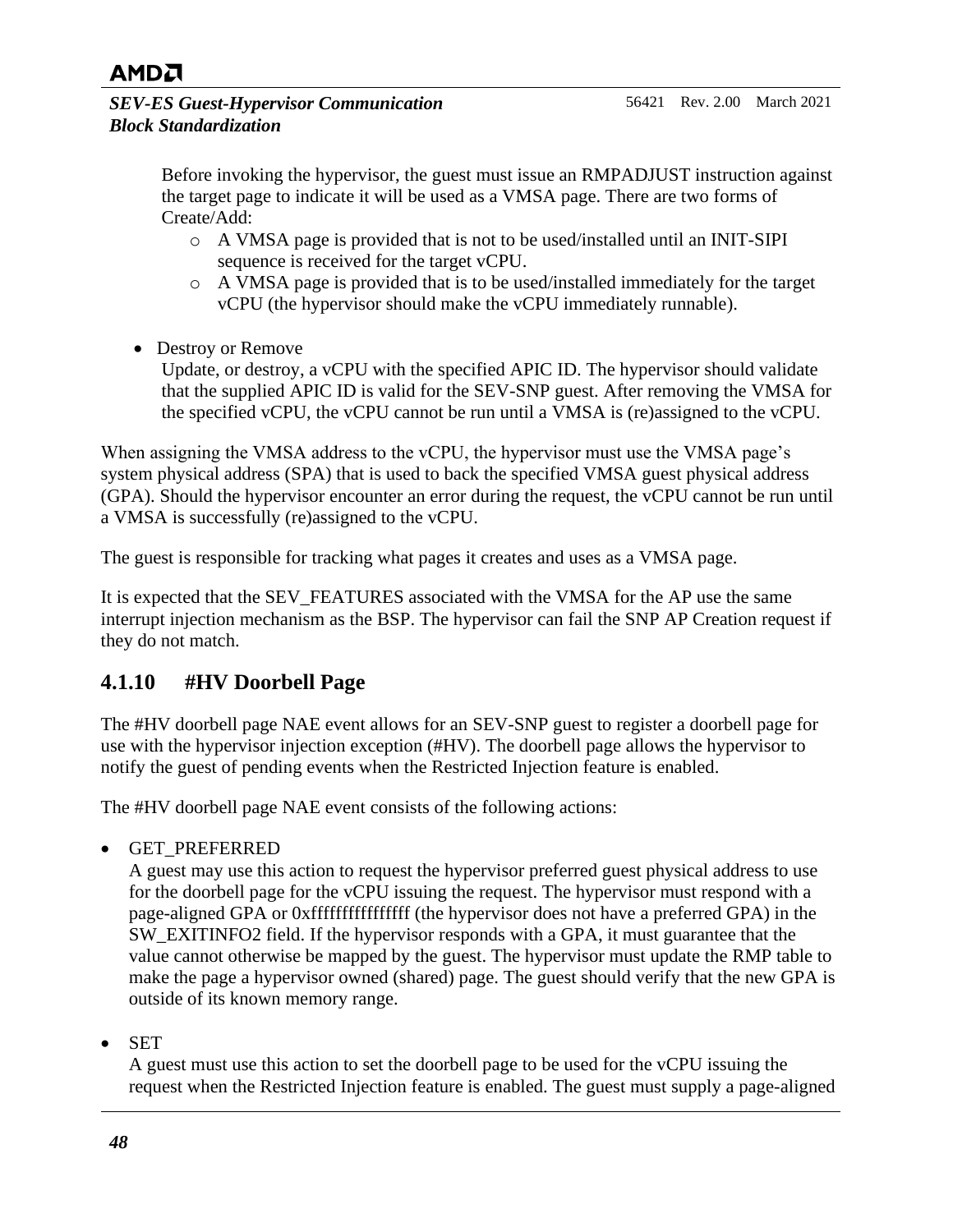GPA in the SW EXITINFO2 field. The value can be the hypervisor preferred value, or a value determined by the guest. If the value is not the hypervisor preferred value, the guest must make the page a hypervisor owned (shared) page. If the hypervisor accepts the GPA, then it must respond with the input GPA in the SW\_EXITINFO2 field. If the hypervisor does not accept the GPA, it should follow the standard VMGEXIT error processing protocol to signal a #GP exception.

• QUERY

A guest may use this action to determine if a doorbell page has already been set for the vCPU issuing the request. The hypervisor must respond with the previously set doorbell page GPA in SW\_EXITINFO2. If a doorbell page was not previously set, the hypervisor must respond with 0 in SW\_EXITINFO2.

• CLEAR

A guest may use this action to clear the doorbell page that is currently assigned to the vCPU. The hypervisor will no longer attempt to deliver events using the hypervisor injection exception (#HV) to the vCPU. If the page will no longer be used as a doorbell page, the guest should make the page a guest owned (private) page.

Refer to section *[5](#page-56-0)* for the specification associated with #HV doorbell page layout and restricted injection support.

### <span id="page-48-0"></span>**4.1.11 #HV IPI**

The #HV Send IPI NAE event allows for an SEV-SNP guest to send an IPI to other vCPUs in the guest when the Restricted Injection feature is enabled. The SW\_EXITINFO1 field contains the information necessary to perform the IPI. The format of the SW\_EXITINFO1 field is the same as the x2APIC Interrupt Command Register, allowing hypervisors to possibly re-use existing x2APIC IPI emulation support.

Interrupts are delivered as specified in section *[5](#page-56-0)*.

If the Restricted Injection feature is not enabled, the hypervisor may request standard VMGEXIT error processing protocol to signal a #GP exception.

#### <span id="page-48-1"></span>**4.1.12 #HV Timer**

The #HV Timer NAE event allows for an SEV-SNP guest to request timer support from the hypervisor when the Restricted Injection feature is enabled. The hypervisor must provide emulated APIC timer functionality through this NAE event. The APIC timer structure and rules are used for setting and getting timer settings. Specifically, the APIC timer registers (Timer LVT, Divide Configuration, Timer Initial Count and Timer Current Count) and the APIC timer rules for starting and stopping the timer, allowing hypervisors to possibly re-use existing APIC timer emulation support.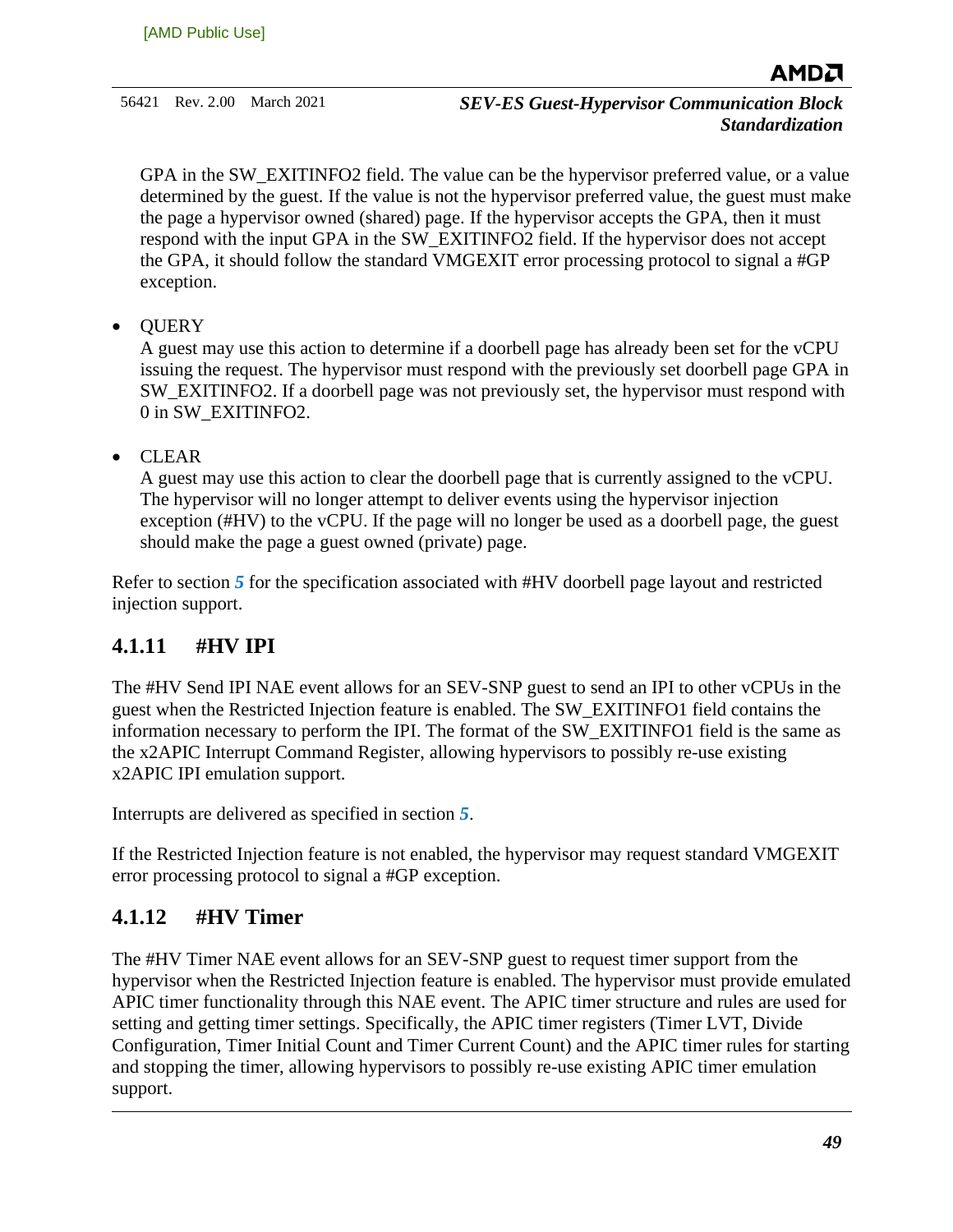The #HV Timer NAE event consists of the following actions:

• SET

A guest may use this action to set the various #HV Timer values. The SW\_EXITINFO2 field contains the timer register MASK that identifies the virtual APIC timer registers to set and the registers containing the values to be used:

- o MASK[0] RAX: Timer LVT
- o MASK[1] RBX: Divide Configuration
- o MASK[2] RCX: Timer Initial Count

If multiple bits are set in MASK, the order of assignment is the Timer LVT, Divide Configuration then Timer Initial Count.

• GET

A guest may use this action to get the various #HV Timer values. The SW\_EXITINO2 field contains the timer register MASK that identifies the virtual APIC timer register to get and the registers to return the values in.

- $O$  MASK[0] RAX: Timer LVT
- o MASK[1] RBX: Divide Configuration
- o MASK[2] RCX: Timer Initial Count
- o MASK[3] RDX: Timer Current Count

Interrupts are delivered as defined in section *[5](#page-56-0)*.

If the Restricted Injection feature is not enabled, the hypervisor may request standard VMGEXIT error processing protocol to signal a #GP exception.

### <span id="page-49-0"></span>**4.1.13 Termination Request**

The termination request NAE event allows for the guest to request termination. The guest should expect the hypervisor to comply with the request for termination. As a safeguard, it is recommended that the guest incorporate a HLT loop or SHUTDOWN following the VMGEXIT.

The termination request will follow the same general format as the MSR protocol termination request with the added ability to provide 64 bits of termination information in SW\_EXITINFO2. SW\_EXITINFO1 contains the termination reason code where SW\_EXITINFO1[3:0] specifies the reason code set and SW\_EXITINFO1[11:4] contains the reason code from that reason code set.

The reason code set is meant to provide hypervisors with their own termination reason codes. This document defines and owns reason code set 0x0 and the following reason codes (SW\_EXITINFO1[11:4]):

- $0x00$  General termination request
- $0x01 SEV-ES / GHCB$  Protocol range is not supported
- $0x02 SEV-SNP$  feature(s) not supported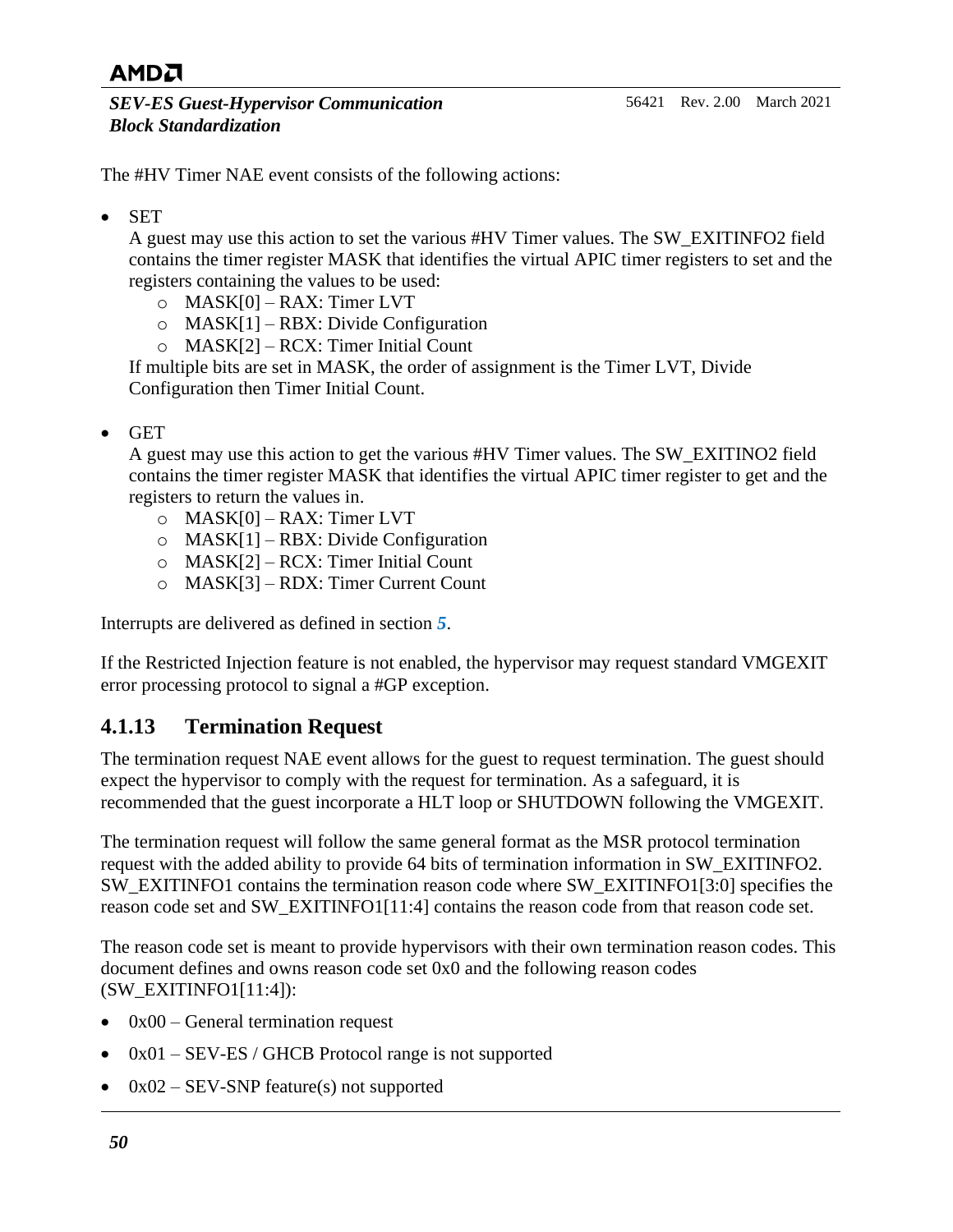$\circ$  SW EXITINFO2 contains a mask of the unsupported features that are specified in the SEV\_FEATURES field of the VMSA (read via the SEV\_STATUS MSR)

#### <span id="page-50-0"></span>**4.1.14 Unsupported Non-Automatic Exits**

Should the #VC handler be invoked for a NAE that is not part of the negotiated protocol version, it should perform a VMGEXIT using the "Unsupported Event" exit code.

## <span id="page-50-1"></span>**4.2 Guest Identification of SEV-ES Support**

A guest must be able to determine that it is running as an SEV-ES guest. In order to accomplish this, the hypervisor must provide additional CPUID properties to an SEV-ES guest. These properties allow the SEV-ES guest to determine that it is safe to issue the required CPUID and RDMSR instructions, as well as provide required information. The hypervisor must be sure that the following CPUID information is set:

- CPUID leaf  $0x0000$  0001:
	- o ECX[31] must be set to indicate running under a hypervisor
- CPUID leaf 0x8000 001f:
	- o EAX[1] must be set to indicate SEV support
	- $\circ$  EBX[5:0] must be the encryption bit position as discovered by the hypervisor
	- $\circ$  EBX[11:6] must be the reduction in physical address space bits for the guest

## <span id="page-50-2"></span>**4.3 SMP Booting**

### <span id="page-50-3"></span>**4.3.1 SEV-ES and SEV-SNP**

SMP booting under SEV-ES presents new challenges. Traditionally, the INIT-SIPI-SIPI sequence is used to boot an AP. Under virtualization, the SIPI request results in the hypervisor setting the vCPU CS segment register and IP register. The challenge here is that the hypervisor is not allowed to set the vCPU registers once they have been measured and encrypted, which occurs before the guest is started. A new way of booting an AP must be performed. The very first time an AP is started, it must use the register values that were initially set and measured when LAUNCH\_UPDATE\_VMSA was invoked.

SMP booting under SEV-SNP when the hypervisor does not support the SEV-SNP AP Creation NAE event has the same challenges. Once the registers have been set and measured by SNP\_LAUNCH\_UPDATE, they cannot be updated. Note, that when the Restricted Injection feature is active in an SEV-SNP guest, the AP Reset Hold NAE event is not available because an APIC is not available, removing the ability of the guest to issue an INIT-SIPI-SIPI sequence. Restricted Injection requires the use of the SEV-SNP AP Creation NAE event (see section *[4.3.2](#page-53-0)*).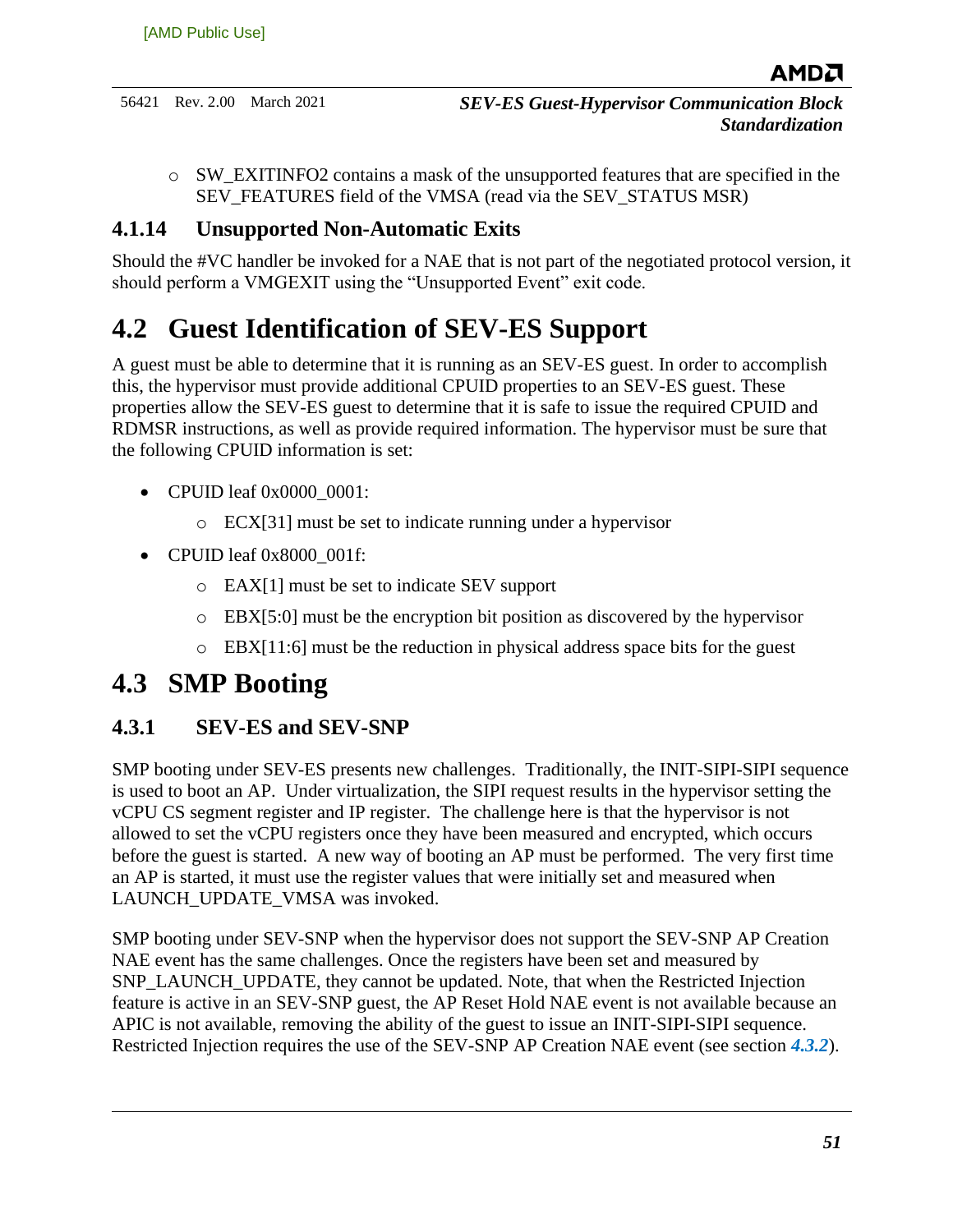*SEV-ES Guest-Hypervisor Communication Block Standardization*

The following are examples of setting the initial CS segment register and IP register for the APs first boot:

- Using the standard reset vector location:
	- o Update the code mapped at the reset vector to check a memory location. This memory location, if non-zero, will contain the target address (SIPI vector) for the CPU that is booting.
		- 1. On initial BSP boot, the value will be zero so normal BSP initialization will be performed.
		- 2. When the BSP attempts to start an AP, it will place the AP target address into the memory location. The AP will see a non-zero value and jump to that location.
- Using a supplied reset vector location:
	- o Provide a pre-determined location to the hypervisor as the initial CS segment register value and IP register value.
		- 1. For example, the UEFI firmware used to initialize the guest can have a compiled-in location consisting of a CS segment register value and an IP register value that can be discovered by the hypervisor prior to guest execution. These values can be used as the initial values for the guest APs.
		- 2. When the BSP attempts to start an AP, it will place code into this initial location to direct the AP to the desired target address.

The hypervisor is then required to do the following:

- For the first reset of the AP, the following is required:
	- o The hypervisor must not update any register values and, instead, run the vCPU with the initial register values.
- For subsequent resets of the AP, the following is required:
	- o When a guest AP reaches its HLT loop (or similar method for parking the AP), it instead can either:
		- 1. Issue an AP Reset Hold NAE event.
			- This requires the AP to be in PAE or long mode to write decrypted values to the GHCB. The AP does not have to remain in PAE or long mode once the GHCB has been updated.
		- 2. Issue the AP Reset Hold Request MSR Protocol
	- $\circ$  The hypervisor treats treats either request like the guest issued a HLT instruction and marks the vCPU as halted.
	- o When the hypervisor receives a SIPI request for the vCPU, it will not update any register values and, instead, it will either complete the AP Reset Hold NAE event or complete the AP Reset Hold MSR protocol
	- o Mark the vCPU as active, allowing the VMGEXIT to complete.
	- o Upon return from the VMGEXIT, the AP must transition from its current execution mode into real mode and begin executing at the reset vector supplied in the SIPI request.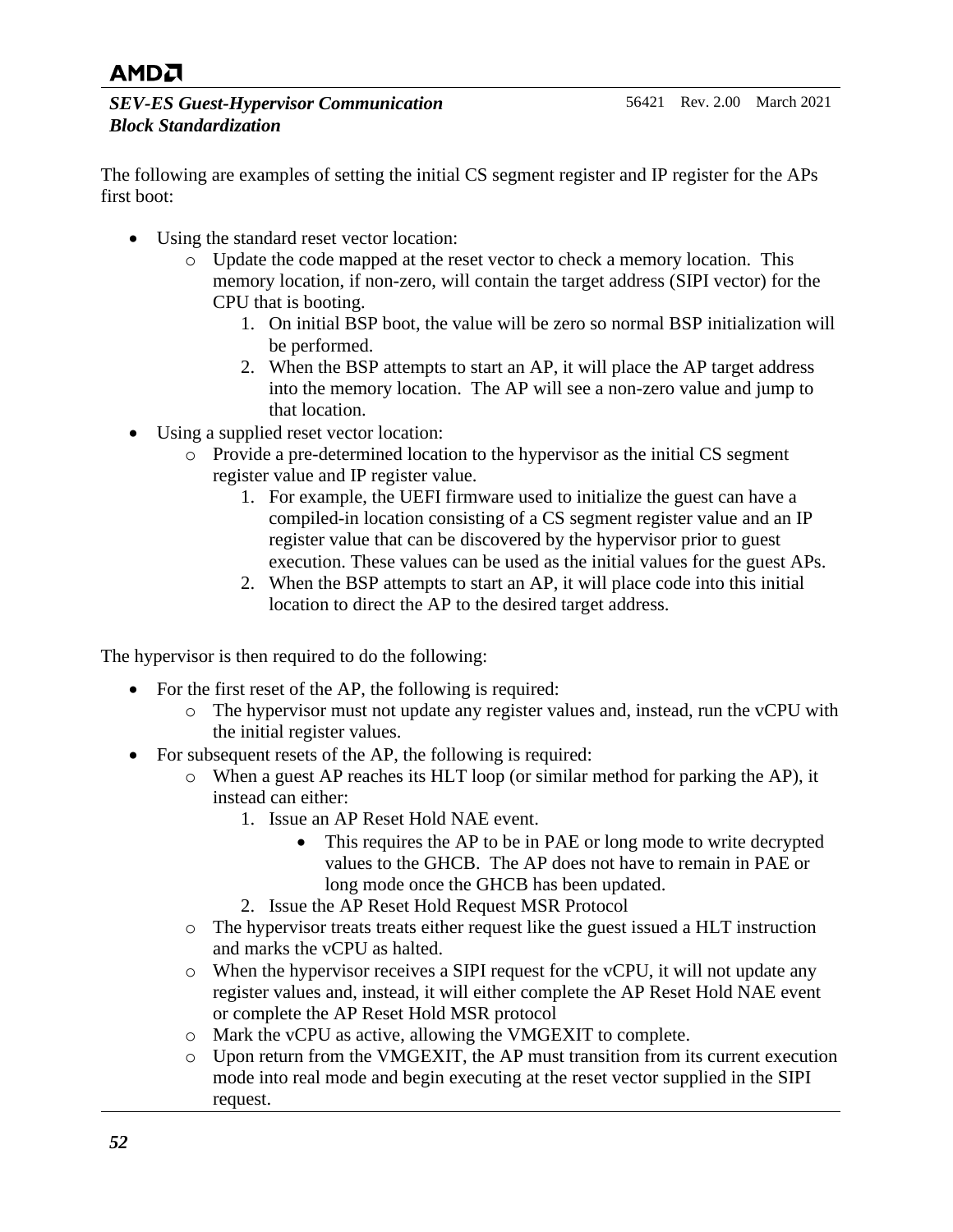- 1. The AP should verify that the SW\_EXITINFO2 field or GHCBData[63:12] field is non-zero
- 2. The following registers must be set to the Initial Processor State after INIT (see *[AMD64 Architecture Programmer's Manual Volume 2: System](http://support.amd.com/TechDocs/24593.pdf)  [Programming](http://support.amd.com/TechDocs/24593.pdf)*, Table 14-1):
	- RAX, RBX, RCX, RDX, RSI, RDI, RBP, R8 R15, RFLAGS
- 3. The remaining registers are not required to be set to the Initial Processor State after INIT.

#### **4.3.1.1 vCPU Parking**

Another challenge that arises is transferring control from one environment to the next, for example from UEFI to an OS. Using the UEFI to OS as an example, before control is handed to the OS, UEFI will park all APs using a HLT loop or similar. This code will be in reserved memory and be running in 32-bit protected mode with paging disabled. This allows the AP HLT loop to execute should a signal bring the AP out of the HLT instruction. However, instead of issuing a HLT instruction, the AP will issue a VMGEXIT with SW\_EXITCODE of 0x8000\_0004 (this implies that the GHCB was updated prior to leaving 64-bit long mode).

When the OS attempts to boot the AP, the code that will execute will be that of UEFI. At this point, the AP needs to have been told by the OS where to execute. To this end, UEFI needs to supply an AP jump table to the OS. The OS will use this memory to set the address of the AP reset vector:

Upon return from the VMGEXIT, the AP must transition from its current execution mode into real mode and begin executing at the reset vector supplied by the OS in the AP jump table. The four-byte value from the AP jump table will be in the first 4-bytes of the page and match the following format:

```
struct Ap Reset Address {
        uint16 reset_ip;
       uint16 reset cs;
};
```
For example, to begin executing at physical address 0x9f000, the value 0x0000 would be stored at offset 0x00 of the AP jump table and the value 0x9f00 would be store at offset 0x02 of the AP jump table. The UEFI code could push RFLAGS on to the stack, followed by the CS value of 0x9f00 and finally the RIP value of 0x0000 and then issue an IRET to begin executing at 0x9f000. An alternative is to use a far jump to load the new CS / RIP value.

• If the same reset vector is used for all AP's there is no need for serialization of the AP jump table entry. However, if different values are used for different AP's or different situations, then the use of the AP reset address field must be serialized.

The AP jump table must be communicated by UEFI to the OS. The requirements are different, depending on the type of guest: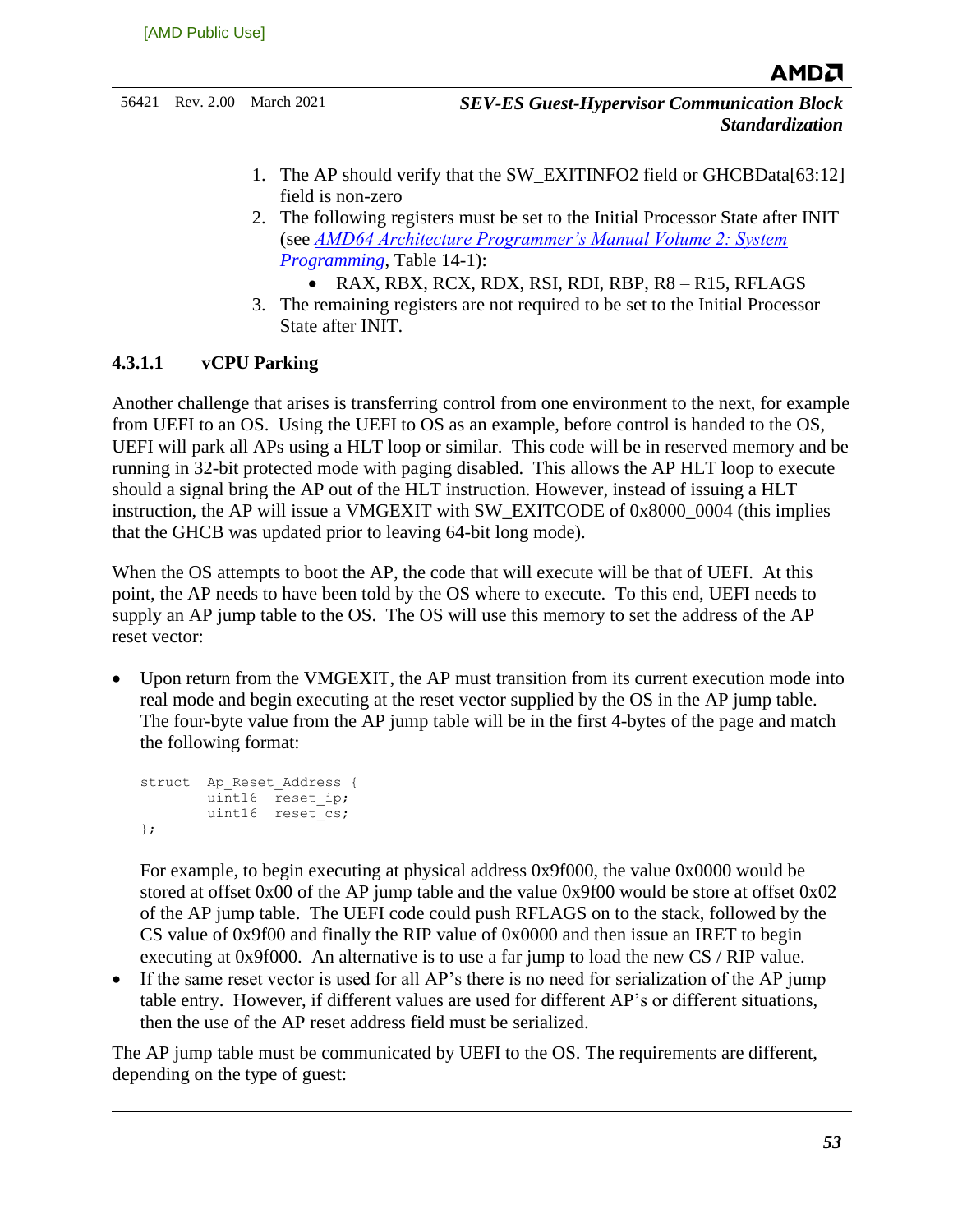*SEV-ES Guest-Hypervisor Communication Block Standardization*

• SEV-ES guest:

UEFI must use the AP Jump Table SET software NAE Event to tell the hypervisor to set/save the AP jump table guest physical address.

The OS must use the AP Jump Table GET software NAE Event to retrieve the location of the AP jump table when starting an AP.

• SEV-SNP guest

UEFI must supply the AP jump table guest physical address in the SEV-SNP Secrets Page (see section *[2.7](#page-24-0)*).

The OS must use the AP jump table guest physical address as set in the SEV-SNP Secrets Page when starting an AP.

The AP jump table must be 4K in size, in encrypted memory and it must be 4K (page) aligned. There can only be one AP jump table and it should reside in memory that has been marked as reserved by UEFI.

#### **4.3.1.2 vCPU Hotplug**

Because of the requirements to measure and encrypt the VM register state before launching the guest, vCPU hotplug cannot be supported at this time.

### <span id="page-53-0"></span>**4.3.2 SEV-SNP (SNP AP Creation Feature)**

Using VMGEXIT SW\_EXITCODE 0x8000\_0013, an SEV-SNP guest can create or update the vCPU state of an AP, which may allow for a simpler and more secure method of booting an AP.

An SEV-SNP guest must use the RMPADJUST instruction to mark a page as a VM Save Area (VMSA) page. This page can then be used to initialize or change the vCPU state of an AP using VMGEXIT SW\_EXITCODE 0x8000\_0013. Using this method, a guest no longer is required to issue the AP Reset Hold NAE event.

There are two forms of the AP Create NAE event for creating or adding a VMSA page that can be performed depending upon the value supplied in SW\_EXITINFO1:

- 0
- o The VMSA page is not to be used until an INIT request for the target AP is received (this request is not compatible with the Restricted Injection feature).
- 1
- o The VMSA page is to be used immediately (makes the vCPU runnable) for the target AP.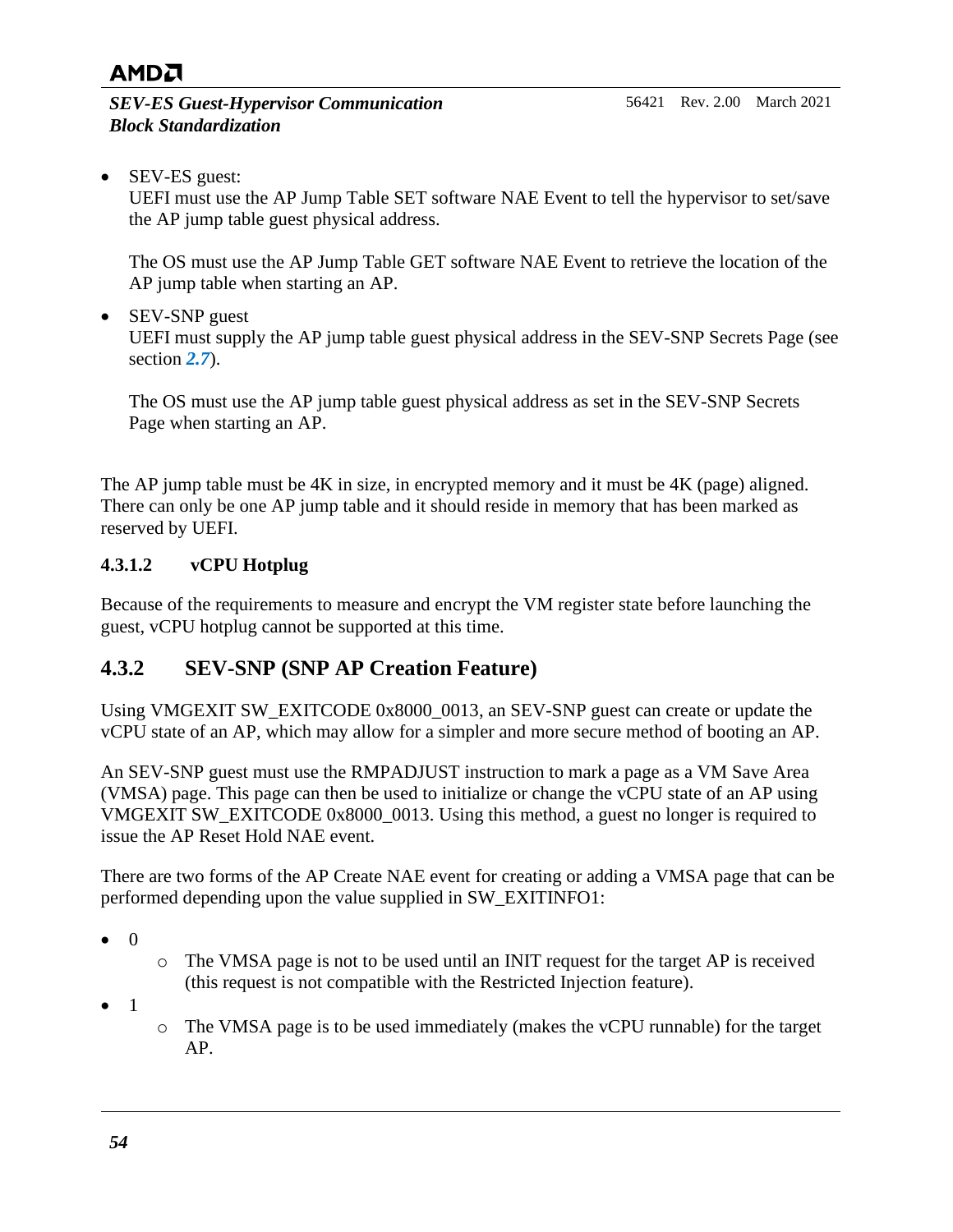#### **4.3.2.1 vCPU Parking**

No special requirements are needed for parking a vCPU. The AP state can be set via SW\_EXITCODE 0x8000\_0013, allowing the guest to control bringing an AP out of the parked state. Using this method, a guest no longer is required to save the AP Jump Table address in the SEV-SNP Secrets Page.

#### **4.3.2.2 vCPU Hotplug**

Because of the ability for a guest to supply VMSA pages to the hypervisor, the AP creation NAE event allows for vCPU hotplug to be supported.

## <span id="page-54-0"></span>**4.4 Non-maskable Interrupts**

When injecting an NMI, the hypervisor must not intercept IRET, but must intercept #DB. The hypervisor must use the "NMI Complete" message from the guest as the indicator of when another NMI can be injected. Intercepting #DB (which a hypervisor typically already does today) provides the guest with flexibility in determining when to send the "NMI Complete" message.

The benefit of this method is that the guest processing does not need to be documented in the GHCB specification, just the requirement that the guest only issue the "NMI Complete" message when it can safely handle another NMI. This allows a guest OS to do what is easiest/best for it.

Here is one example of how the guest OS could do this:

- Use the #DB exception
	- o NMI handler sets a per-CPU variable to indicate in NMI
	- o Just before the actual NMI IRET, the TF flag is set:
		- PUSHF, OR flags on stack to set TF, POPF
			- The IRET must be the next instruction after the POPF
	- o Execute IRET
		- #VC is triggered with an error code for a #DB intercept  $(0x41)$
	- o #VC handler is invoked and checks for NMI scenario:
		- $\blacksquare$  Checks for error code of #DB intercept (0x41)
		- Checks per-CPU variable to ensure that an NMI was running
		- Clears per-CPU variable
		- **EXECUTE:** Issues "NMI Complete" message using VMGEXIT
		- $\blacksquare$  Exits the #VC handler

## <span id="page-54-1"></span>**4.5 Debug Register Support**

Currently, hardware debug traps aren't supported for an SEV-ES guest. The hypervisor must set the intercept for both read and write of the debug control register (DR7). With the intercepts in place, the #VC handler will be invoked when the guest accesses DR7. For a write to DR7, the #VC handler should perform [Standard VMGExit](#page-39-1) processing. The #VC handler must not update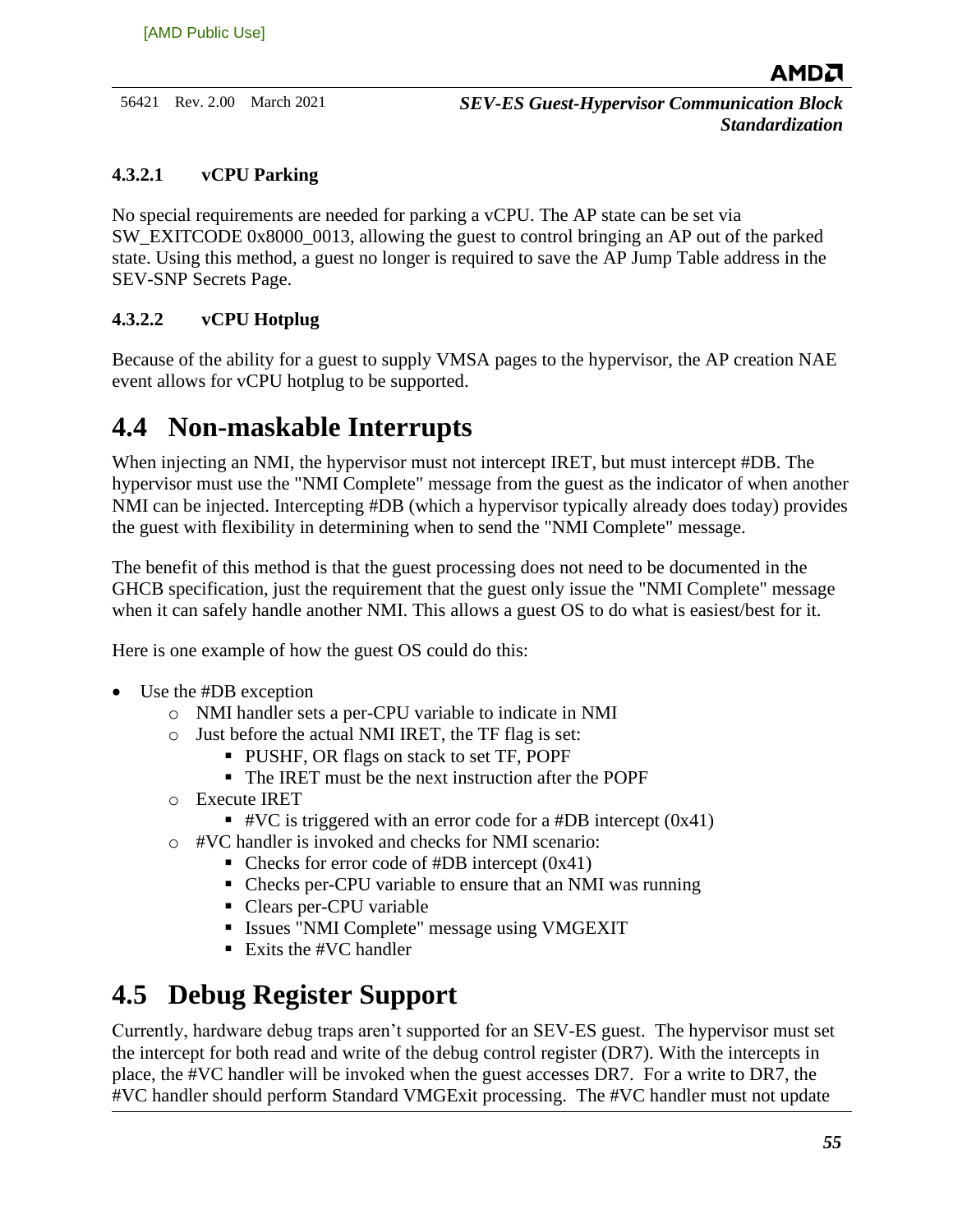*SEV-ES Guest-Hypervisor Communication Block Standardization*

the actual DR7 register, but rather it should cache the DR7 value being written. For a read of DR7, the #VC handler should return the cached value of the DR7 register.

## <span id="page-55-0"></span>**4.6 System Management Mode (SMM)**

SMM will not be supported in this version of the specification.

## <span id="page-55-1"></span>**4.7 Nested Virtualization**

Nested virtualization is not supported under SEV-ES and SEV-SNP.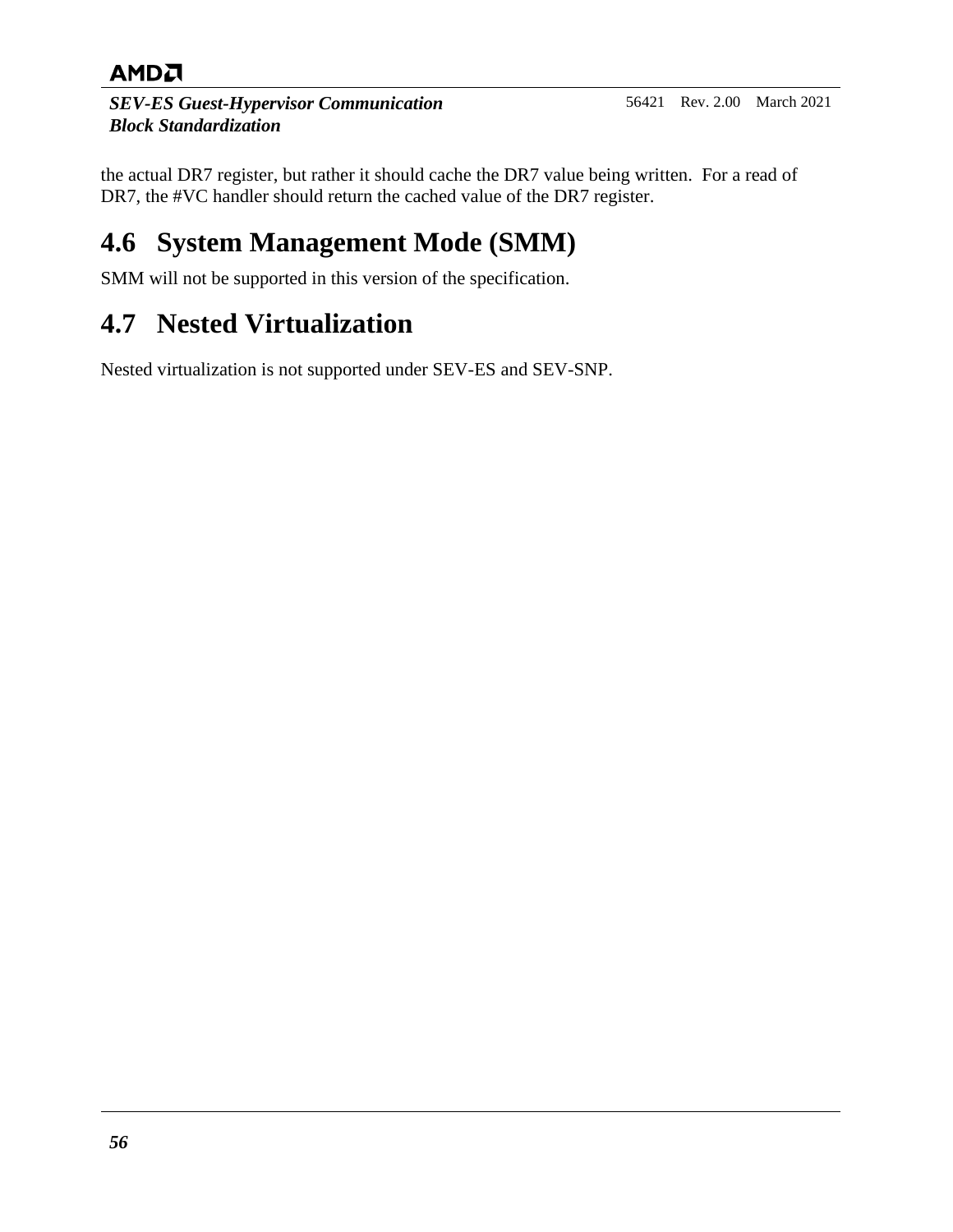## <span id="page-56-0"></span>**5 SNP Restricted Injection**

## <span id="page-56-1"></span>**5.1 Hypervisor Doorbells in SNP guests**

Safe isolation between an SNP-protected guest and its host environment requires restrictions on the type of exception and interrupt dispatch that can be performed in the guest. Isolated guests are expected to run with the SNP RestrictInjection feature active, limiting the host to ringing a doorbell with a #HV exception. The majority of information communicated by the host is specific to the virtualization architecture (e.g. Virtio or VMBus messages) and will be delivered in a manner that is understood by the specific drivers running within the guest. However, dispatch of these messages is typically driven by interrupt delivery, which is core to the operating system rather than to the drivers themselves. Consequently, it is advantageous to define a common format to describe notifications whose dispatch is integral to OS functionality. At the same time, it is advantageous to avoid a common format for information that is normally only interpreted by drivers, so these drivers have the flexibility to optimize their communication paths as they see fit. This document defines the set of information that provides the common core of host notification, and the format by which it is communicated.

## <span id="page-56-2"></span>**5.2 Essential Data**

Virtual machines typically rely on interrupt delivery through an architectural APIC, even for synthetic messages delivered by the host. The common #HV doorbell data is structured to align with APIC behavior, so that existing guest interrupt dispatch and management logic can be used.

Two fields are defined in the #HV doorbell page, a pending event field ("PendingEvent") and an EOI assist ("NoEoiRequired)". PendingEvent is a 16-bit field in bytes 0..1 of the page, and NoEoiRequired is byte 2 of the page. Bytes 3..63 are reserved to accommodate future expansion of required functionality. The structure of the remainder of the page is not specified and should be used by the virtualization stack as required for its own message formats.

Because the doorbell page is shared with the host, the physical page that backs it must be a hostowned page (not assigned with RMPUPDATE). All guest accesses must be made with  $C=0$ .

PendingEvent is defined as follows:

- PendingEvent[15] ("NoFurtherSignal") indicates that the host will not signal #HV due to another non-maskable event until this bit is cleared by the guest.
- PendingEvent[ $14:10$ ] reserved for future use
- PendingEvent<sup>[[9]</sup> indicates that the host is presenting a virtual #MC to the guest. This is an example of a non-maskable event.
- PendingEvent<sup>[8]</sup> indicates that the host is presenting an NMI to the guest. This is an example of a non-maskable event.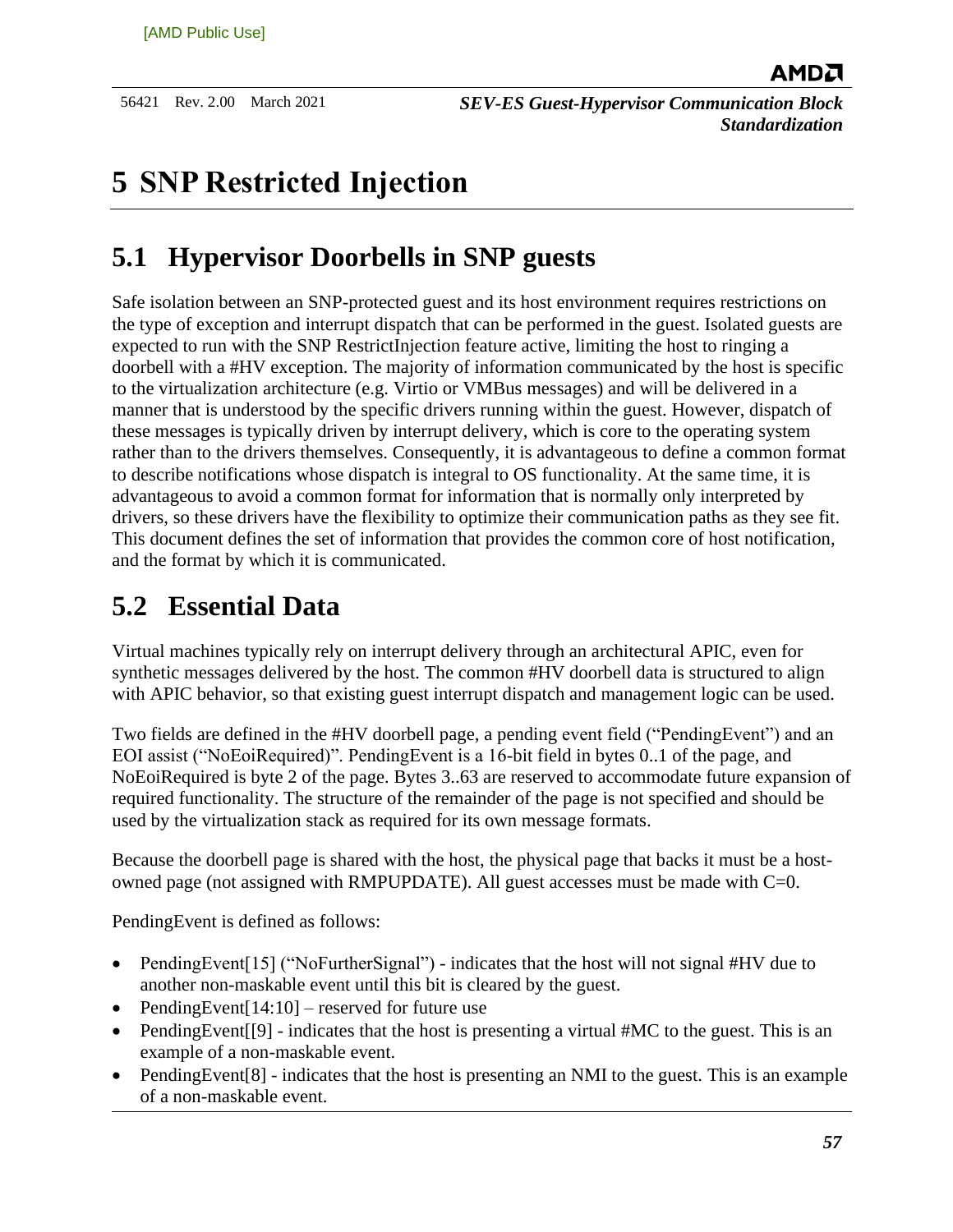#### *SEV-ES Guest-Hypervisor Communication Block Standardization*

• PendingEvent[7:0] - an 8-bit interrupt vector number. When this number is non-zero, it indicates that the host is presenting an interrupt on the specified vector. Once the guest acknowledges receipt of the vector (as described below), the interrupt is placed in service in the host-emulated APIC. When the guest has completed service of the interrupt, it must issue an end-of-interrupt cycle with the host-emulated APIC.

It is desirable to optimize end-of-interrupt indications without requiring exiting the VM. When it is possible to perform an EOI without exiting the guest, NoEoiRequired will be set to a non-zero value by the host, indicating that no explicit EOI is required. When the guest wishes to perform an EOI, it should attempt to atomically change NoEoiRequired from non-zero to zero. If successful, no further processing is necessary; if unsuccessful, the guest must request an explicit EOI by performing VMGEXIT to request a WRMSR to the X2APIC EOI MSR.

Specific treatment of the PendingEvent and NoEoiRequired fields is amplified below.

## <span id="page-57-0"></span>**5.3 Interrupt Shadows**

Typical interrupt delivery involves a careful use of interrupt shadows leading up to a HLT instruction to ensure that a guest can never inadvertently dispatch all pending interrupt before executing HLT. Because #HV is delivered without regard to interrupt shadows, guests lose the ability to control interaction between HLT and interrupts. Consequently, a different convention is required. When a guest is ready to enter a halt state, it should not examine pending interrupt state, nor should it enable interrupts; it should execute HLT with interrupts disabled. If the host receives a HLT intercept while the guest has any interrupts or non-maskable events pending, it should immediately re-enter the guest. When a guest resumes following a HLT instruction, it should immediately proceed to examine interrupt state as if it has just received a #HV. This convention ensures that a guest can properly suspend when no interrupts are pending while also ensuring that a guest will neither miss pending interrupts nor suspend before all interrupt processing has properly completed.

## <span id="page-57-1"></span>**5.4 Expected Behaviors**

### <span id="page-57-2"></span>**5.4.1 Doorbell configuration**

Configuration of the doorbell page should be performed through specific VMGEXIT requests communicated via the GHCB.

Configuration of the #HV doorbell page can be performed using VMGEXIT SW\_EXITCODE 0x8000 0014. A brief outline of the available functions is listed below. Refer to section [4.1.10](#page-47-0) for a full description of the operations.

#### • GET\_PREFERRED

A guest may use this action to request the hypervisor preferred guest physical address to use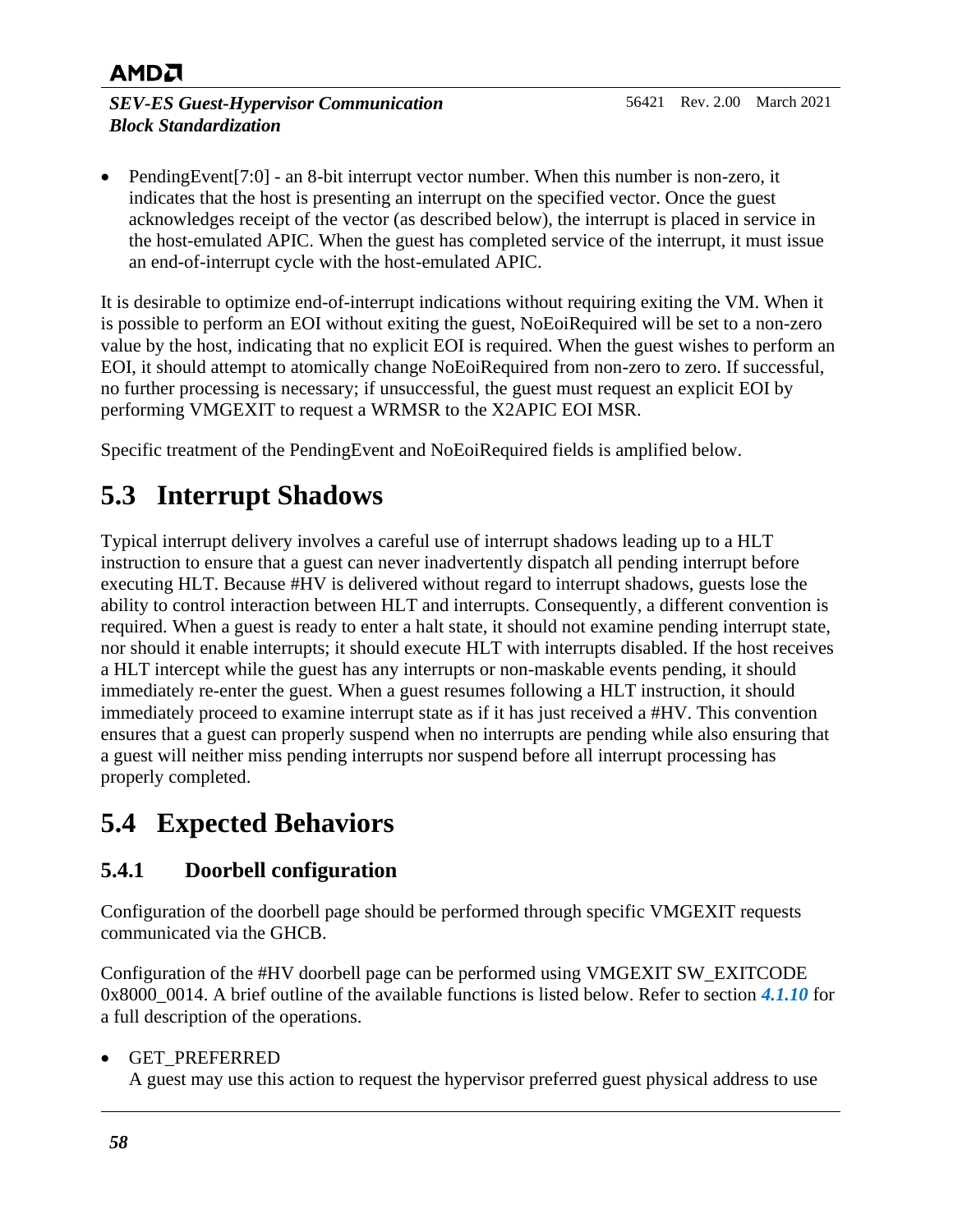for the doorbell page for the vCPU issuing the request.

• SET

A guest must use this action to set the doorbell page to be used for the vCPU issuing the request when the Restricted Injection feature is enabled.

• QUERY

A guest may use this action to determine if a doorbell page has already been set for the vCPU issuing the request.

Whenever the host accepts a mapping of a doorbell page, it is free to execute RMPUPDATE to clear the RMP assignment of the page mapped at that guest physical address. Note that a wellbehaved guest will execute PVALIDATE to relinquish access to the page prior to handing it over to the host, as is typically required to ensure security of the RMP (as documented elsewhere). Once the page is mapped, it must be accessed by the guest with  $C=0$  in the guest PTE. If the host is asked to remap the doorbell page at a new location, it is not expected to execute RMPUPDATE to assign a guest page at the old guest physical address; if the guest wants to make use of that guest physical address again, it must use a page assignment protocol (documented elsewhere) to request an assigned page at that location before attempting to use it again with C=1.

#### <span id="page-58-0"></span>**5.4.2 Host Behavior**

The host is expected to emulate APIC behavior faithfully, at least with respect to interrupt presentation (ready, acknowledge, in-service, and EOI semantics). The manner in which individual interrupt sources are configured is presumed to be specific to the virtualization stack, but the lifecycle of an interrupt vector through the emulated APIC should adhere to the APIC architecture.

Whenever the host determines that an interrupt source is ready to be delivered (i.e. ready, not in service, and at a higher priority than the highest priority interrupt that is presently in service), it must present it to the guest by writing to the vector number to vector field of PendingEvent in the doorbell page. The host does not have the ability to determine the logical TPR in use by the guest, nor the guest value of EFLAGS.IF, so it should simply present the interrupt by writing the APIC vector number. This should occur at a time that the guest vCPU is not running. If PendingEvent.Vector was previously zero AND if PendingEvent.NoFurtherSIgnal was previously zero, the host should schedule delivery of a #HV to indicate to the guest that a new interrupt is available. If PendingEvent.Vector was previously non-zero, because the guest has not yet chosen to acknowledge the interrupt, the previous vector number can be overwritten by the new vector number without sending another #HV (regardless of the value of PendingEvent.NoFurtherSignal), since the guest should already have been informed that a vector was pending. If the host is required to send #HV, it must also set PendingEvent.NoFurtherSignal to ensure that no additional #HV is sent as a result of a non-maskable event (as explained below) until the guest indicates that it is ready to receive it. Note that the host is always expected to present the highest priority ready interrupt, so if a non-zero vector number is overwritten, it should always be overwritten with a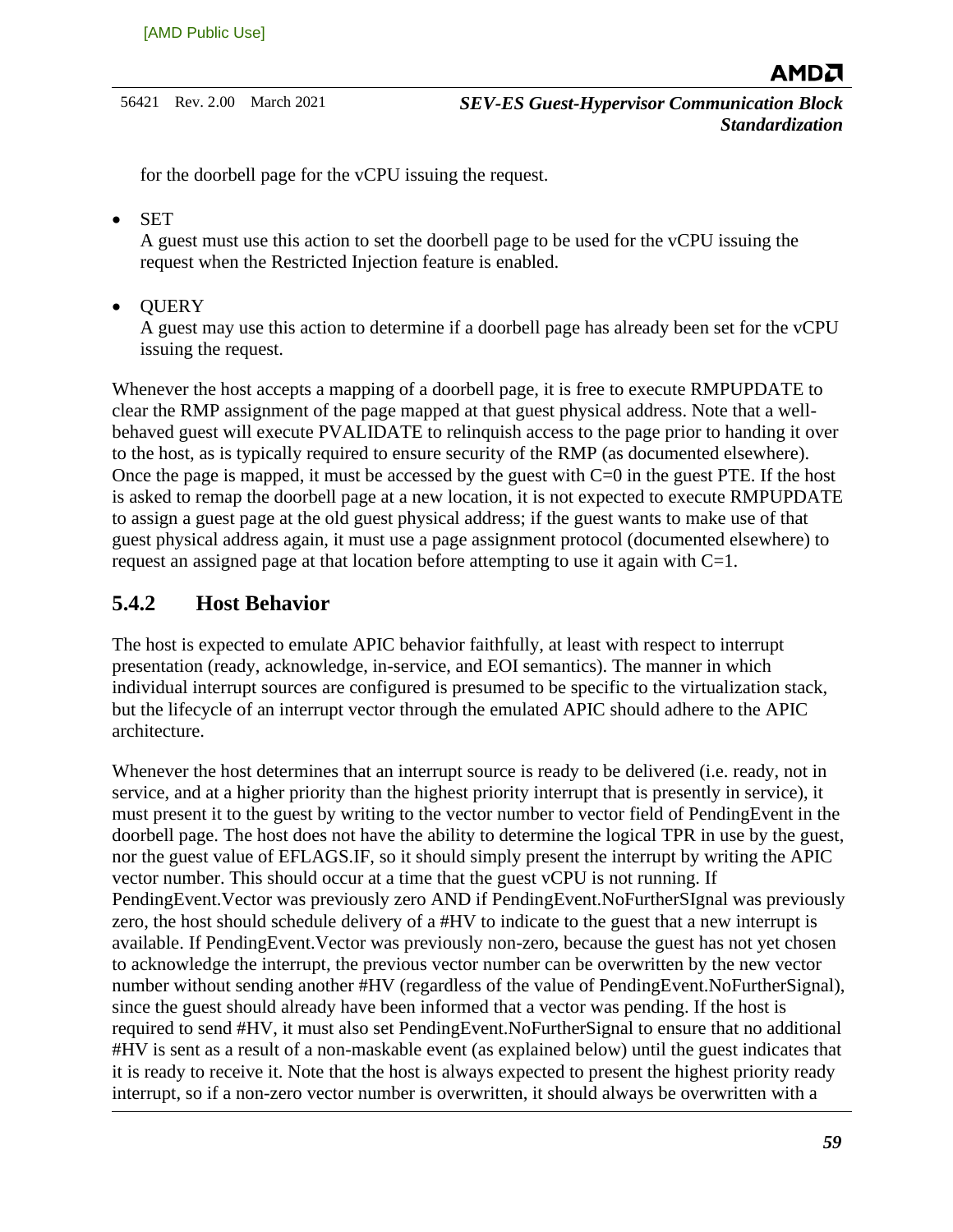*SEV-ES Guest-Hypervisor Communication Block Standardization*

higher priority vector. The host must additionally record internally the last vector that was presented.

Whenever the host presents an interrupt, and there are no other interrupts that are ready to be presented (i.e. all lower priority interrupts are already in service), the host should set NoEoiRequired to indicate that no explicit EOI is required. The host should additionally record internally that NoEoiRequired was set. If, on the other hand, multiple interrupts are ready, the host should clear NoEoiRequired, and should record internally that NoEoiRequired was cleared. When multiple interrupts are ready, the host must know precisely when the guest is ready to receive the second interrupt, and this requires an explicit EOI cycle.

Whenever the host wishes to present a non-maskable event such as an NMI or #MC, the host should set the appropriate bit in the PendingEvent field. The host should also set PendingEvent.NoFurtherSignal. If NoFurtherSignal was previously zero, the host should deliver #HV, while if NoFurtherSignal was previously non-zero, then the guest should already be aware that event processing is required.

Whenever the host observes that PendingEvent.Vector is zero but has internally recorded that a non-zero vector was presented, it indicates that the interrupt was acknowledged by the guest. As this is analogous to an interrupt being acknowledged at the APIC by the CPU, the host must mark the interrupt in service so that it can be cancelled by a subsequent EOI.

Whenever the host observes NoEoiRequired is zero and has internally recorded that NoEoiRequired was previously set, it should perform an EOI cycle as if the APIC EOI register had been written. This must occur after examining PendingEvent.Vector, as an EOI may be pending for the interrupt that was just acknowledged by the guest.

Whenever an EOI cycle is completed (either implicitly by clearing NoEoiRequired, or explicitly via an APIC register write), the host should set NoEoiRequired again if any interrupts remain in service and no interrupts are pending (and should additionally record internally that the flag was set). Note that the guest is not obligated to clear NoEoiRequired and may elect to perform a virtual APIC register write to complete the EOI. The host must treat both types of EOI signals identically.

Examination of PendingEvent and NoEoiRequired can be performed by the host at any time the guest vCPU is not running, but must be performed at any time the emulated APIC state is evaluated. Examination of those fields is not required if the host has not recorded that it has placed any data into them.

If a non-cooperative guest chooses to write a non-zero vector into PendingEvent.Vector when no interrupt is pending, or chooses to set PendingEvent.NoFurtherSignal without receiving a #HV signal, it may result in the loss of a #HV notification when the host is prepared to deliver an interrupt. Any bad behavior that results in the guest is a consequence of its non-cooperation, but it will not affect the integrity of the host in any way. Similarly, the host will not be affected if a noncooperative guest chooses to modify NoEoiRequired when no EOI assist is possible.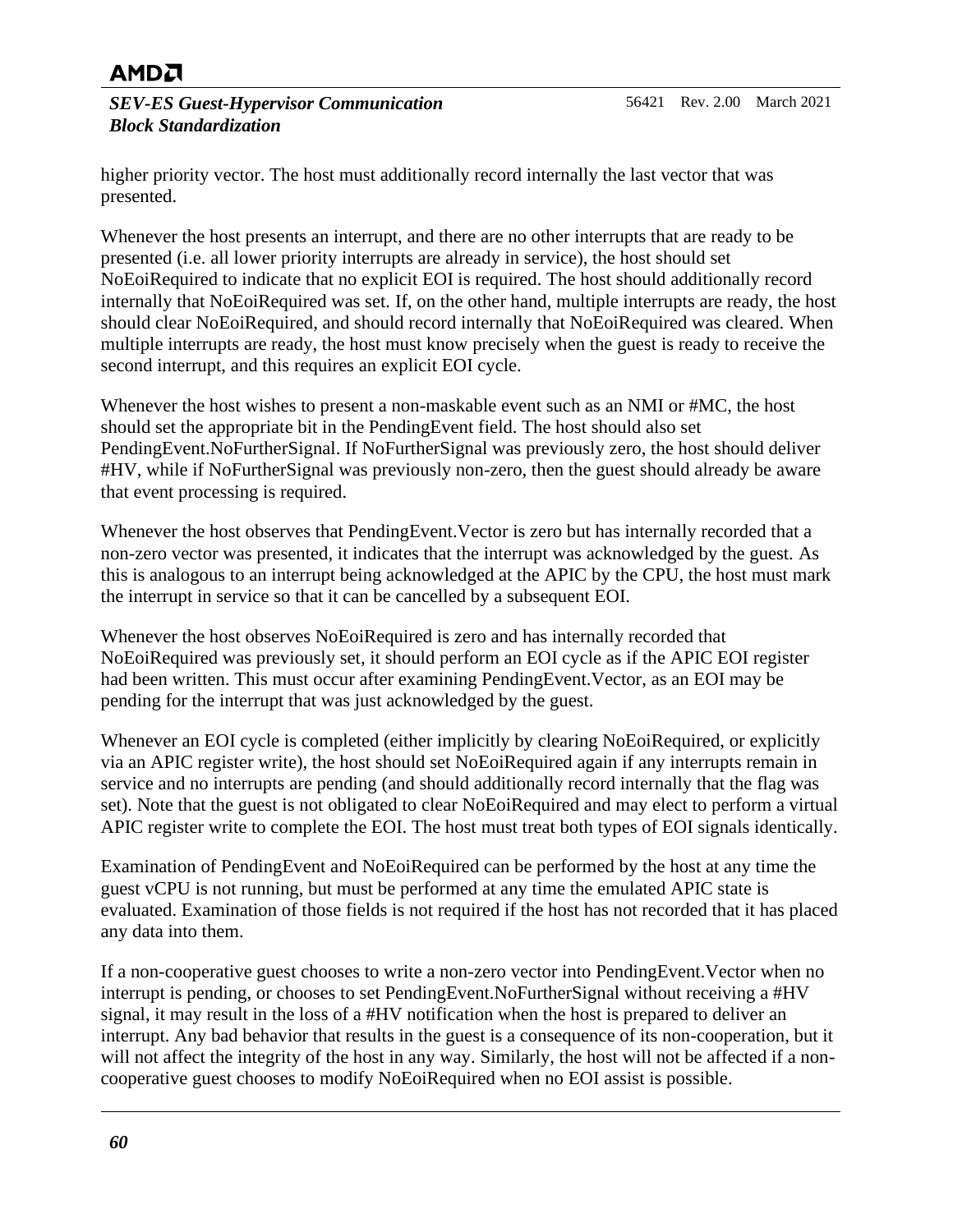#### <span id="page-60-0"></span>**5.4.3 Guest Behavior**

Whenever a guest receives a #HV notification, it must be prepared to receive an interrupt from the emulated APIC. This can occur at any time; the guest may choose to acknowledge it immediately, or may choose to defer acknowledgement until EFLAGS.IF permits interrupt delivery.

When the guest chooses to acknowledge an interrupt, it must perform an atomic exchange to retrieve the pending event information and to zero the contents of PendingEvent. Since the guest can be interrupted on any instruction boundary, and since the host has the right to exchange one non-zero vector for another without issuing another #HV, the guest must not act on any vector number observed in the doorbell page unless it is atomically exchanged with zero. Once the vector number has been observed, the guest can process the interrupt as it sees fit, either dispatching it immediately, or deferring dispatch until such time that dispatch is safe. Once the guest has acknowledged the interrupt, it must assume that the interrupt has been acknowledged in accordance with the standard APIC architecture, i.e. no additional interrupt of equal or lower priority can be presented until an end of interrupt cycle is performed.

When the guest is ready to perform an EOI, it should perform an atomic exchange of zero with NoEoiRequired. If the previous value was non-zero, then no further action is required, since the act of clearing NoEoiRequired is sufficient to prompt an end of interrupt before delivery of the next interrupt. If the previous value was zero, then the guest must perform an APIC register write (via VMGEXIT to write the X2APIC MSR) to complete the EOI.

Even when EFLAGS.IF=0, a guest should be prepared to dispatch non-maskable events as indicated in PendingEvent. If a guest chooses to dispatch only non-maskable events without clearing the pending vector, it must perform an atomic exchange to clear the non-maskable event flags as well as NoFurtherSignal before proceeding to dispatch any accumulated events. Leaving PendingEvent.Vector unchanged ensures that the guest will not receive an #HV signal due only to changes in maskable interrupt state, while clearing NoFurtherSignal ensures that the guest will receive another #HV if an additional non-maskable event is delivered.

Since a non-cooperative host may write random numbers into the doorbell page, the guest must validate each vector it observes to ensure that it corresponds to a legitimate, expected interrupt. A non-cooperative host may choose not to send #HV, and a non-cooperative host may similarly choose to ignore NoEoiRequired; both of these cases result in denial of service to the guest rather than any corruption of guest state. A non-cooperative host may signal #HV at any time it chooses, possibly resulting in recursive handling by the guest; however, a guest can assume that under normal operation, the host will never inject #HV if PendingEvent.NoFurtherSignal is non-zero, and any receipt of #HV at any other time is grounds for a system panic.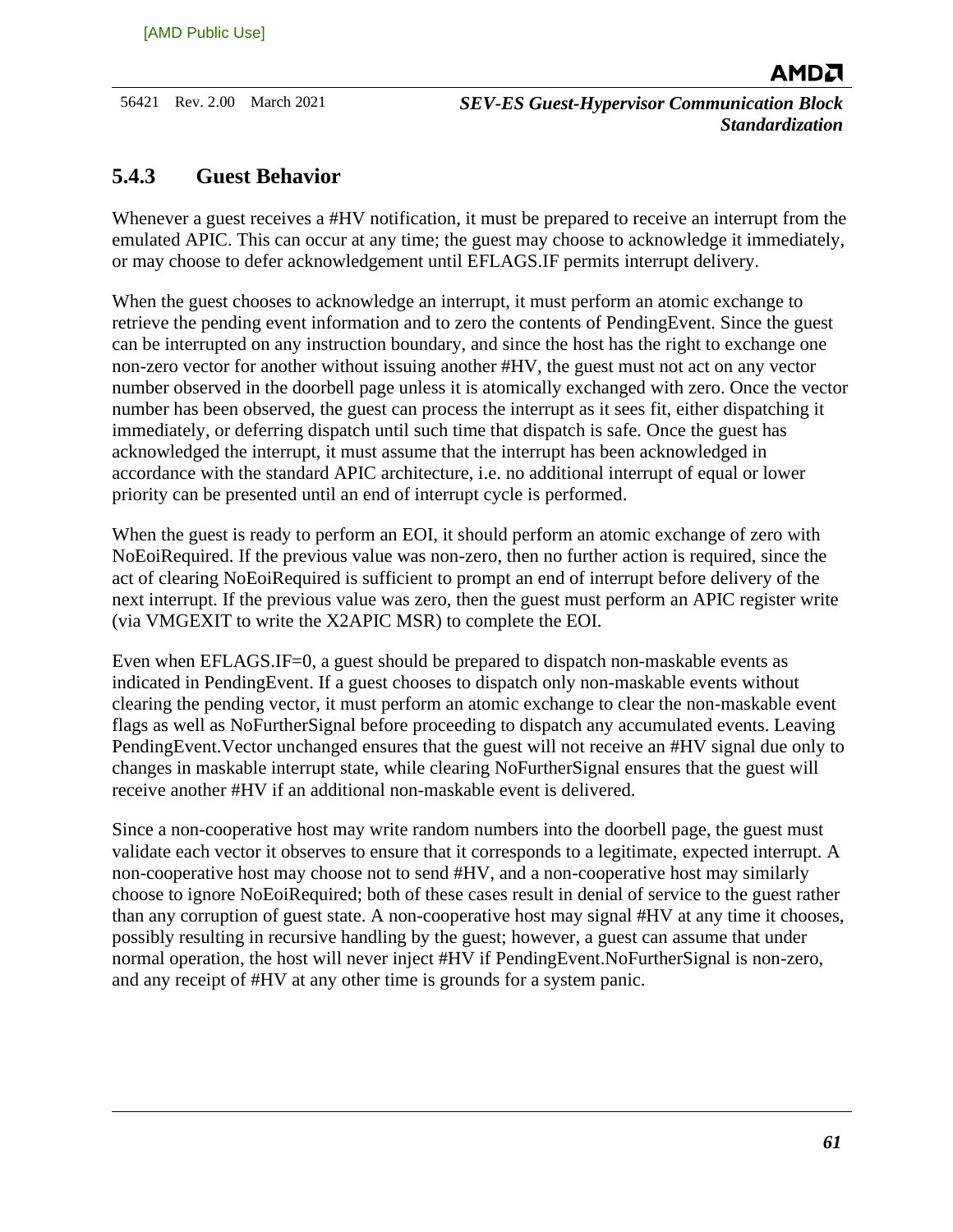*SEV-ES Guest-Hypervisor Communication Block Standardization*

## <span id="page-61-0"></span>**5.5 Pseudocode**

#### <span id="page-61-1"></span>**5.5.1 Host**

```
; when ready to update APIC state (e.g. evaluation of ready interrupts,
; EOI requests)
; check to see whether the guest has acknowledged a previously presented
; interrupt
IF APIC.PendingVector != 0 AND Doorbell.PendingEvent.Vector = 0
     ; acknowledge interrupt
     APIC.Ready[APIC.PendingVector] := 0
     APIC.InService[APIC.PendingVector] := 1
     APIC.PendingVector := 0
FI
; check to see whether the guest has requested an EOI without explicitly
; writing the EOI register
IF APIC.NoEoiRequired AND Doorbell.NoEoiRequired = 0 AND APIC.PendingVector = 0
     APIC.EndOfInterrupt()
     APIC.NoEoiRequired := 0
FI
; calculate ready interrupt state
HV Required := false
IF NMI is pending
     Doorbell.PendingEvent.NMI := 1
    HV Required := true
F<sub>T</sub>
IF #MC is pending
     Doorbell.PendingEvent.MC := 1
    HV Required := true
\mathbb{F} \, \mathbb{I}IF APIC.Ready is not empty
     ; an explicit EOI is required unless the interrupt being presented is the
     ; only ready interrupt
     IF APIC.NumberOfReadyInterrupts = 1
         APIC.NoEoiRequired := true
         Doorbell.NoEoiRequired := 1
     ELSE
         APIC.NoEoiRequired := false
         Doorbell.NoEoiRequired := 0
    F<sub>T</sub>
     APIC.PendingVector := next ready interrupt
     IF Doorbell.PendingEvent.Vector = 0
         ; only send #HV if there is no interrupt already pending
        HV Required := true
     FI
     Doorbell.PendingEvent.Vector := APIC.PendingVector
F<sub>T</sub>
IF HV_Required
     IF Doorbell.PendingEvent.NoFurtherSignal = 0
         Doorbell.PendingEvent.NoFurtherSignal := 1
     ELSE
        HV Required := FALSE
     FI
```